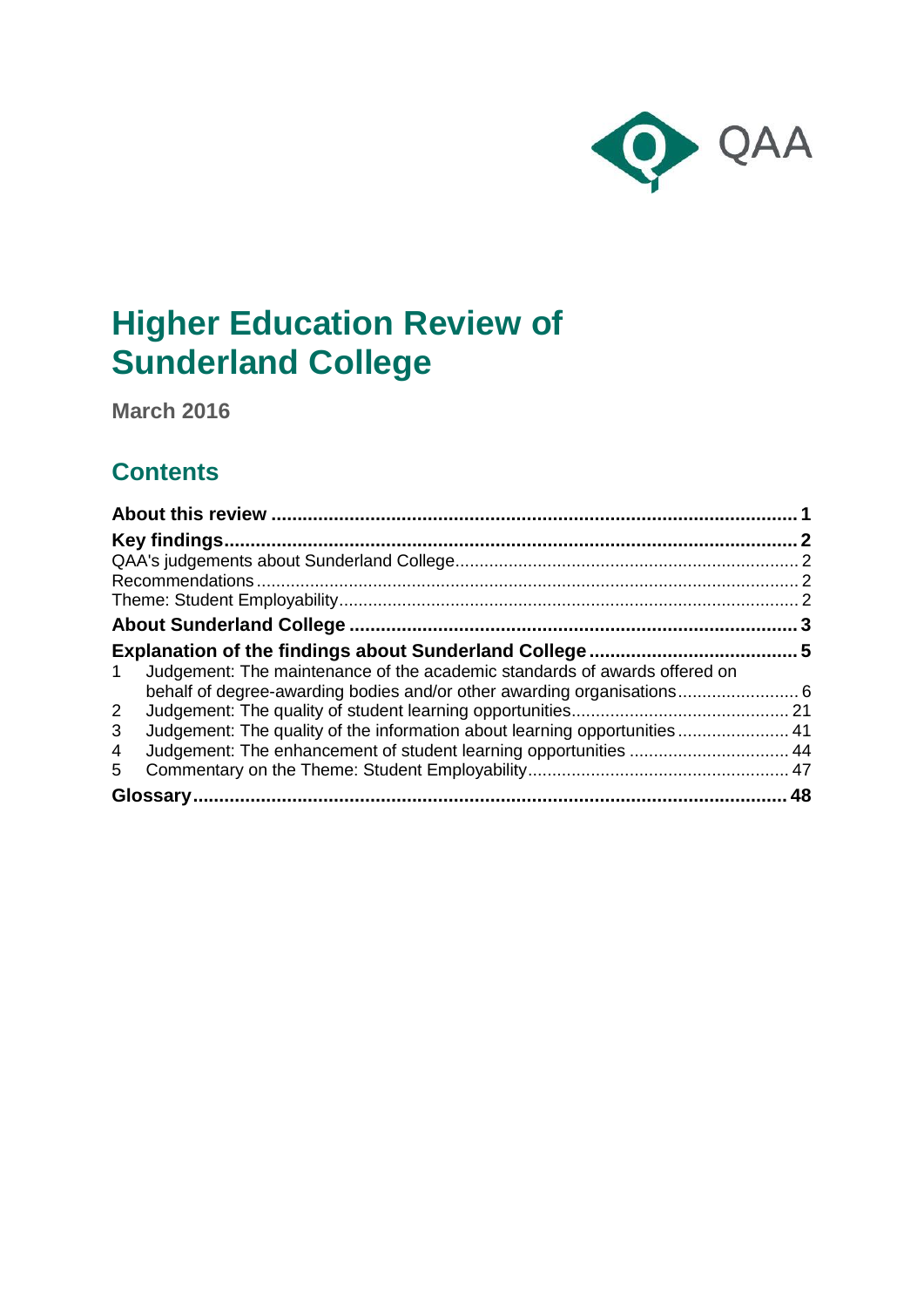## <span id="page-1-0"></span>**About this review**

This is a report of a Higher Education Review conducted by the Quality Assurance Agency for Higher Education (QAA) at Sunderland College. The review took place from 29 February to 1 March 2016 and was conducted by a team of three reviewers, as follows:

- Dr Jenny Gilbert
- Ms Elizabeth Shackels
- Mr Daniel McCarthy-Stott (student reviewer).

The main purpose of the review was to investigate the higher education provided Sunderland College and to make judgements as to whether or not its academic standards and quality meet UK expectations. These expectations are the statements in the UK Quality [Code for Higher Education](http://www.qaa.ac.uk/assuring-standards-and-quality/the-quality-code) (the Quality Code)<sup>1</sup> setting out what all UK higher education [providers](http://newlive.qaa.ac.uk/AboutUs/glossary/Pages/glossary-h.aspx#h2.1) expect of themselves and of each other, and what the general public can therefore expect of them.

In Higher Education Review, the QAA review team:

- makes judgements on
	- the setting and maintenance of academic standards
	- the quality of student learning opportunities
	- the information provided about higher education provision
	- the enhancement of student learning opportunities
	- provides a commentary on the selected theme
- makes recommendations
- identifies features of good practice
- affirms action that the provider is taking or plans to take.

A summary of the findings can be found in the section starting on page 2. [Explanations of](#page-5-0)  [the findings](#page-5-0) are given in numbered paragraphs in the section starting on page 5.

In reviewing Sunderland College the review team has also considered a theme selected for particular focus across higher education in England and Northern Ireland.

The [themes](http://www.qaa.ac.uk/publications/information-and-guidance/publication?PubID=106) for the academic year 2015-16 are Student Employability and Digital Literacy,<sup>2</sup> and the provider is required to select, in consultation with student representatives, one of these themes to be explored through the review process.

The QAA website gives more information [about QAA](http://www.qaa.ac.uk/aboutus/pages/default.aspx) and its mission.<sup>3</sup> A dedicated section explains the method for **Higher Education Review<sup>4</sup>** and has links to the review handbook and other informative documents. For an explanation of terms see the [glossary](#page-47-1) at the end of this report.

<sup>-</sup><sup>1</sup> The UK Quality Code for Higher Education is published at:

[www.qaa.ac.uk/assuring-standards-and-quality/the-quality-code.](http://www.qaa.ac.uk/assuring-standards-and-quality/the-quality-code) <sup>2</sup> Higher Education Review themes:

[www.qaa.ac.uk/publications/information-and-guidance/publication?PubID=2859.](http://www.qaa.ac.uk/publications/information-and-guidance/publication?PubID=2859)

<sup>&</sup>lt;sup>3</sup> QAA website: [www.qaa.ac.uk/about-us.](http://www.qaa.ac.uk/about-us)

<sup>4</sup> Higher Education Review web pages:

[www.qaa.ac.uk/reviews-and-reports/how-we-review-higher-education/higher-education-review.](http://www.qaa.ac.uk/reviews-and-reports/how-we-review-higher-education/higher-education-review)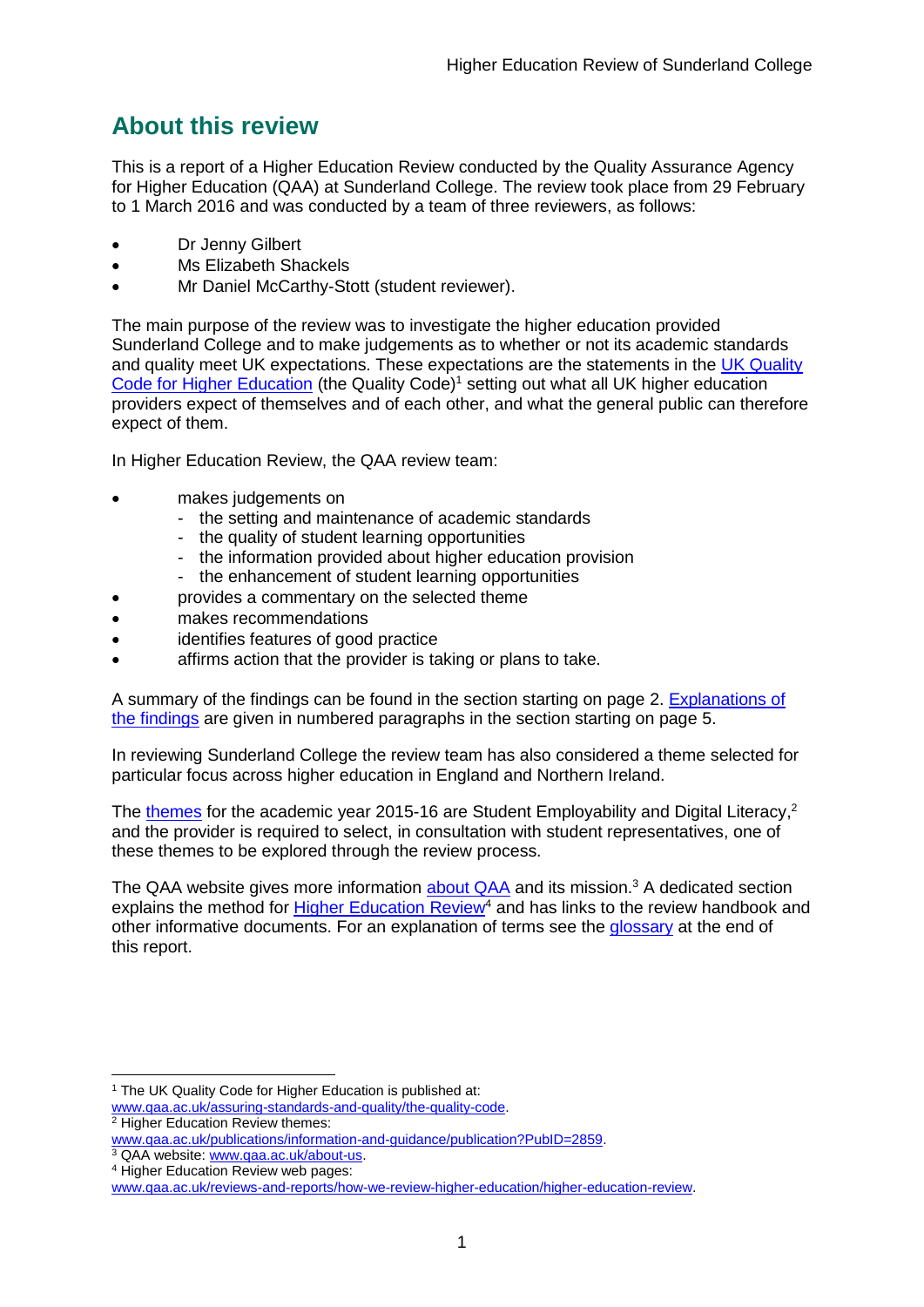## <span id="page-2-0"></span>**Key findings**

## <span id="page-2-1"></span>**QAA's judgements about Sunderland College**

The QAA review team formed the following judgements about the higher education provision at Sunderland College.

- The setting and maintenance of the academic standards of awards offered on behalf of its degree-awarding body and other awarding organisation **meets** UK expectations.
- The quality of student learning opportunities **meets** UK expectations.
- The quality of the information about learning opportunities **meets** UK expectations.
- The enhancement of student learning opportunities **meets** UK expectations.

## <span id="page-2-2"></span>**Recommendations**

The QAA review team makes the following **recommendations** to Sunderland College.

By September 2016:

- formalise progression of curriculum proposals to the awarding body into the existing programme approval procedures (Expectation B1)
- ensure effective engagement of Higher National students with quality assurance and enhancement activities (Expectation B5)
- articulate the differences between the University Collaborative Periodic Partnership Review and the Periodic Review of taught programmes in the Higher Education Quality Handbook to clarify understanding by staff (Expectation B8)
- develop and implement an internal process of annual monitoring and periodic review at programme level for the College's Pearson Education provision (Expectation B8).

## <span id="page-2-3"></span>**Theme: Student Employability**

The College does not have an overall strategy on employability but has devised a College-wide strategy regarding employer engagement, and each department develops its own mechanism to engage with employers. The College appoints staff with recent and relevant work experience to teach on vocational programmes and provides staff with opportunities to maintain their experience as part of their continuing professional development (CPD).

Much of the College's engagement and activity around employability is influenced by whether the programme has a mandatory work experience or placement component, such as on the HNDs in Health and Social Care, and Sport or the Foundation Degree in Counselling, where there is a policy on fitness to practise. It is the students' responsibility to locate and organise placements with help from the College where necessary.

Within course programmes, staff have attempted to contextualise assessments to reflect industry standards and practice through simulated exercises, and used case studies to promote skills such as employability. Students indicated that report writing and presentations are key ways in which staff attempt to promote these skills. External examiner reports are generally positive about the value and experience students receive from their placements. The opportunities provided for students to engage in placement or work-based activities, including live briefs, are sound and students value the experiences. In addition, student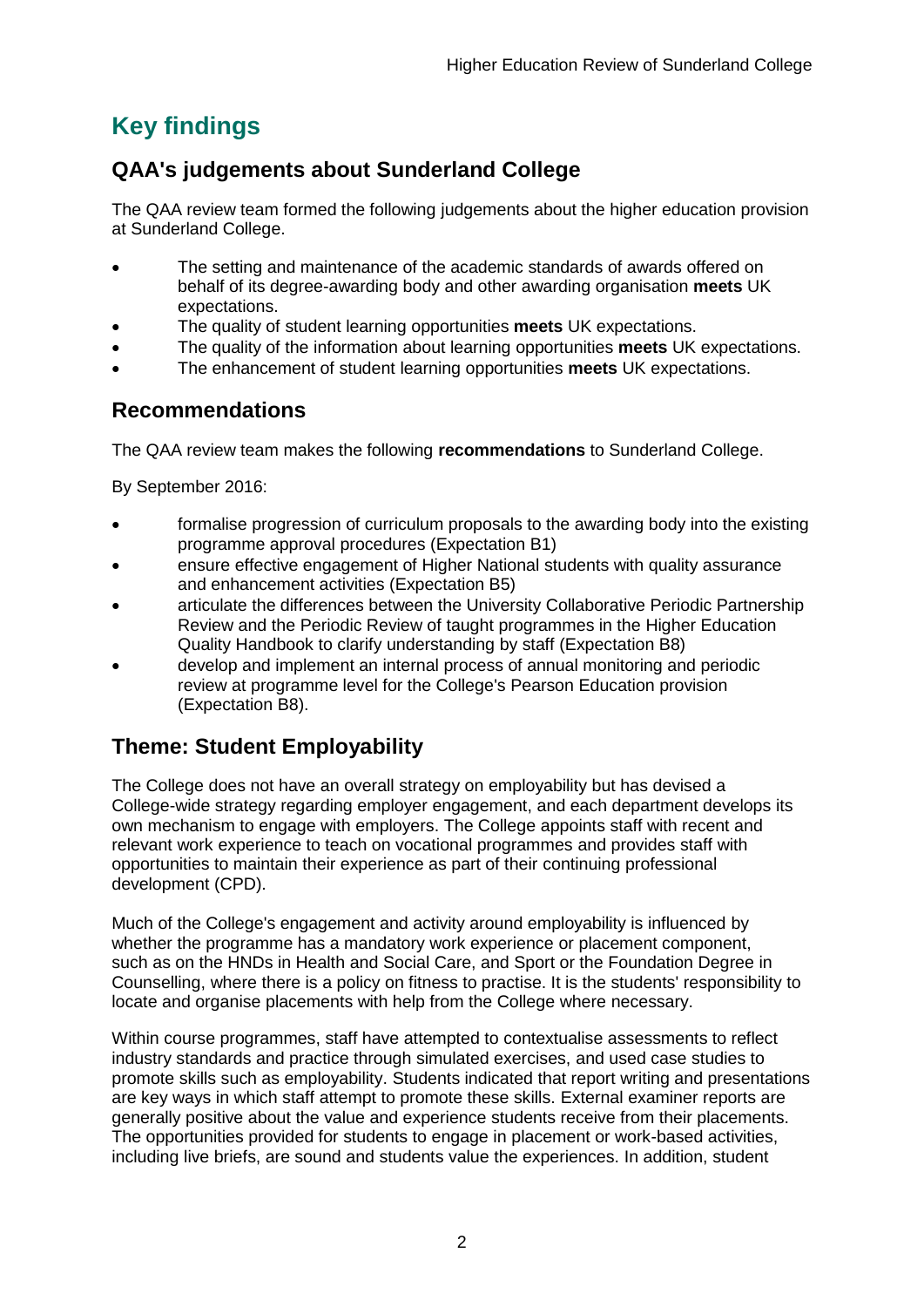services, in conjunction with course teams, also provide information, guidance and workshops on employability skills.

The relationship with employers in relation to assignment briefs and assessment opportunities is less well developed and there is no formal structure to evaluate the impact that the work-based placement is having on student learning or to identify and disseminate good practice.

Employers provide a valuable interface by affirming College provision and by highlighting current employer needs. In addition, the College has commenced a programme of establishing Industry Advisory Boards within each department. The College recognises a need to develop a more formal approach to working with employers. In turn, employers expressed the view that they would welcome opportunities for greater involvement with the College.

Further explanation of the key findings can be found in the handbook available on the QAA webpage explaining [Higher Education Review.](http://www.qaa.ac.uk/reviews-and-reports/how-we-review-higher-education/higher-education-review)

## <span id="page-3-0"></span>**About Sunderland College**

Sunderland College is a large tertiary and general further education college situated on the coast in the North East of England. The College is a member of the Mixed Economy Group, and the Association of Colleges.

The College is in the middle of a three-year strategic plan, which has five ambitions: to transform the organisational culture, to be responsive to local and national priorities and opportunities, to strengthen the College's position within a range of market sectors, to provide an outstanding experience for learners and to manage the College's estate and resources, with a new campus due to open in September 2016.

There are four campuses across the city offering a wide range of academic and vocational provision for school leavers and adults. Three of the campuses, at Bede, St Peter's and Washington, are sixth form centres, and the Hylton campus provides programmes in construction, engineering, motor vehicle, hospitality and catering, travel and tourism, and hair and beauty.

The College is located in a region that continues to feel the impact of the decline and loss of traditional sources of employment such as ship building and coal mining. This has left a legacy of low aspirations, poverty, poor levels of health and, although improving, low levels of educational achievement. The North East area traditionally has low entry numbers progressing into higher education, compared with other regions. Only 23.5 per cent of adults in Sunderland are qualified to Level 4 or above, with 11 per cent of people aged 16 to 64 in the North East Local Enterprise Partnership area having no qualifications.

There are a number of emerging employment sectors in the city and beyond, including advanced manufacturing and engineering, automotive, sustainable construction, digital technologies and media, health and well-being, and professional and business services. Locally and regionally, there is demand from the business community for more skilled people to meet the needs of these emerging industries.

The College enjoys a strong relationship with local partner schools, with head teachers sitting on two College Sixth Form Strategy groups, one for Sunderland Sixth Form and one for Washington Sixth Form. This approach has built on a very strong tradition and ensures that the College is intrinsically linked to the city's secondary education providers. The College has a strong relationship with its partner, Reed/NCFE, which focuses on filling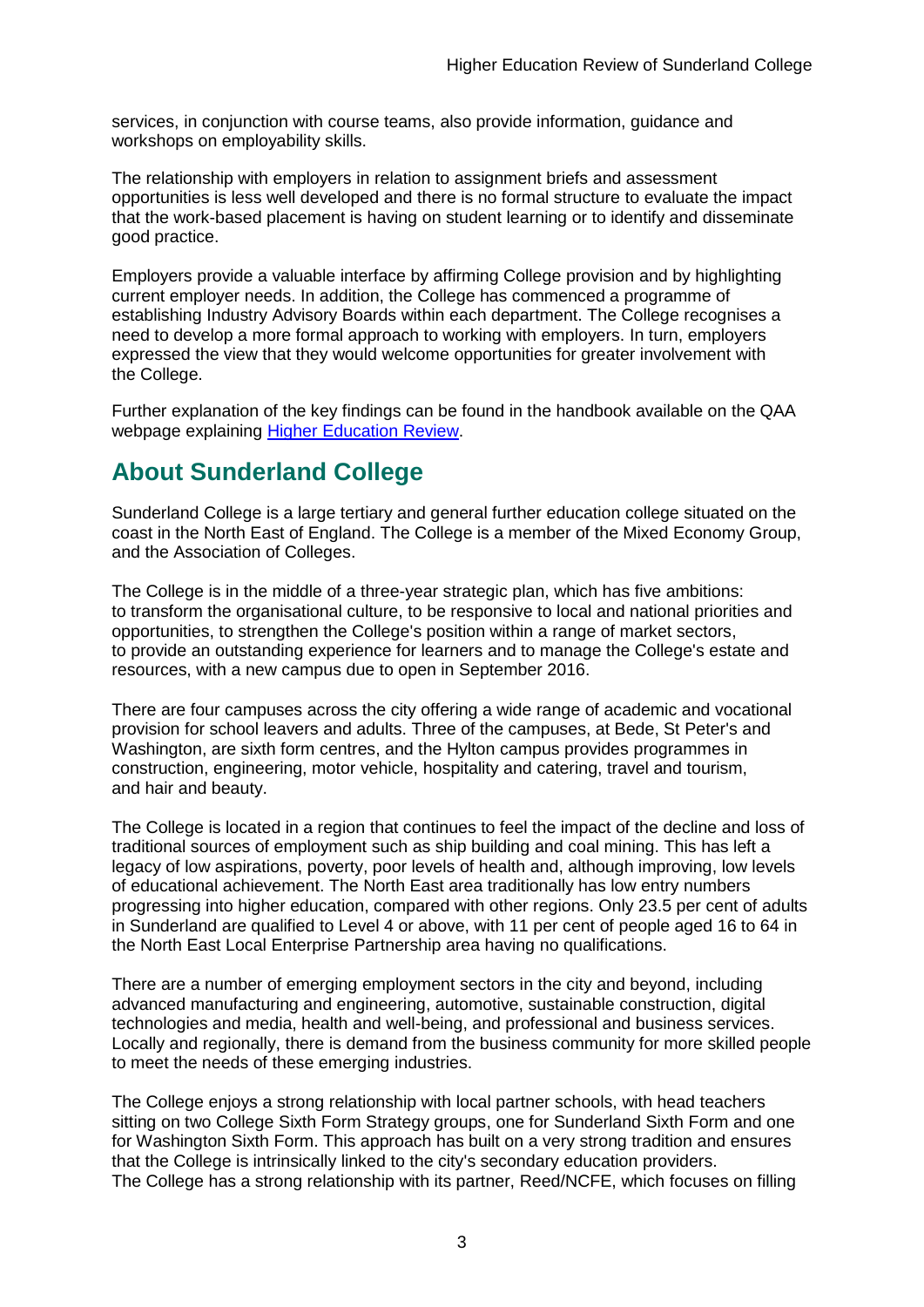apprenticeship and employment opportunities as well as sourcing appropriate work placements.

Currently the College has 600 students enrolled on its higher education provision: 331 full-time and 269 part-time students. The College offers a range of higher education qualifications, through a franchised model with the University of Sunderland (UoS) for foundation degrees (Fds), Joint Scheme of Extended Programmes and Certificates in Education and Training, and through Pearson for Higher Nationals.

There are eight foundation degrees including performing arts, photography, counselling, health and education. There are Higher National certificate (HNC) programmes in the built environment, manufacturing, electrical and electronic engineering, computing, business, health and social care. Higher National Diplomas (HNDs) are offered in the built environment, manufacturing, electrical and electronic engineering, computing, business, health and social care, art and design, public services, sport and travel and tourism. There are three Joint Scheme of Extended Programmes in science and two programmes leading to a PGCE in Post Compulsory Education and Training, and a Professional Graduate Certificate in Post Compulsory Education and Training.

Since the Integrated Quality and Enhancement Review (IQER), by QAA in July 2011 there have been two new Principals, the most recent appointed in January 2016. The College has reorganised its staffing structure and has provided two state-of-the-art multimillion pound academies at the Bede Campus for sport and visual and performing arts students, with an extended and refurbished learning centre at its Bede campus. In 2015 a strategic decision was made to partner exclusively with the UoS, resulting in the removal of Teesside University as a partner. There is more focused higher education student representation at all levels across the College and the ongoing programme of upgrading and replacement of facilities ensures that students are provided with industry-standard equipment.

The College's Higher Education Strategy has five ambitions relating to higher education provision. These ambitions focus on development of higher education provision during a period of tremendous change. They ensure that Sunderland College continues to focus on quality provision offered through direct and collaborative partnership and that there is continued research and scholarly activity within a sound framework.

In July 2011, the IQER evaluated the provision with 'confidence' judgements in all areas and with six areas of good practice for dissemination. There were four desirable recommendations around the development of effective quality assurance policies and procedures, assessment feedback, employer engagement and the higher education tutorial system. All of the recommendations have been addressed by the College although the success and impact of the measures taken is not fully made clear.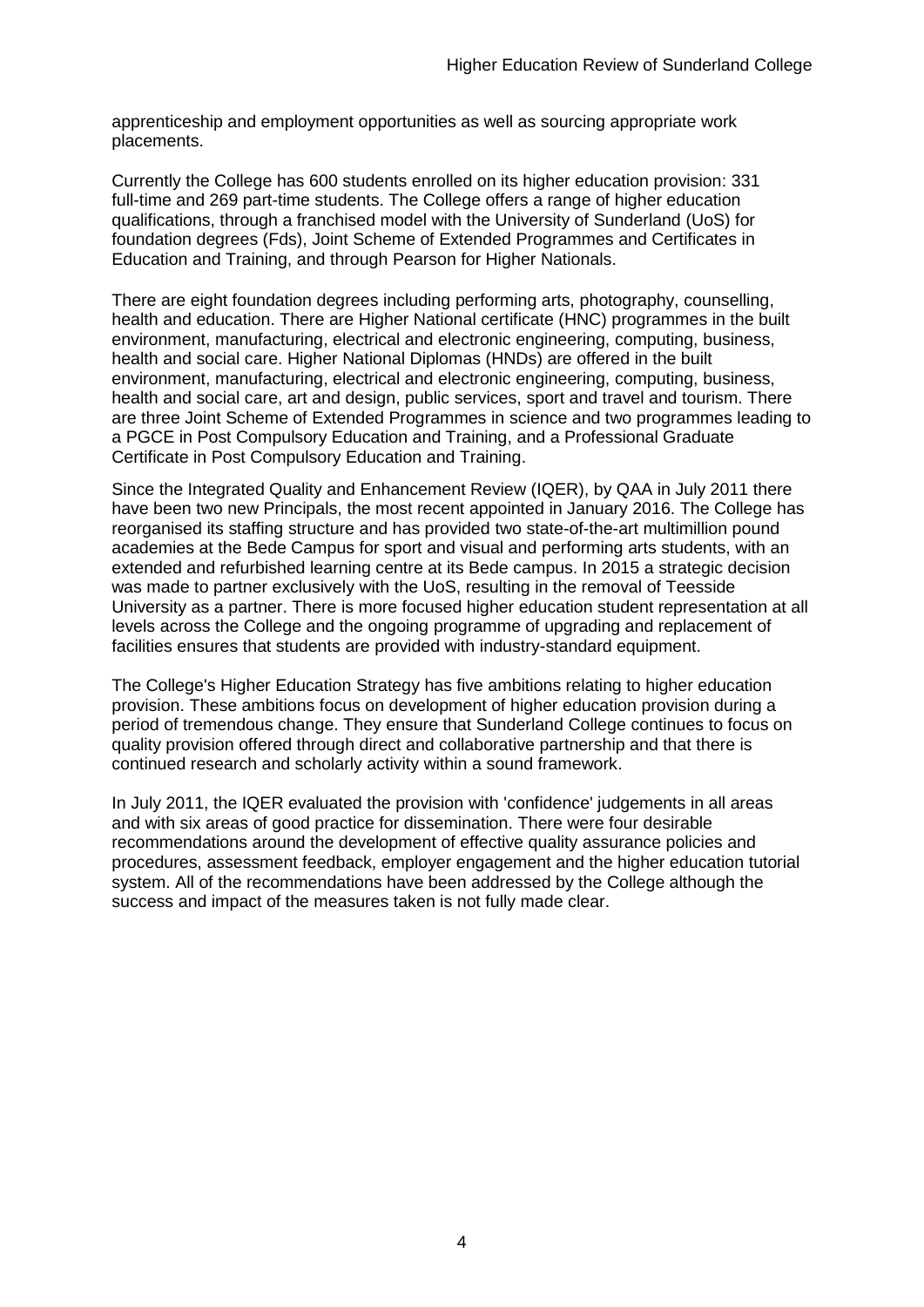## <span id="page-5-0"></span>**Explanation of the findings about Sunderland College**

This section explains the review findings in more detail.

Terms that may be unfamiliar to some readers have been included in a [brief glossary](#page-47-1) at the end of this report. A fuller [glossary of terms](http://www.qaa.ac.uk/Pages/GlossaryEN.aspx) is available on the QAA website, and formal definitions of certain terms may be found in the operational description and handbook for the [review method,](http://www.qaa.ac.uk/reviews-and-reports/how-we-review-higher-education/higher-education-review) also on the QAA website.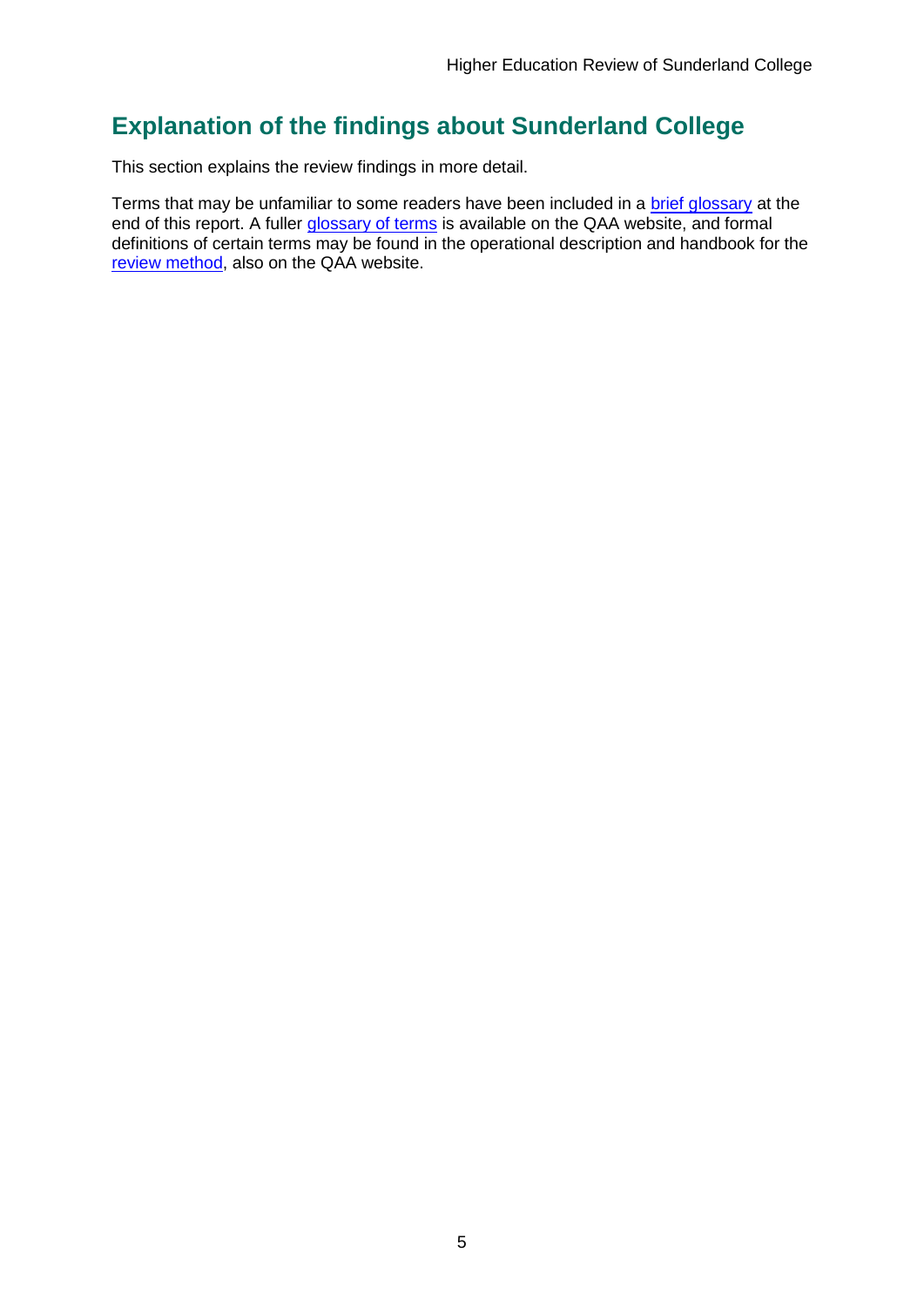## <span id="page-6-0"></span>**1 Judgement: The maintenance of the academic standards of awards offered on behalf of degree-awarding bodies and/or other awarding organisations**

**Expectation (A1): In order to secure threshold academic standards, degree-awarding bodies:** 

**a) ensure that the requirements of The Framework for Higher Education Qualifications in England, Wales and Northern Ireland are met by:**

- **positioning their qualifications at the appropriate level of the relevant framework for higher education qualifications**
- **ensuring that programme learning outcomes align with the relevant qualification descriptor in the relevant framework for higher education qualifications**
- **naming qualifications in accordance with the titling conventions specified in the frameworks for higher education qualifications**
- **awarding qualifications to mark the achievement of positively defined programme learning outcomes**

**b) consider and take account of QAA's guidance on qualification characteristics** 

**c) where they award UK credit, assign credit values and design programmes that align with the specifications of the relevant national credit framework** 

### **d) consider and take account of relevant Subject Benchmark Statements.**

### **Quality Code,** *Chapter A1: UK and European Reference Points for Academic Standards*

## **Findings**

1.1 The College does not have degree awarding powers but has formal partnership arrangements with the University of Sunderland (UoS) and Pearson Education. Consequently, responsibility for positioning qualifications in line with the relevant framework rests with the awarding body and organisation.

1.2 For UoS provision there is a Collaborative Provision Agreement which lists the courses covered. The agreement includes a checklist and comprehensive breakdown of the Joint Franchise Model responsibilities of the College and of the University.

1.3 The University is governed by its own academic regulations and is responsible for validating programmes, approving entry standards, class size, monitoring and review arrangements, mechanisms for quality assurance, academic standards and quality of learning opportunities through the programme specifications and module specifications. The University's validation and approval process documents outline the process for panels to ensure that programmes are designed to meet the Academic Infrastructure and subject benchmark requirements.

1.4 HNC/D programmes are developed and awarded by Pearson, who publish the specifications that provide reference points for staff and students for teaching, learning and assessment. Pearson publishes guidelines, including the BTEC Centre Guide to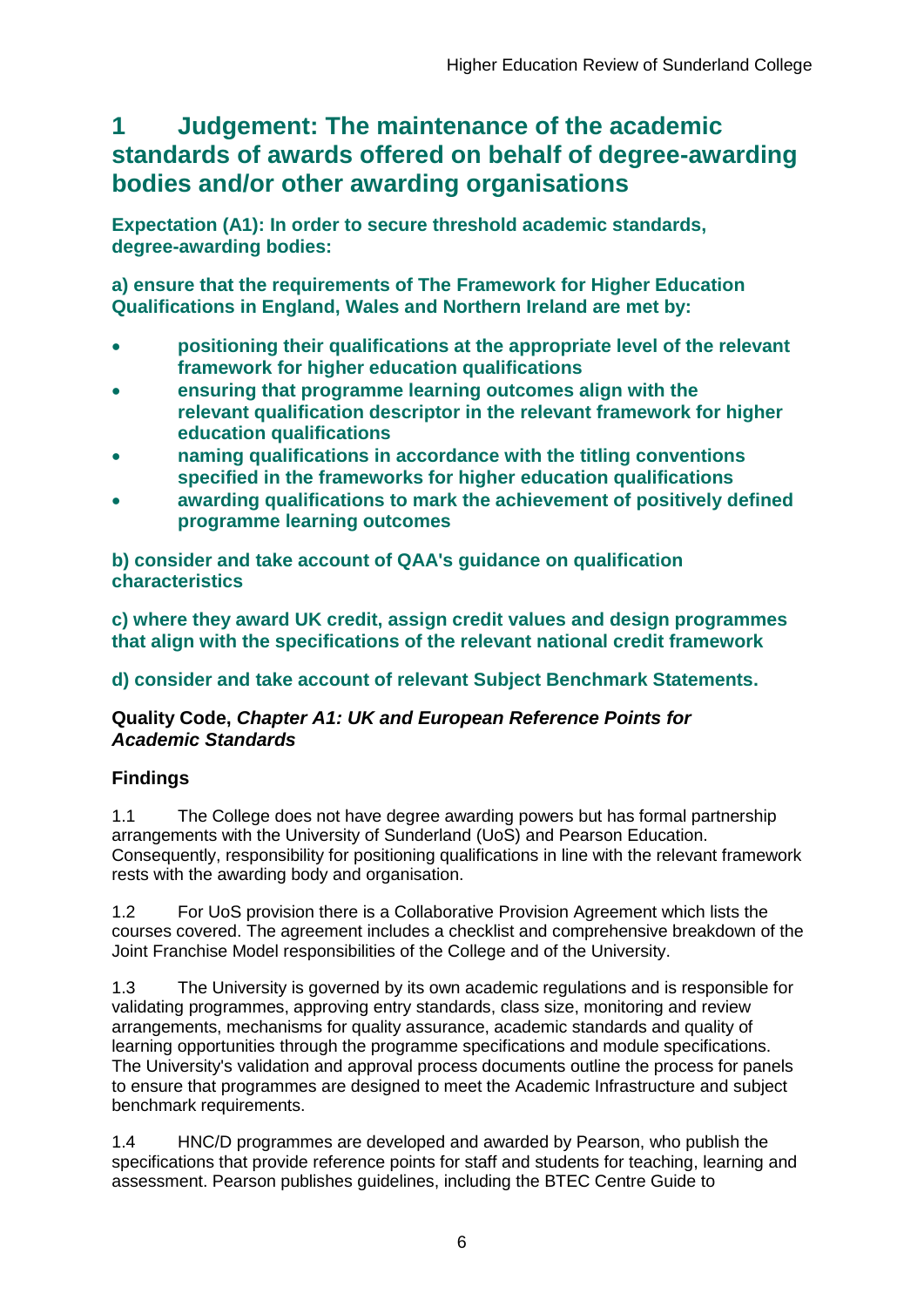Assessment (Level 4-7), which sets out its requirements for the operational policies and procedures that the provider is required to develop and implement. Pearson HNC/D programmes are located on the Qualifications and Credit Framework (QCF), and regulated by the Office of Qualifications and Examinations Regulation (Ofqual).

1.5 Both Pearson and UoS external examiners are required to comment on whether the programme is aligned to the relevant Subject Benchmark Statements. External examiners are satisfied that threshold academic standards are secure. In addition, the UoS undertakes six-yearly periodic reviews.

1.6 The College also offers the Professional Certificate in Post Compulsory Education and Training, and a PGCE in Post Compulsory Education and Training, validated and franchised by UoS. These programmes have been appropriately aligned to the UK Professional Standards Framework.

1.7 The awarding body and organisation ensure that the academic standards are set at a level that meets UK threshold standards. This is supported by College-designed policies and procedures, meaning that the Expectation would be met.

1.8 The team tested the Expectation by examining a range of documents including partnership agreements, programme specifications, validation documents, College quality manuals, procedural and policy documents, and external examiner reports, as well as by holding meetings with academic and support staff, including representatives from the awarding body and organisation.

1.9 The College has a process for course design and approval detailed in the Higher Education Quality Handbook and further articulated in course handbooks for each programme. The approval process is summarised in a flow diagram. All new programmes are approved by the College Higher Educational Management Committee and Assistant Principal. Programme specifications are the products of both internal consideration and the requirements of the University and Pearson. The processes are understood and the College adheres to the policies and procedures for programme approval. Validation documents indicate that the external reference points, such as Subject and Qualification Benchmark Statements, are addressed and discussed during the approval process. External examiner reports provide further evidence that the standards of the awards are met.

1.10 The ultimate responsibility for ensuring that approved programmes meet threshold academic standards and that each qualification is allocated to the appropriate level of *The Framework for Higher Education Qualifications in England, Wales and Northern Ireland*  (FHEQ) lies with the College's awarding body and organisation. The team concludes that the College is fulfilling its responsibilities in meeting this Expectation through adherence to awarding partners' policies and procedures. The team concludes that the Expectation is met and the associated level of risk low.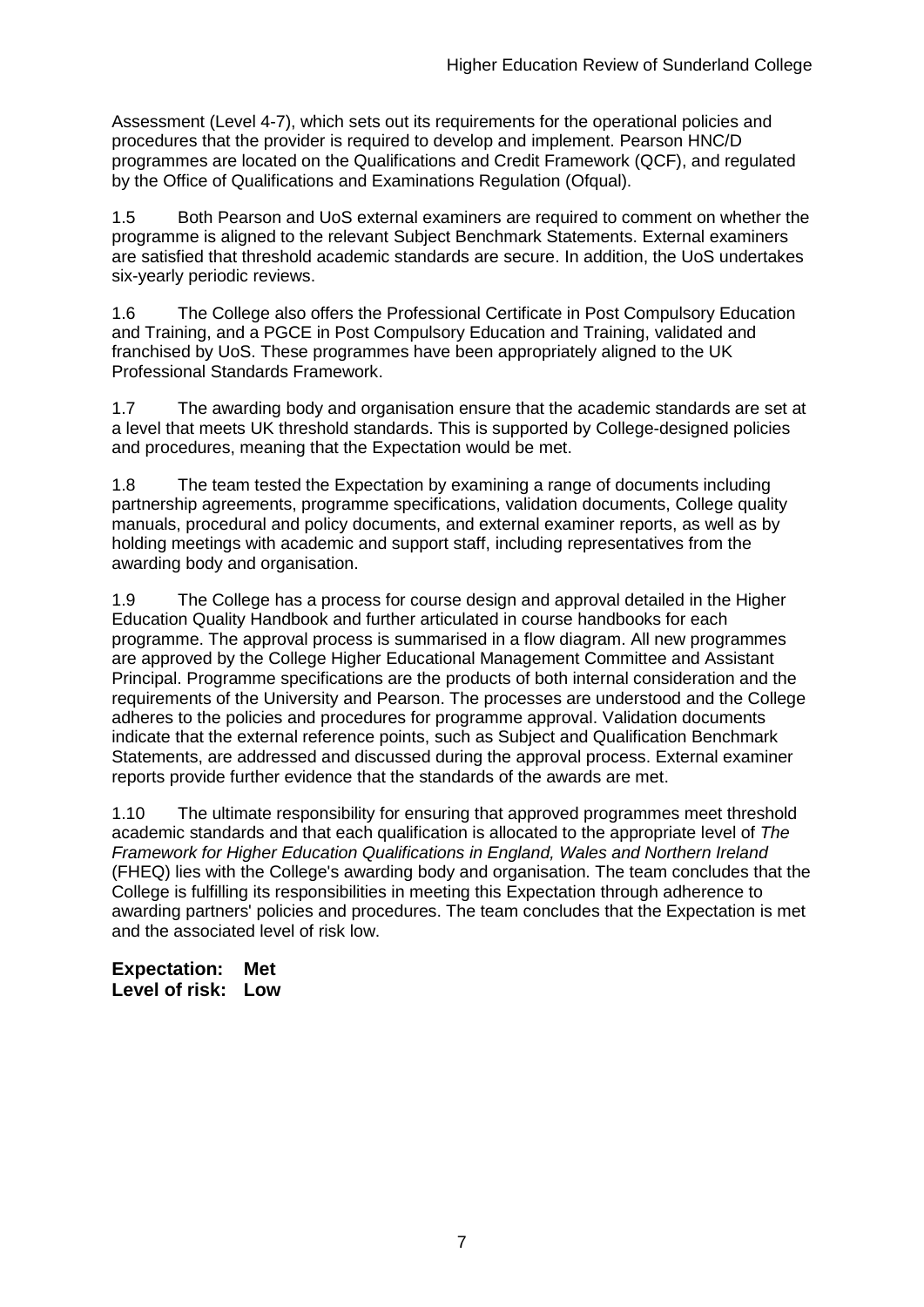**Expectation (A2.1): In order to secure their academic standards, degree-awarding bodies establish transparent and comprehensive academic frameworks and regulations to govern how they award academic credit and qualifications.**

### **Quality Code,** *Chapter A2: Degree-Awarding Bodies' Reference Points for Academic Standards*

## **Findings**

1.11 As outlined in Expectation A1, academic governance of higher education provision at the College rests either with the UoS or Pearson. The University has control over academic credit and standards as outlined in the Collaborative Provision Agreement and has clear guidance on academic regulations, which is outlined in their Academic Quality Handbook .

1.12 Pearson's Centre Guidance to Assessment Levels 4 to 7, the Centre Guide to Managing Quality and the BTEC Quality Assurance Handbook provide similar guidance. Effective relationships exist between the senior managers within the College and UoS personnel, for example the University Partnership Office, and the Quality and Standards Department. Similarly good relationships exists between assistant programme leaders and University programme leaders.

1.13 Assessment boards are carried out externally by the University and in 2015-16 they have been conducted internally for Pearson provision. Both are scheduled and recorded with appropriate input sought from external examiners, meaning that the Expectation would be met.

1.14 The review team considered documentation produced by the awarding partners and the College that defines the academic frameworks and regulations relevant to higher education provision. In addition, the team discussed these frameworks with senior managers and academic staff.

1.15 The College produces its own quality handbooks, which have been aligned to meet the requirements of its awarding partner. These include a Higher Education Quality Handbook, Quality Procedures Manual, Internal Quality Assurance Handbook and a range of policies and procedures to support staff who deliver higher education programmes in understanding the responsibilities for academic standards. In addition to the University assessment requirements, a Teaching, Learning and Assessment Strategy and Policy applies to all qualifications delivered by the College and this recognises the academic regulations of the awarding body. An internal moderation procedure is applied to assess student work. The College organises its own assessment boards for the Higher National programmes and maintains a detailed record of the proceedings. The College policies and procedures are subject to regular review and staff are familiar with the requirements of the College and awarding partners' policies and procedures.

1.16 Programmes validated by the University complete an annual monitoring report (AMR) which is forwarded to the Head of Department and which feeds into the departmental self-evaluation report and action plan. These action plans are passed through the Quality and Standards Department (QSD) and to the Higher Education Quality Enhancement Group (HEQEG), which meets five times a year and which is responsible for ensuring that all actions are completed by the end of the academic year. The Head of Higher Education also produces an overall College Higher Education self-evaluation document (SED), which is scrutinised by a panel meeting that consists of senior management and external stakeholders.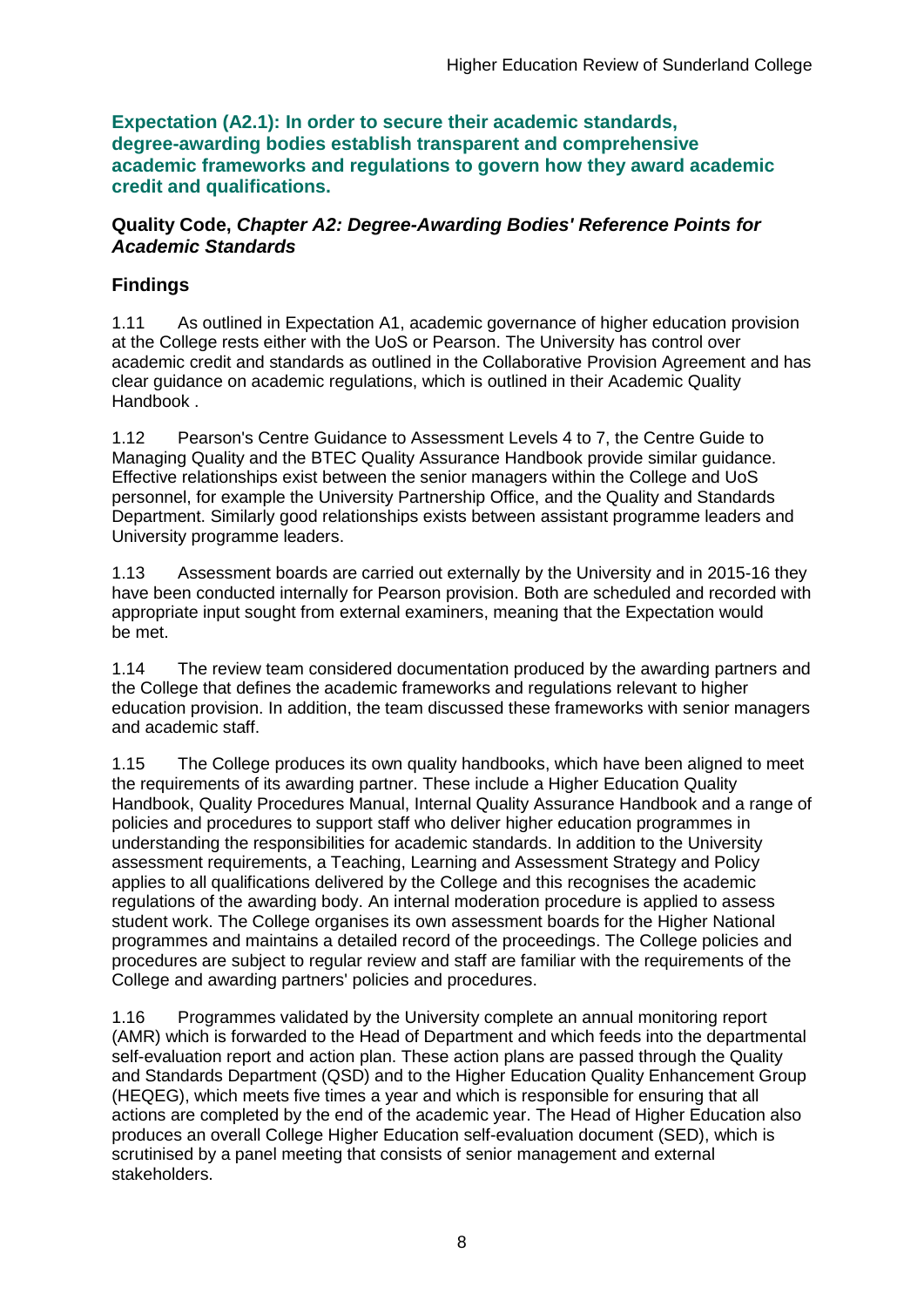1.17 The College does not currently complete individual self-evaluation reports and actions plans for Pearson programmes although a comprehensive departmental self-evaluation is completed, which takes into account the views of staff and students. These reports are also fed through to the QSD and the CRG.

1.18 The review team considers that academic frameworks and regulations are in place that govern how academic credit and qualifications are awarded. The review team therefore concludes that the Expectation is met and the associated level of risk is low.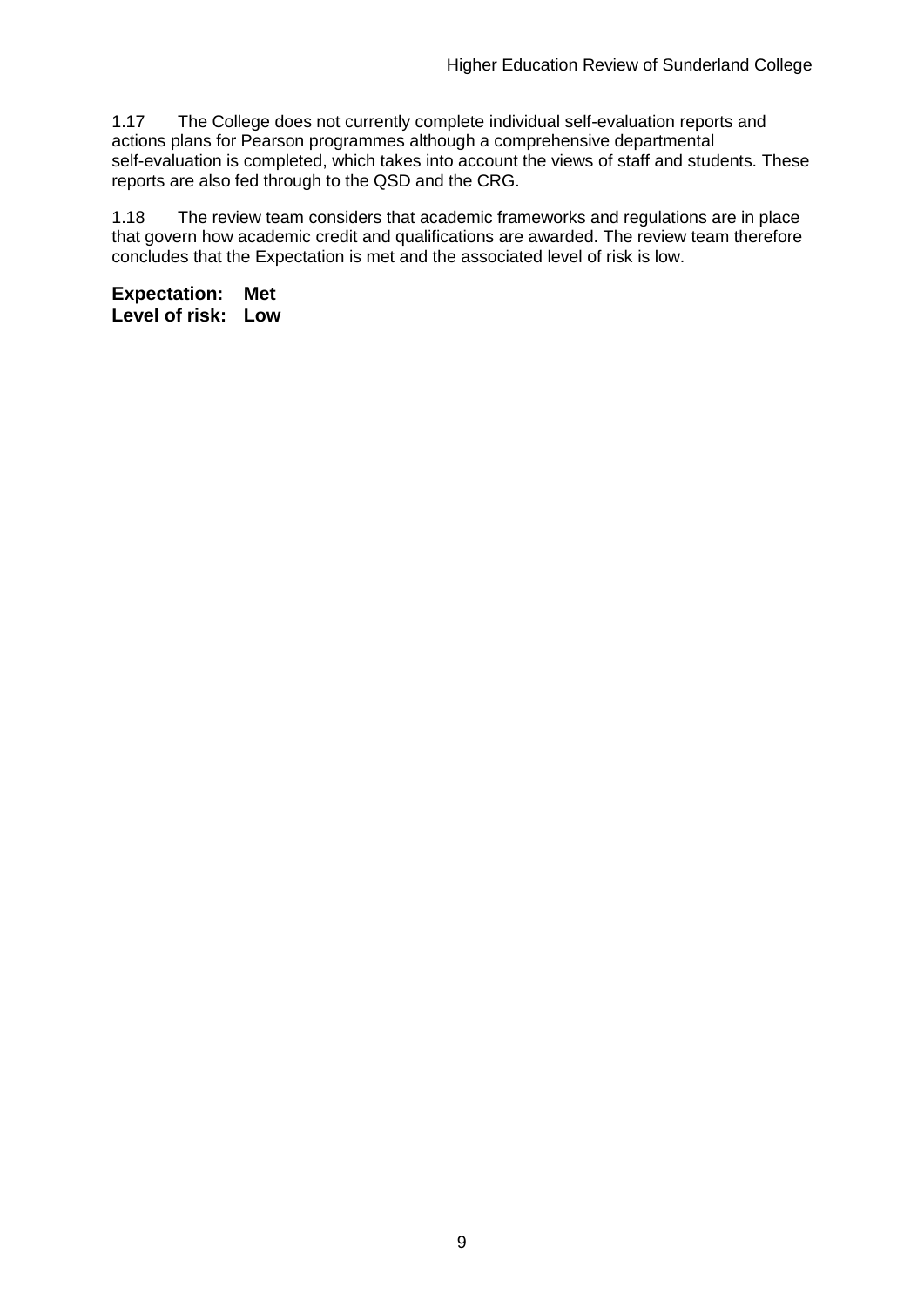**Expectation (A2.2): Degree-awarding bodies maintain a definitive record of each programme and qualification that they approve (and of subsequent changes to it) which constitutes the reference point for delivery and assessment of the programme, its monitoring and review, and for the provision of records of study to students and alumni.** 

#### **Quality Code,** *Chapter A2: Degree-Awarding Bodies' Reference Points for Academic Standards*

## **Findings**

1.19 The responsibility for maintaining definitive records for each programme and qualification rests with the UoS or Pearson. As described in Expectation A1, programme specifications are designed by the respective awarding partner, who ensures that each programme is positioned appropriately on the FHEQ and uses relevant Subject Benchmark Statements and qualification descriptors.

1.20 The College has responsibility, under the joint franchise agreement, with the University and Pearson for implementing and monitoring any changes to a programme. Staff are aware of their responsibilities, which are articulated within the relevant checklists in internal quality handbooks.

1.21 UoS programmes are provided with the Programme Handbook containing references for teaching, learning and assessment, to which information is added that is specific to the College. For Higher National programmes the College uses Pearson's standard, national-level specifications and produces internal programme handbooks and unit guides which provide more in-depth detail regarding assessment and other activities.

1.22 The College also holds a record of both UoS and Higher National programme specifications on the internal College intranet. Students can request records of study from the University, although the College also makes these available to students on request.

1.23 The team reviewed a range of programme specifications, handbooks and unit guides and met senior staff, Heads of Department and curriculum leaders, as well as speaking to students.

1.24 Students confirmed that they had a good understanding of their programmes prior to entry and are aware of which awarding partner validates them. Programmes publicised on the website clearly state the awarding body, though the prospectus does not currently state that Higher National programmes are awarded by Pearson.

1.25 It is not clear whether Heads of Department are required to hold and store programme specifications in addition to the centrally stored copies on the College's intranet. Heads of Department confirmed that they access the current copy of the programme specification from the College intranet and explained that they also hold a related file either in hard copy or electronically. These are audited during internal inspections to ensure accuracy.

1.26 Formal records of study and academic transcripts are produced by the degreeawarding body and organisation and they are also responsible for producing certificates. External examiners for Pearson have confirmed that documented processes are in place to ensure that claims for certification are valid.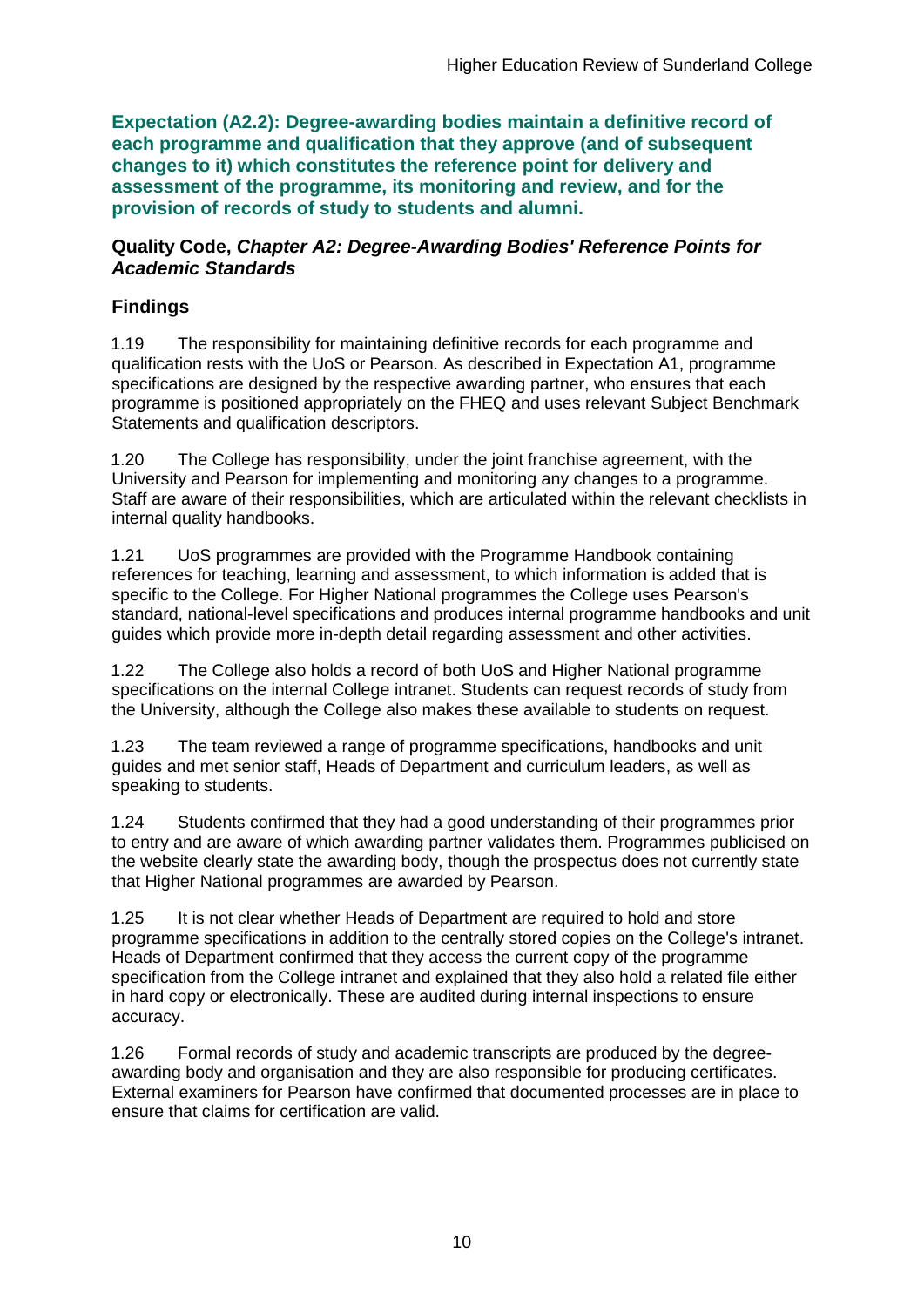1.27 The awarding body and organisation ensure that definitive records of programmes and qualifications are maintained and therefore the expectation is met and the level of risk is low.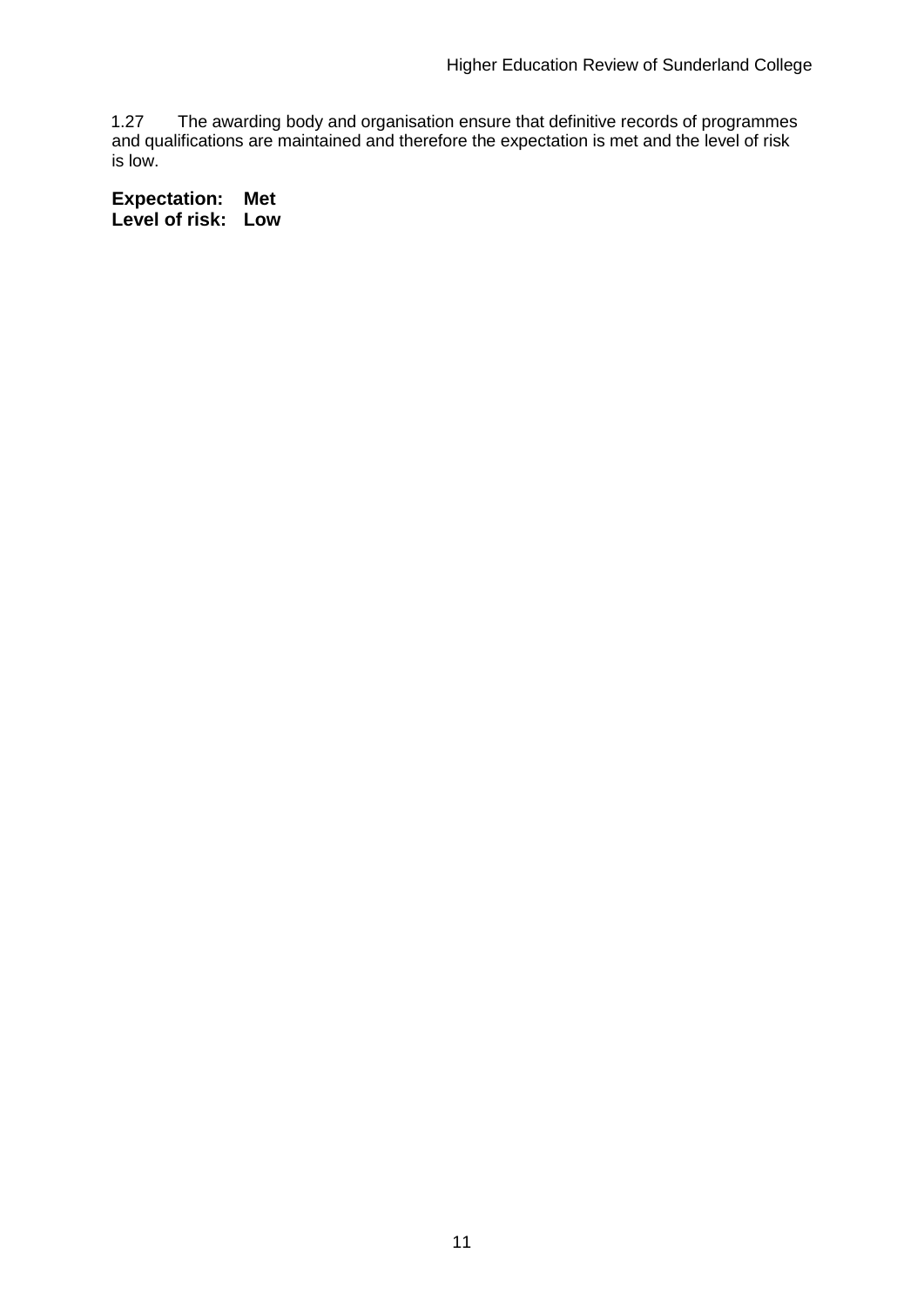**Expectation (A3.1): Degree-awarding bodies establish and consistently implement processes for the approval of taught programmes and research degrees that ensure that academic standards are set at a level which meets the UK threshold standard for the qualification and are in accordance with their own academic frameworks and regulations.**

#### **Quality Code,** *Chapter A3: Securing Academic Standards and an Outcomes-Based Approach to Academic Awards*

## **Findings**

1.28 Responsibility for the design and approval of higher education programmes delivered by the College rests with the two awarding partners, as described in Expectation A1. They ensure that academic standards are set in accordance with their academic frameworks and regulations and at a level that meets UK threshold standards. The UoS describes the mechanism for programme approval in the University Academic Quality Handbook. The College is a centre approved by Pearson to deliver Higher National awards, and to deliver a new award the College must complete a Pearson vocational qualification approval form, in liaison with the Pearson regional representative.

1.29 The College has an internal programme validation process which is described in the Higher Education Quality Handbook. The process is expressed through the medium of a programme validation procedure flowchart. New course proposals are submitted through this internal process before progression to the accrediting body's obligatory approval process.

1.30 The University has an annual monitoring process which the College implements for its foundation degree awards. There is also a University periodic review of clusters of cognate programmes, which includes those delivered by the University, the College and other college partners. The periodic review of taught programmes takes place at six-yearly intervals and includes re-approval of the programmes in the cluster, for a period of six years. There is no annual monitoring process or periodic review of College delivery of Pearson programmes, but each department in the College undertakes an annual departmental review and produces a self-evaluation document (SED).

1.31 External examiners are appointed by the University for their awards and by Pearson for each Higher National programme. Both require external examiners to confirm that the award is aligned with the FHEQ and any applicable Subject Benchmark Statements.

1.32 The review team studied documents that describe the awarding body, awarding organisation and College's procedures, considered responsibility checklists, requested additional information and explored the approval and review processes with staff and students at the College.

1.33 The responsibilities of the College and the relevant awarding body or organisation are detailed in the responsibilities checklists for the University and Pearson respectively. It is clear that approval of programmes rests with the awarding body in each case.

1.34 None of the staff present at meetings with the review team had experience of external approval of a new foundation degree programme, as it is several years since the last approval event. Two proposals have recently been submitted and processed through the internal College validation process. However, as they were rejected by the University, they did not proceed to the University validation process. Staff are regularly involved in the approval mechanism for Higher National programmes.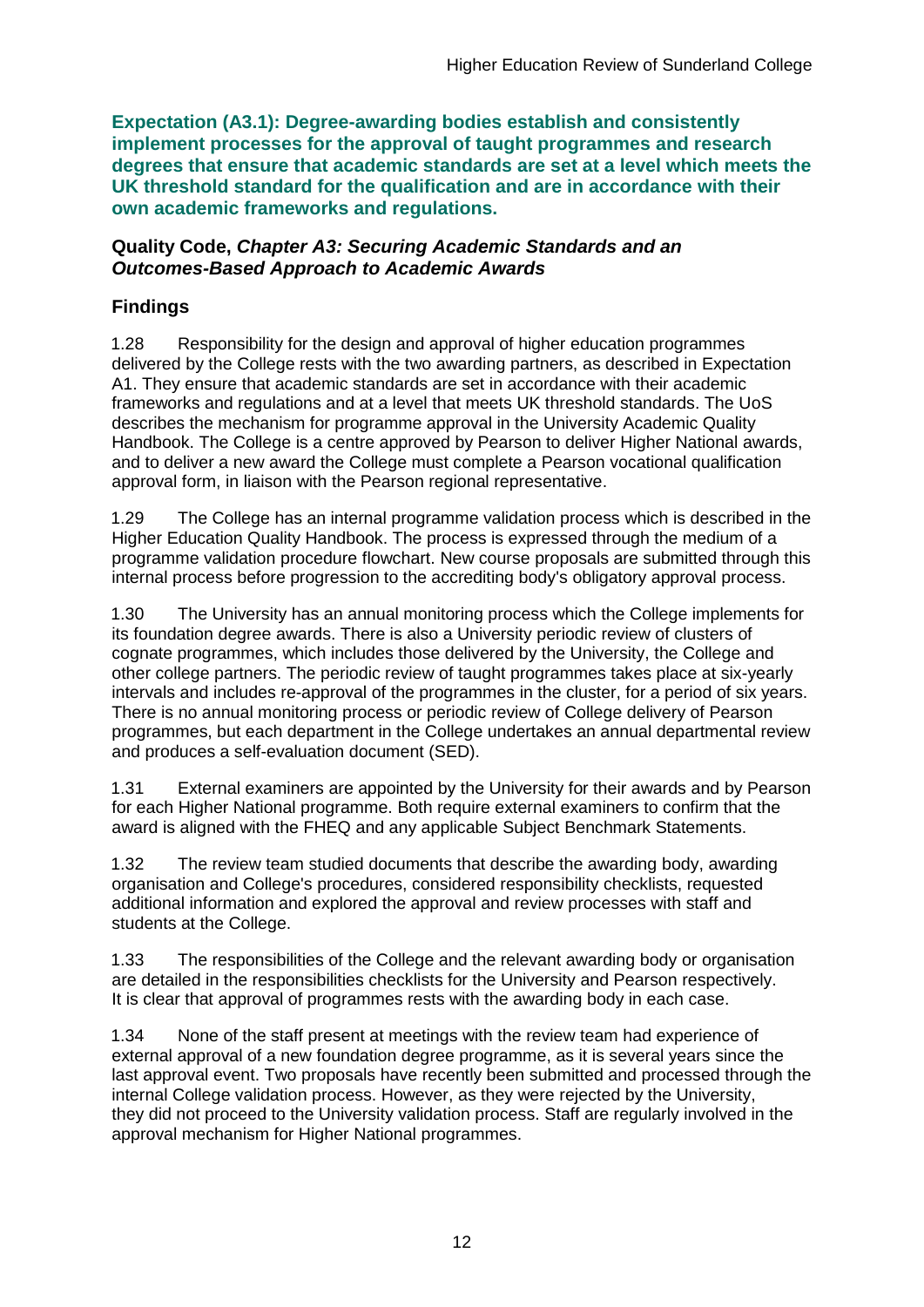1.35 The description of the College's internal programme validation process within the Higher Education Quality Handbook does not contain its articulation to the awarding body approval process. Senior staff, who liaise directly with the University Partnership Office, can explain the progression process but it is not well understood by other staff. This is explored further in Expectation B1.

1.36 Higher National programmes are not subject to internal annual monitoring or periodic review. However, some programme data is monitored within the departmental SED process that is undertaken annually for higher education provision, at departmental and at whole College level. This is explored further in Expectation B8.

1.37 The awarding body and organisation ensure that academic standards accord with UK threshold standards and therefore the expectation is met and the risk is low.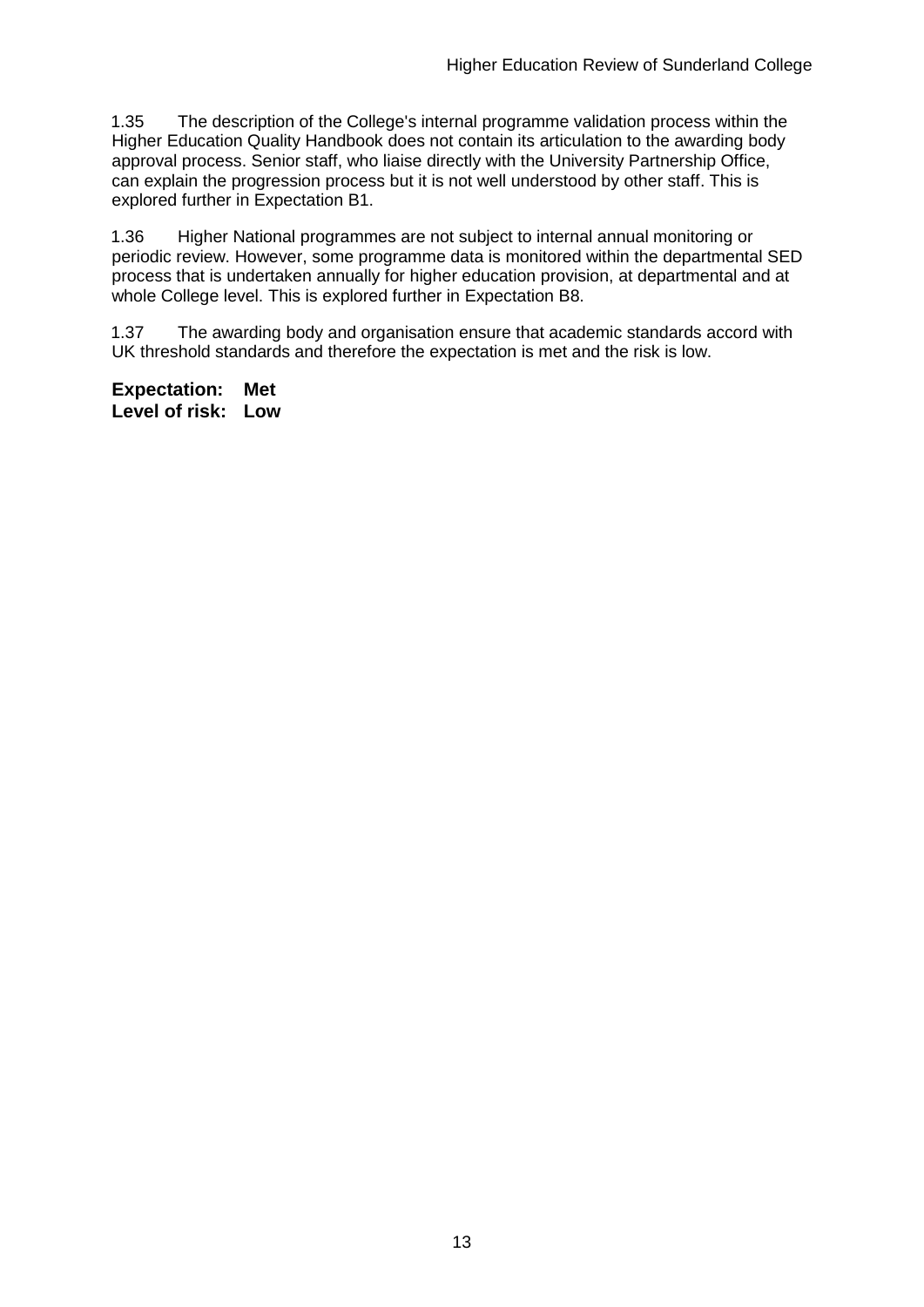**Expectation (A3.2): Degree-awarding bodies ensure that credit and qualifications are awarded only where:** 

- **the achievement of relevant learning outcomes (module learning outcomes in the case of credit and programme outcomes in the case of qualifications) has been demonstrated through assessment**
- **both UK threshold standards and their own academic standards have been satisfied.**

#### **Quality Code,** *Chapter A3: Securing Academic Standards and an Outcomes-Based Approach to Academic Awards*

## **Findings**

1.38 The University Partnership Agreement specifies the responsibilities for the foundation degrees delivered by the College, including the responsibilities related to assessment. The module specification designed at approval outlines the learning outcomes that the assessment must achieve. The College designs all the assessments and submits them to the University for approval. Where programmes are shared between colleges assessment is coordinated across all partnerships by the University programme leader. The College undertakes first and second marking or moderation and submits the work to the University for further moderation. The University then arranges the necessary sampling moderation by the external examiner. One or more representatives from the College must attend the Module and Programme Assessment Board.

1.39 Higher National programmes follow a responsibilities checklist that indicates the College responsibility for designing effective learning materials to meet the learning outcomes. The checklist follows guidance from Pearson and the College implements internal verification against the programme specification, prior to checking by the external examiner. It is the role of the external examiner to confirm that the College has set assessments at the appropriate standard to test the learning outcomes. This is confirmed in the external examiner report. The BTEC Guide to Assessment indicates that the standards verifier has the responsibility for checking consistency of interpretation of national standards by each assessor.

1.40 There is a short reference section on assessment in the Higher Education Quality Handbook with links to the relevant awarding body documents. The Handbook could be improved by including a summary of the procedures for each awarding body as well as a web link.

1.41 The team read the College's, the awarding body's and the awarding organisation's guidance in quality handbooks, and studied policies, minutes of assessment boards and external examiners' reports in order to test the expectation. The team also verified the assessment process through discussions with staff.

1.42 The University external examiners confirm that the standards are comparable to those of other higher education providers. Pearson external examiners confirm that there is compliance with the relevant standards and that criteria are suitable to award a pass, merit and distinction level. External examiners from both awarding partners confirm that assessment is thorough and rigorous.

1.43 The College convenes an internal assessment board for its Pearson programmes and operates in accordance with the guidelines outlined in the BTEC Centre Guide to Assessment (Levels 4-7).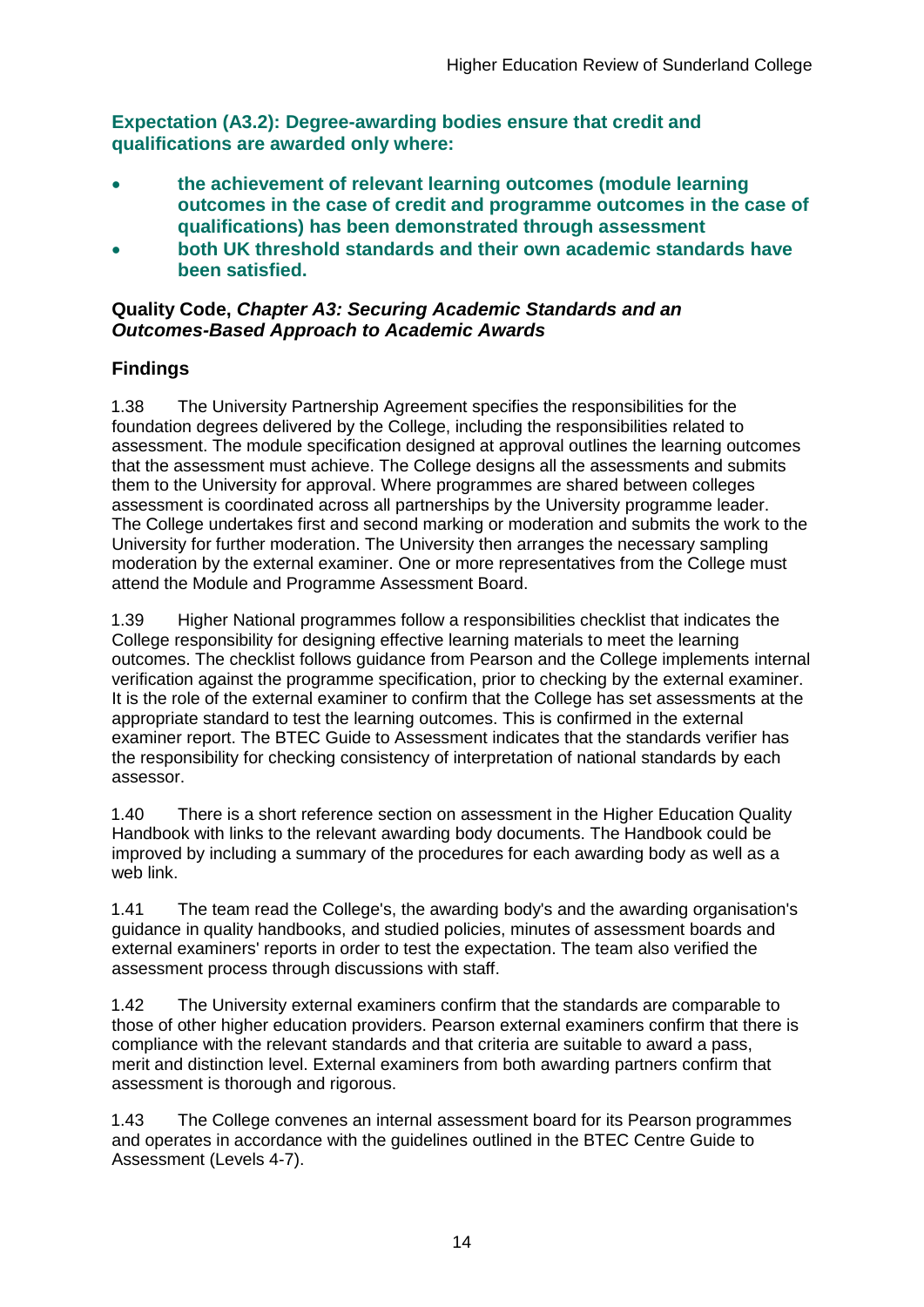1.44 University Assessment Boards process marks, consider student progression and make award decisions. The boards are chaired, serviced and managed by the University and assistant programme leaders from the College are given remission on timetable to ensure that they are able to attend.

1.45 The Higher Education Enhancement Committee monitors all higher education external examiner reports and provides a forum to share good practice.

1.46 The Expectation is met and the risk is low.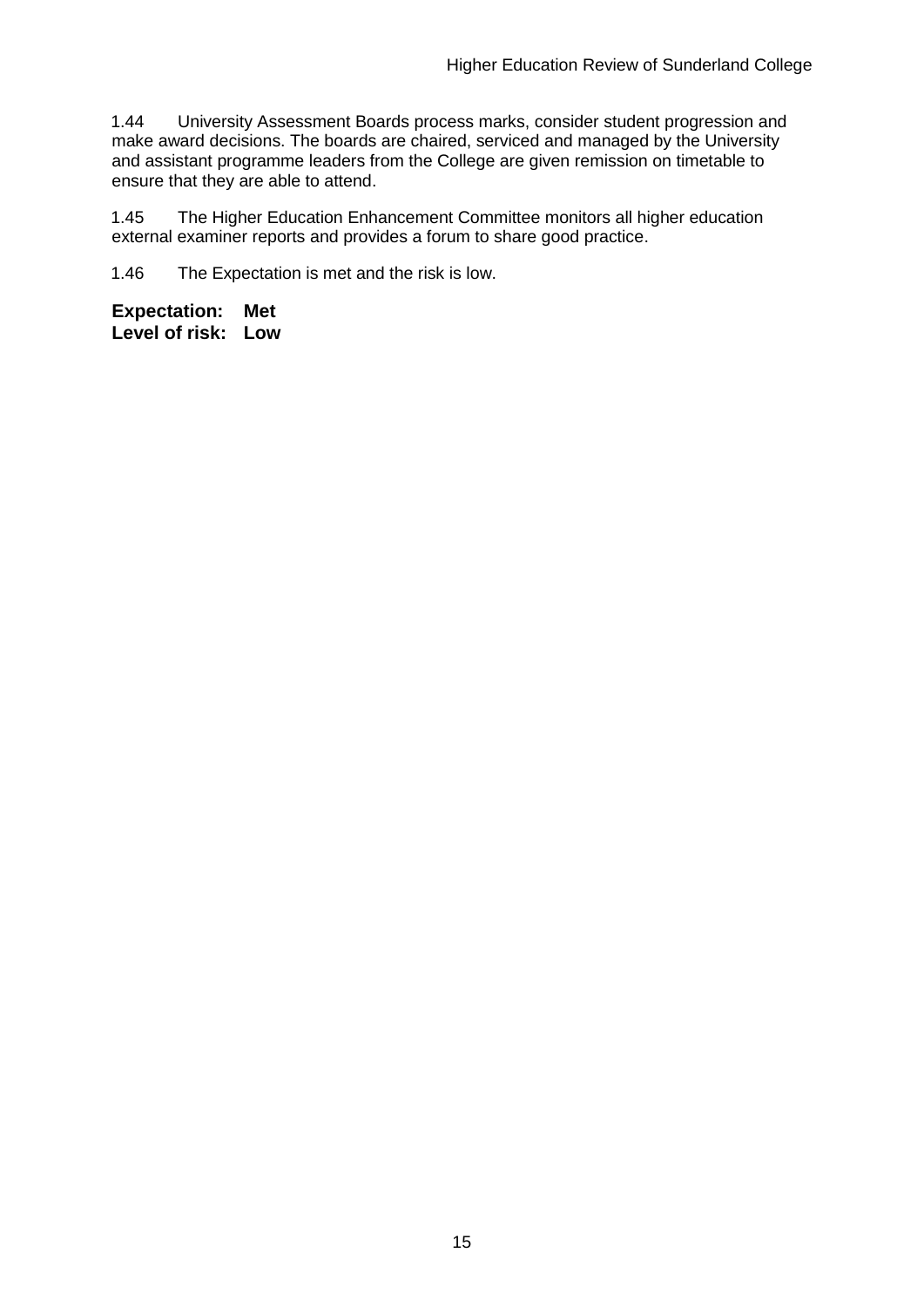**Expectation (A3.3): Degree-awarding bodies ensure that processes for the monitoring and review of programmes are implemented which explicitly address whether the UK threshold academic standards are achieved and whether the academic standards required by the individual degree-awarding body are being maintained.**

#### **Quality Code,** *Chapter A3: Securing Academic Standards and an Outcomes-Based Approach to Academic Awards*

## **Findings**

1.47 The UoS manages programmes at the College under the joint franchise model that allows the University to retain ownership of the programmes, including intellectual property rights, so that they can be offered on campus and/or to other partners.

1.48 Responsibility for monitoring and review of the foundation degree programmes lies with the University, and the College undertakes annual monitoring of programmes as documented in the University Quality Handbook. A six-yearly Periodic Review of Taught Programmes is undertaken by the University. It assures the quality and standards of taught programme provision against internal and external points of reference, ensures that they align with UK threshold standards, provides a robust mechanism for re-approving programmes, takes an holistic view of taught provision in a subject area and supports the strategic planning of programme development.

1.49 Additionally, a Collaborative Periodic Partnership Review of the College is undertaken every six years. It considers whether the partner is equipped to deliver the programmes that are in validation to an appropriate quality and standard and also considers the strategic development of the partnership.

1.50 Pearson is responsible for ensuring the relevance and validity of the Higher National qualifications, identifying, implementing and approving modifications and ensuring recognition of these by Ofqual.

1.51 The departmental SEDs align with the Quality Code and feed into an annual College-wide higher education self-evaluation document.

1.52 The review team tested this Expectation by studying the SED, the University Quality Handbook, the College Higher Education Quality Handbook, Pearson documents, and annual monitoring and review guidelines and reports. The team also explored the College staff's understanding of the processes in meetings.

1.53 The University programme leader for each discipline area completes a programme AMR after receiving a written report from each assistant programme leader at the College.

1.54 Responsibility for periodic review and re-approval of Higher National programmes lies with Pearson. It does not engage with the College for either programme annual monitoring or periodic review, although in 2015-16 it introduced an annual quality management review that includes all higher education and further education provision. The lack of annual monitoring at programme level for HNC/Ds has led to a recommendation for Expectation B8.

1.55 The College requires departmental SEDs as part of an internal annual monitoring process and aligns the processes with the Quality Code. An annual College-wide higher education self-evaluation document is written and is peer assessed by a panel that includes external representation.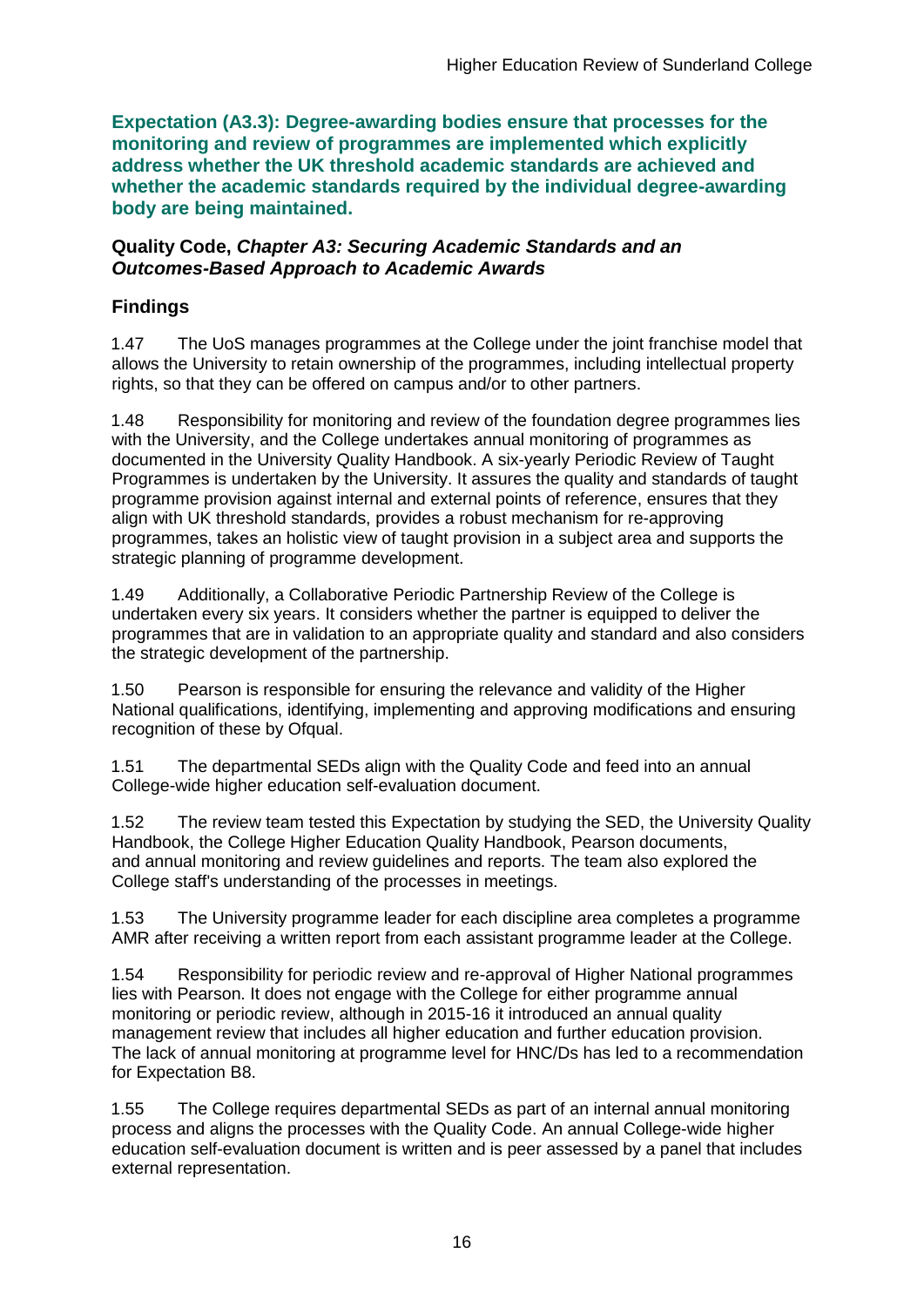1.56 The University oversight of foundation degrees and Pearson's role in designing and approving Higher National qualifications with Ofqual, and setting learning outcomes and assessment criteria, ensures that UK threshold academic standards are achieved and that the academic standards required by each individual degree-awarding body are maintained. Therefore the expectation is met, with low risk.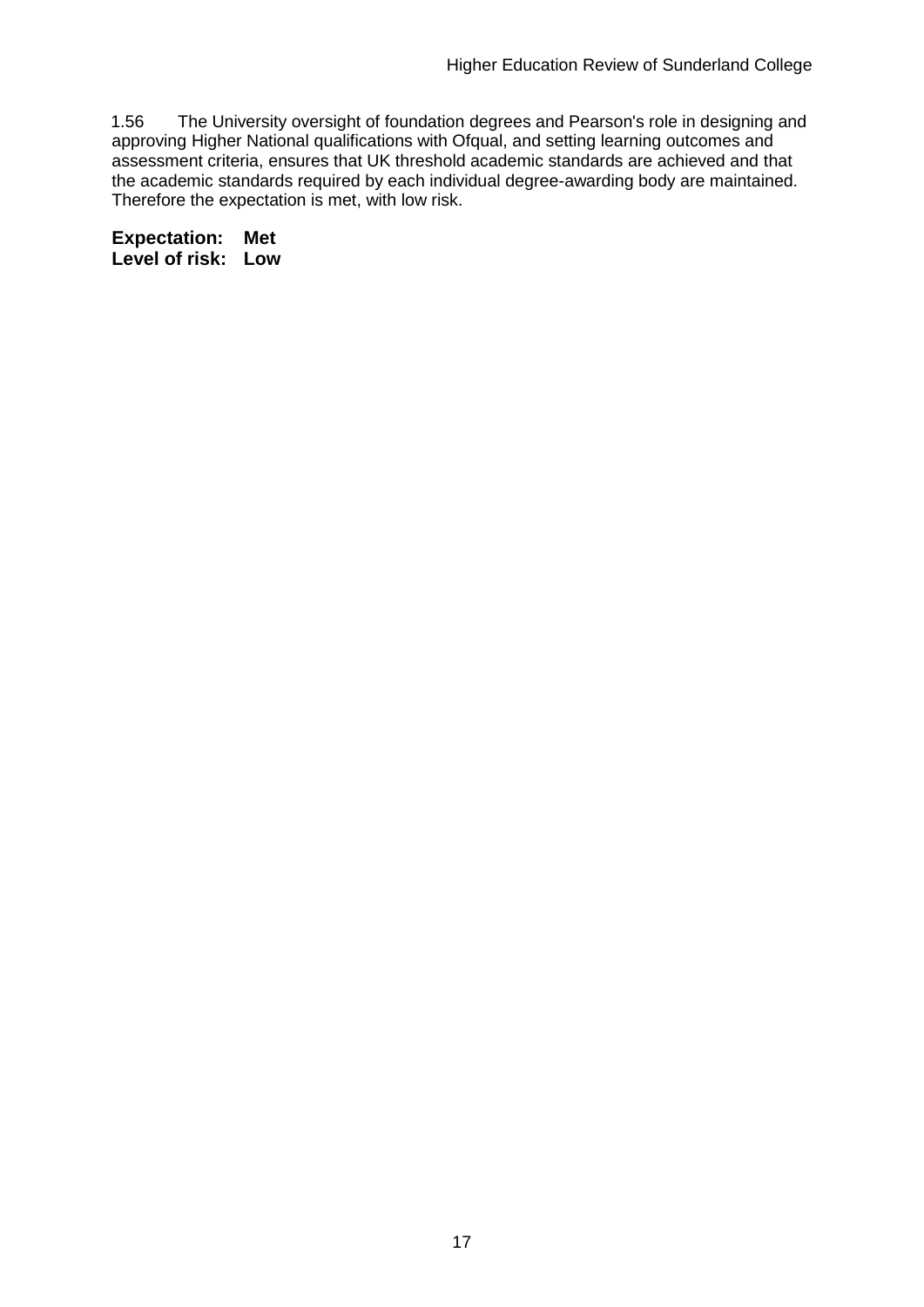**Expectation (A3.4): In order to be transparent and publicly accountable, degree-awarding bodies use external and independent expertise at key stages of setting and maintaining academic standards to advise on whether:**

- **UK threshold academic standards are set, delivered and achieved**
- **the academic standards of the degree-awarding body are appropriately set and maintained.**

### **Quality Code,** *Chapter A3: Securing Academic Standards and an Outcomes-Based Approach to Academic Awards*

## **Findings**

1.57 Overall responsibility for the quality and standards of provision within the College is as described in Expectations A1, A2, and A.3. Procedures are clearly outlined in the collaborative partnership arrangements with the College and through the University Academic Quality Handbook that also outlines the process for annual monitoring and periodic review.

1.58 In proposing new courses with the UoS, the College is required to send an Expression of Interest together with a course validation application to the University. This form requires the College to state any employer engagement activity that has occurred and the proposed involvement of external bodies. The University then responds with further questions for clarification and on the basis of this will approve or reject the application. Staff from programmes validated by the University complete an AMR that is forwarded to the Head of Department and which feeds into the departmental self-evaluation report and action plan. The action plans are passed through the QSD and to the HEQEG, which meets five times a year and which is responsible for ensuring that all actions are completed by the end of the academic year. The Head of Higher Education also produces an overall College higher education SED which is scrutinised by a panel meeting consisting of senior management and external stakeholders.

1.59 Pearson are responsible for devising course specifications; however, the College can influence the development of the specification around optional modules by selecting those modules which best reflect local employer and student needs. The College makes use of the BTEC Centre Guide to Assessment (Levels 4 to 7), and the BTEC Quality Assurance Handbook to promote quality standards that are reflected in the Higher Education Quality Handbook and Quality Procedures Manual.

1.60 External input is achieved through the involvement of external examiners, appointed by the awarding organisation to each programme to ensure that the College is assessing to the appropriate standard. External examiners visit the College, audit a sample of assessment briefs and assessed work and produce a report. They are not required to attend the College assessment boards. Pearson appoints a Centre Quality Reviewer to produce an annual Quality Management and Review Report on the College's quality assurance systems, policies and procedures. Until 2014-15 this review covered the College's further education provision only, as the higher education provision was not in scope. In 2015-16 an annual quality management review, now including higher education provision, was introduced by Pearson.

1.61 The review team considered the approach to externality by reviewing documentation produced by the awarding partners and College and through consideration of reports from external parties involved in overseeing standards. In addition, the review team discussed the approach to externality with a range of staff and students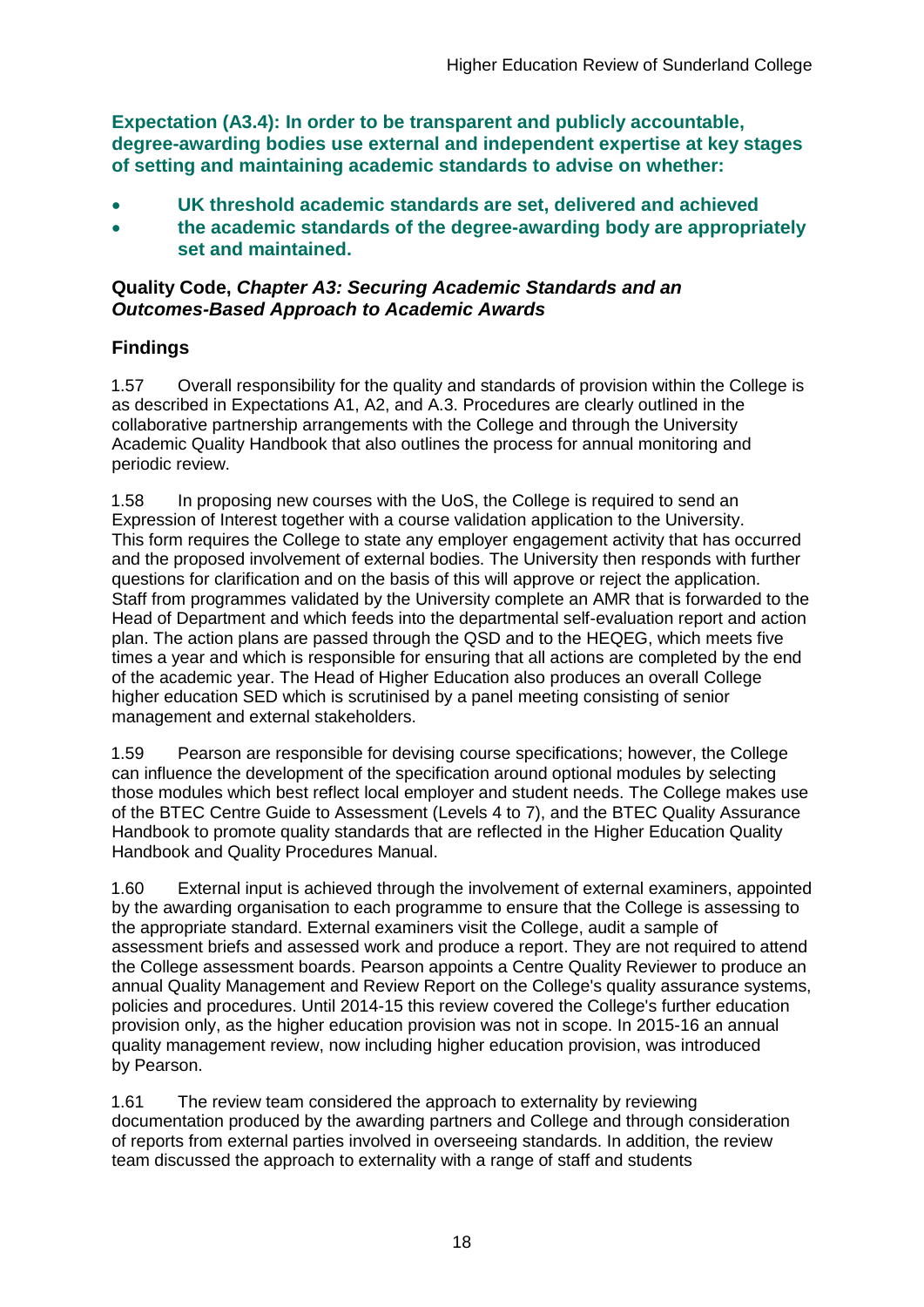1.62 External examiners have been appointed to all awarding partner programmes. The University appoints external examiners to each of its awards to review assessment tasks, outcomes and module changes. The College QSD, Curriculum Review meetings and Higher Education Enhancement Group monitors all external examiner reports to ensure that all actions are completed by the end of the academic year. External examiner reports confirm that standards have been met.

1.63 Staff are conversant with the requirements for the external assessment of their awards and are aware of their responsibilities in providing information and responding to their external examiners. Reports from external examiners available to the team are comprehensive and predominantly positive, with action points addressed by the programme teams where appropriate. Outside the appointment of external examiners the College demonstrated limited awareness of the importance of liaising with external stakeholders/ expertise when developing and embedding higher education programmes.

1.64 The review team considers that the College engages appropriately with the awarding partner procedures for using external and independent expertise in setting, approving and maintaining academic standards. The review team therefore concludes that the Expectation is met and the associated level of risk is low.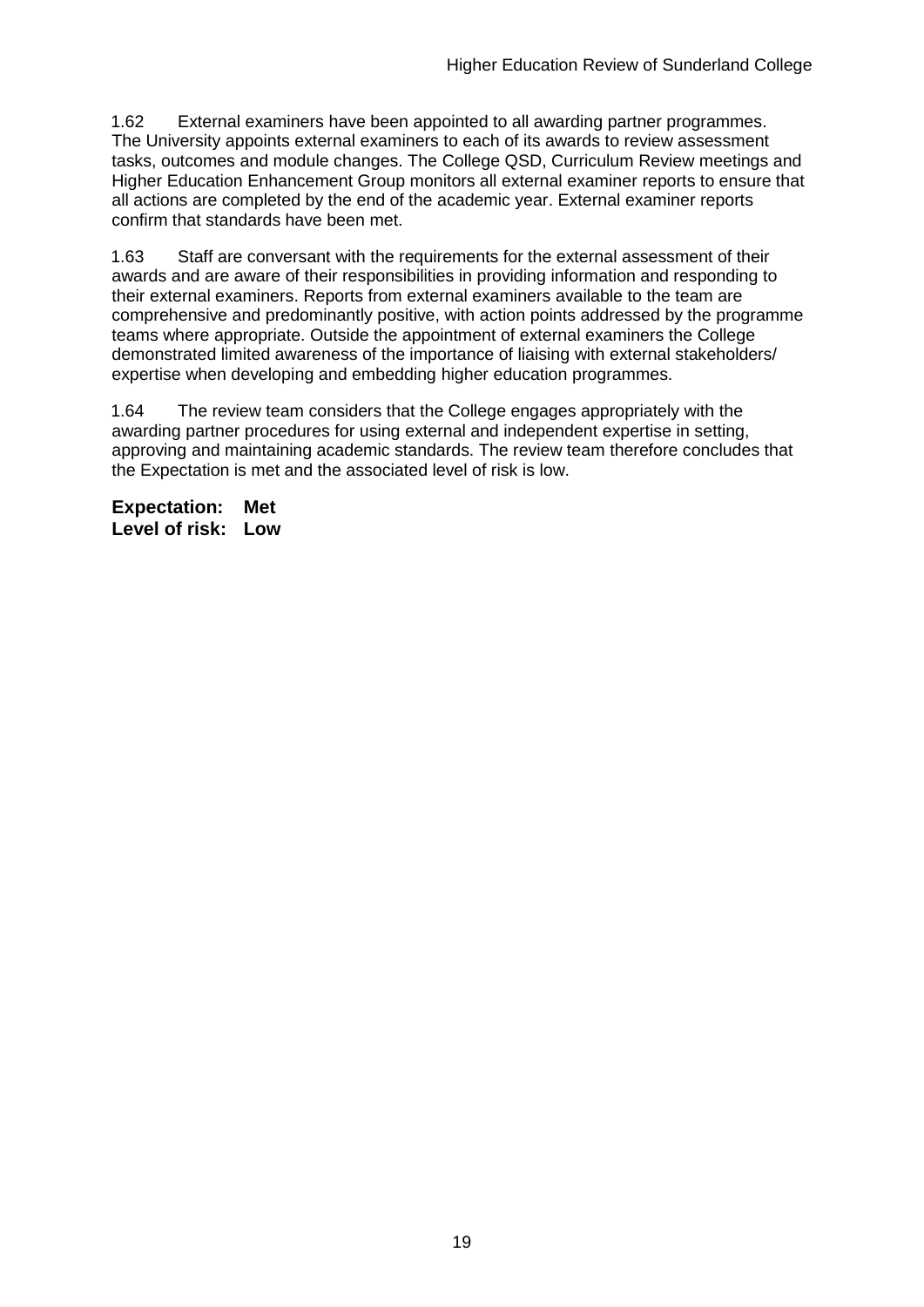## **The maintenance of the academic standards of awards offered on behalf of degree-awarding bodies and/or other awarding organisations: Summary of findings**

1.65 In reaching its judgement about the College's maintenance of the academic standards of awards offered on behalf of its awarding body, the review team matched its findings against the criteria specified in Annex 2 of the published handbook.

1.66 All of the applicable Expectations in this area have been met, with a judgement of low risk being reached in each case.

1.67 The College, in partnership with its awarding body and organisation, maintains academic standards by ensuring that each programme is located at the appropriate level of the FHEQ; ensuring that learning outcomes are aligned with the relevant qualification descriptor; assigning appropriate credit values; taking account of the relevant Subject Benchmark Statements; and checking that assessment schemes adequately meet the intended learning outcomes. Appropriate procedures and systems maintain, review and update definitive information. Consistent and appropriate academic and regulatory frameworks are used at all times and for all levels of award. Externality is achieved through involving appropriate external and independent expertise in programme approval and periodic monitoring, thereby ensuring validity and relevance of higher education provision.

1.68 No recommendations or good practice points relate to this area.

1.69 The review team concludes that the College's maintenance of threshold academic standards for awards **meets** expectations.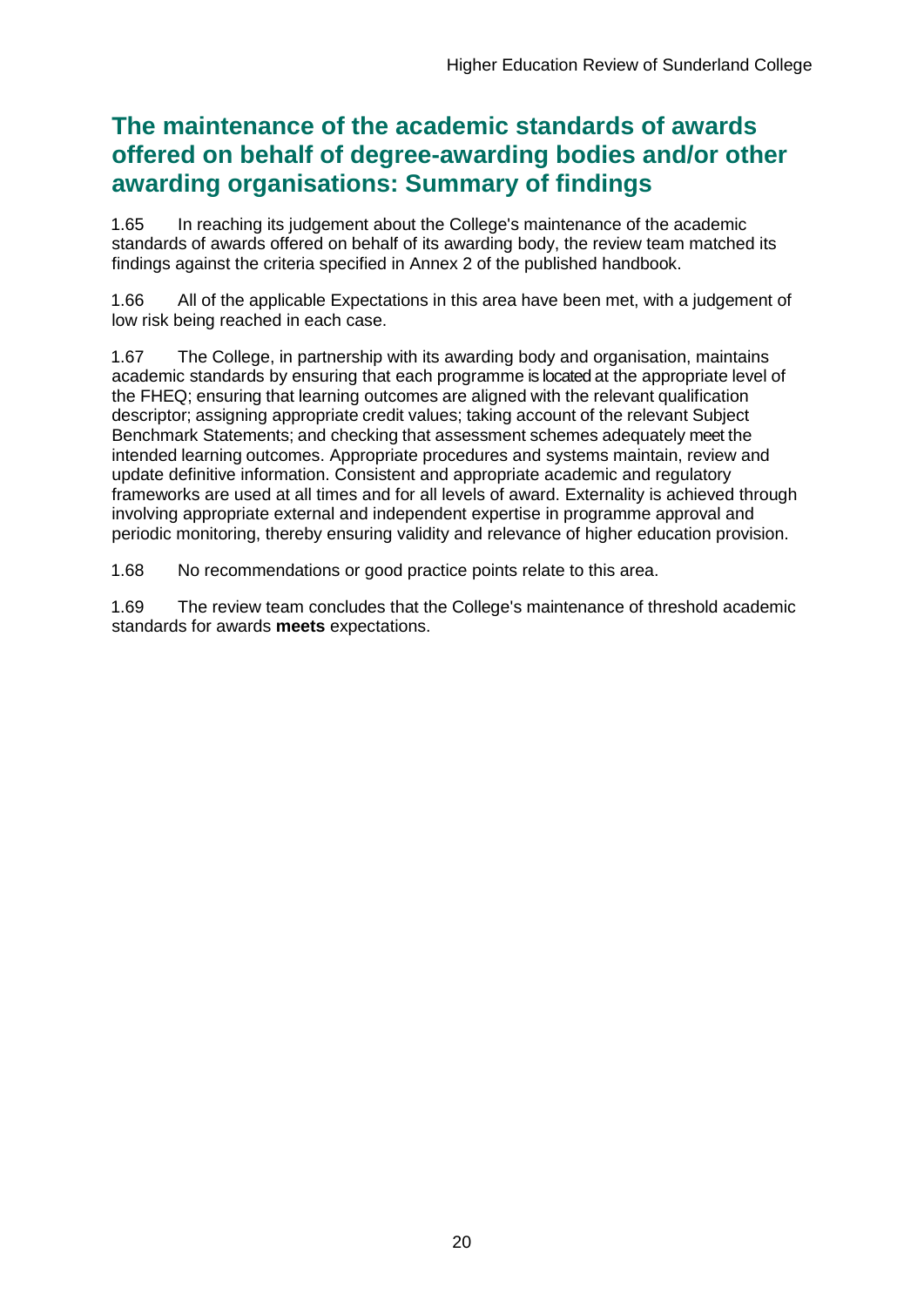## <span id="page-21-0"></span>**2 Judgement: The quality of student learning opportunities**

**Expectation (B1): Higher education providers, in discharging their responsibilities for setting and maintaining academic standards and assuring and enhancing the quality of learning opportunities, operate effective processes for the design, development and approval of programmes.**

## **Quality Code,** *Chapter B1: Programme Design, Development and Approval*

## **Findings**

2.1 The College delivers programmes designed and approved by its degree-awarding body, the UoS and its awarding organisation, Pearson. It manages the standards of its academic provision through implementing the procedures of the two awarding partners.

2.2 For both foundation degree and Higher National awards, there is the same internal approval process that requires completion of an Expression of Interest form, which is considered by the Higher Education Management Committee. Following approval by the committee a course validation application is completed by the curriculum leader and discussed with the Head of Department prior to submission to the QSD, who check the necessary curriculum data for viability and eligibility. Once confirmed, the proposal is signed off by the Deputy Principal and Deputy Chief Executive.

2.3 For Higher National programmes the Curriculum Leader and Head of Department then apply to the awarding body using the Pearson vocational qualification approval form along with staff CVs, a completed programme specification and an example assignment design. The Curriculum Leader is required to produce a Higher Education Programme Specification that is cognisant of the Quality Code and which aligns with the Subject Benchmark Statement and the FHEQ.

2.4 For foundation degrees the UoS Academic Quality Handbook sets out the mechanism for programme approval. Following changes in the University designation of collaborative models all programmes are now designated as joint franchise. The College designs teaching materials based on the programme specifications and module descriptors approved, designed and issued by the University. The College is approved to run the programmes under a collaborative agreement that lasts until 2019. The collaborative agreement indicates that the programme specification may be amended from time to time by the University.

2.5 This Expectation was tested through consulting the higher education SED and the associated evidence plus additional evidence requested by the review team. Discussions were held with academic staff and an additional meeting with the Head of Higher Education and the Assistant Principal Sixth Form and Higher Education was convened specifically to discuss the approval, monitoring and review processes.

2.6 Programmes offered by the College are designed to meet student interests, to address local skills gaps, to satisfy employers' demands and to fit graduates for the local and national market. There is also consultation with local employers to design suitable programmes.

2.7 In order to determine the likely demand for a programme, informative and relevant reports are commissioned by the College from Economic Modelling Specialists International (Emsi) and these are appended to the Course Validation Application form. However, the College does not always effectively articulate the evidence from these reports, in writing,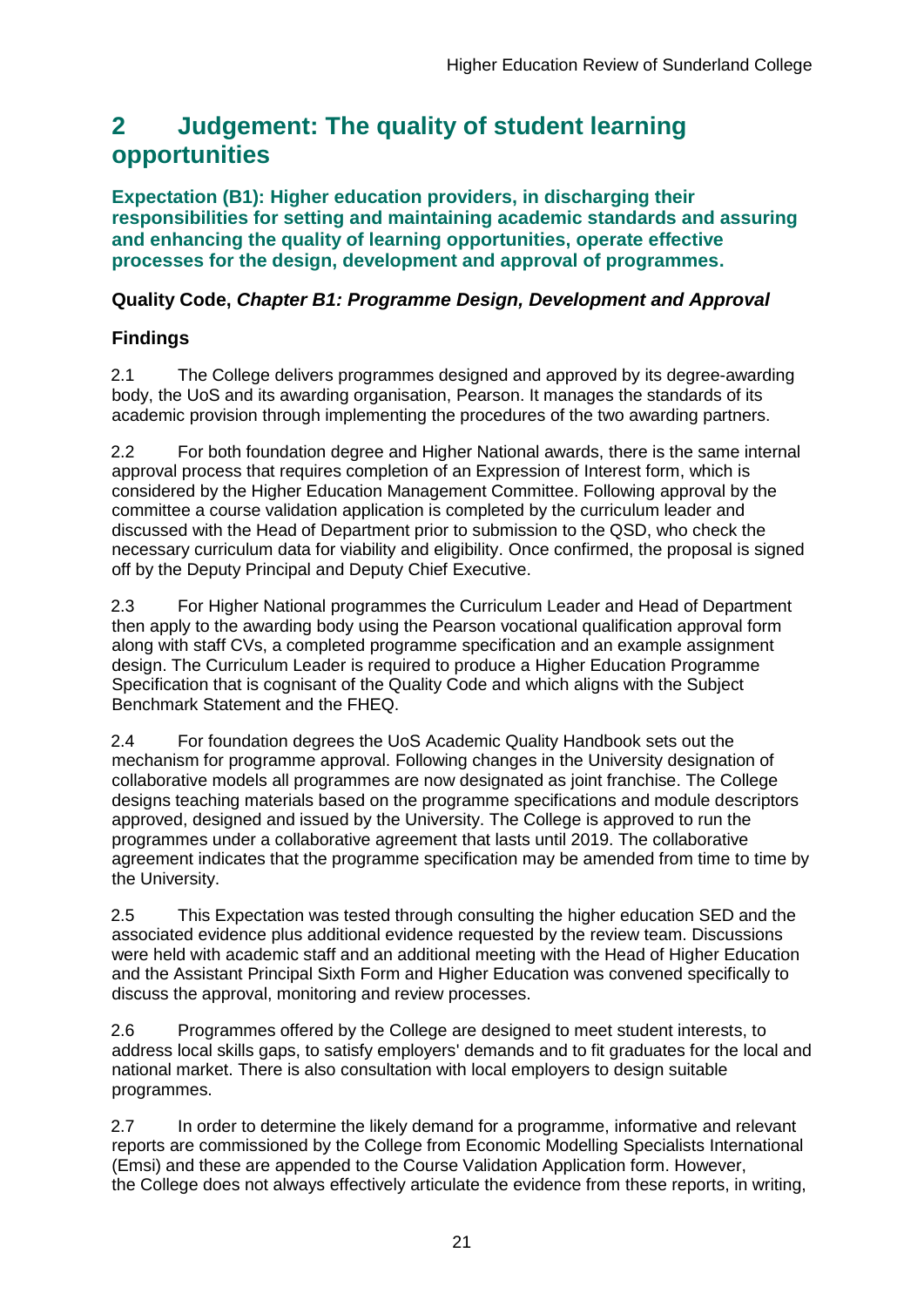to justify the course proposal. The College has a process to determine whether a business case exists before offering a new programme but this could be expressed more clearly in the Higher Education Quality Handbook.

2.8 The units for Higher National programmes are defined by Pearson and the College can select which options, offered within the HND specification, to include in their programme. In doing so it can map an HND to Level 6 of a cognate award at the University. As a result, progression routes are in place for a number of HND programmes to allow students to progress automatically to the final year of a specified degree programme.

2.9 The College's internal approval process is presented in the College Quality Procedures Manual and the Higher Education Quality Handbook. The stages are portrayed using a programme validation procedure flowchart but there is no accompanying description or checklist of activities at each stage. The flowchart indicates that all paperwork should be forwarded to QSD. To determine which documents are required it is necessary to consult the Expression of Interest form. A new step in the process, added at the start of the current academic year, is the submission of the Expression of Interest form to the Higher Education Management Committee for approval. The first programmes to be considered by the Higher Education Management Committee were discussed in the September 2015 meeting. The approval process includes checking the resources needed to deliver the programme, but the team received conflicting information about where in the cycle this occurs.

2.10 Discussions with staff indicate that the flowchart does not accurately describe the iterative process of curriculum development. The documented, formal process requires QSD to pass the Expression of Interest form and the Course Validation Application to the University Partnership Office. In practice, Expressions of Interest are often shared with the relevant University faculty directly, as was the case when two recent proposals were rejected by the University following the College's internal process.

2.11 Nowhere in the validation flowchart, or elsewhere in the Higher Education Quality Handbook, is there any reference to the approval processes of either the awarding body or awarding organisation. While a number of staff could demonstrate recent experience of the Pearson process, this was not the case for University approval. There was heavy reliance on the expertise held by individual staff for an understanding of the University approval procedure. Therefore the team **recommends** that the College formalises progression of curriculum proposals to the awarding body into the existing programme approval procedures.

2.12 The Expectation is met because the awarding body and organisation ensure that the design, development and approval process is rigorous, but the risk is moderate because of the lack of documented articulation between internal and external programme approval procedures.

**Expectation: Met Level of risk: Moderate**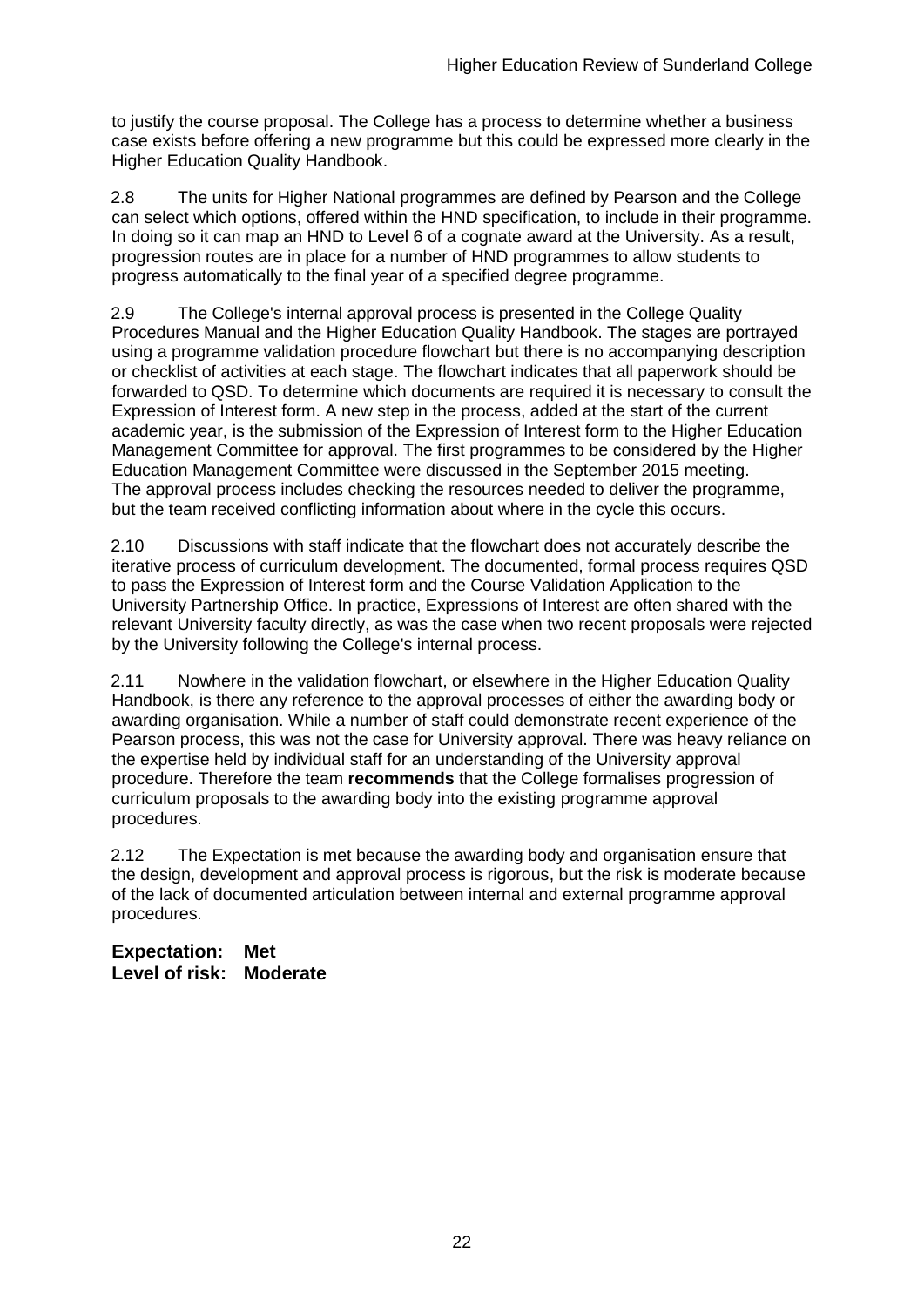**Expectation (B2): Recruitment, selection and admission policies and procedures adhere to the principles of fair admission. They are transparent, reliable, valid, inclusive and underpinned by appropriate organisational structures and processes. They support higher education providers in the selection of students who are able to complete their programme.**

#### **Quality Code,** *Chapter B2: Recruitment, Selection and Admission to Higher Education*

## **Findings**

2.13 The College has devolved responsibility for all recruitment activities and is responsible for recommending students for admission prior to sign-off by the degreeawarding body. Full-time students apply to the College through the Universities and Colleges Admissions Service (UCAS) and part-time students apply directly to the College. Foundation degree student sign-off is required from the University prior to an offer being made. For Higher National students the College informs Pearson at the point of the student enrolling on the course.

2.14 The College has an Admissions Policy which outlines the ethos of 'Right student, right course' and a procedure that outlines the separate criteria for students applying for different levels and programmes. All students are required to attend a face-to-face or telephone interview prior to an offer being made. Where a student application is related to a performing arts programme the student is also required to undertake an audition. Students are informed whether they have been accepted or are being offered a conditional place on the programme by letter, either through UCAS or directly from the College. Students have a right to appeal, though decisions are made predominantly on the basis of UCAS points. The appeal process is discussed in more detail within Expectation B9.

2.15 Programme leaders work alongside professional staff throughout the admissions process to best support applicants. As all students are interviewed it allows the College to make an early assessment of any necessary additional support for many students and ensure that the appropriate support is made available. The admissions procedure outlined would enable the Expectation to be met.

2.16 The review team met with students, programme leaders involved with admissions, and professional support staff to review the effectiveness of the admission procedures. In addition, the team reviewed a sample of applicants' recorded journeys through the admission process and reviewed documentation including the Higher Education Prospectus and the College website.

2.17 Clear information about how to apply, including the admissions criteria for each programme, is presented on the College website and in the higher education prospectus. The College communicates clearly with both successful and unsuccessful applicants in a timely manner. To support recruitment processes the College has an Advice and Guidance Team which offers advice and tailored support from first contact. Students describe the application process as straightforward, and that they receive support filling out their UCAS form, attend an interview and receive a letter confirming their place at the College.

2.18 All students are enrolled by the College and receive a general induction. Foundation degree students are also inducted into the UoS, are given additional access to resources, and activities are arranged to support their transition. However, the overall quality and experience of induction by Higher National students is not always comparable to that of University students. The College has taken steps to improve the induction experience for all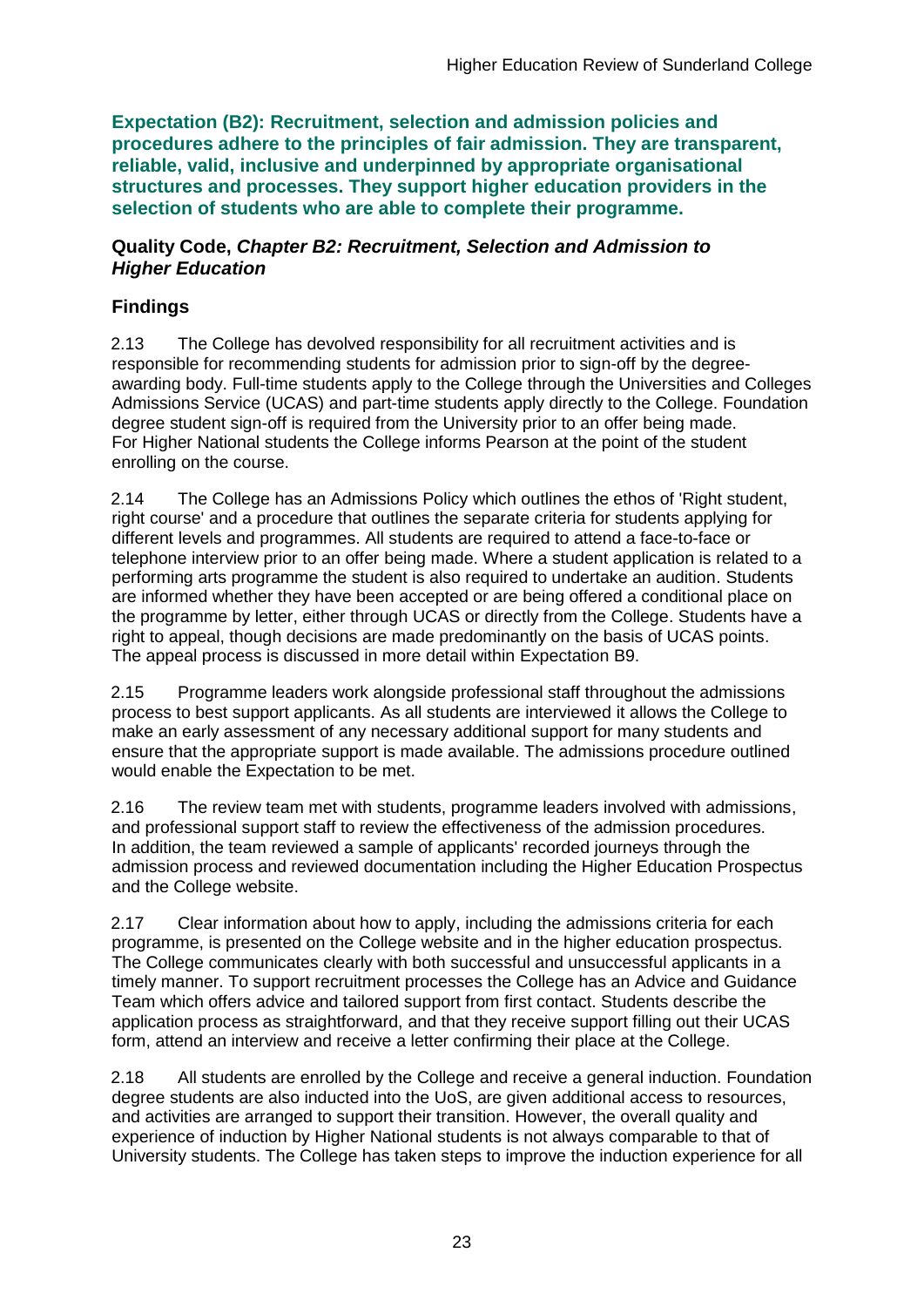students, including the introduction of a Freshers' Fair, though this was not highlighted by students when discussing their induction experiences.

2.19 The College recognises that recruitment, in particular for part-time students, has been challenging. The University sets a lower limit of 15 students to run a programme although it was explained that on occasions when a lower number is recruited arrangements are put in place with the University to ensure programmes can go ahead. Arrangements include teaching students at the University or joining cohorts together. On each occasion students were contacted in advance, and no negative comments were received from students.

2.20 The College is currently in the process of updating its admissions procedures in line with renewed guidance from the Consumer and Markets Authority. An annual review of the admissions and enrolment process takes place and Student Recruitment and Marketing produce an action plan that responds to any recommendations.

2.21 The College has effective processes and procedures in place to recruit, select and enrol students to programmes. These are transparent and reliable and therefore the Expectation is met and the level of risk is low.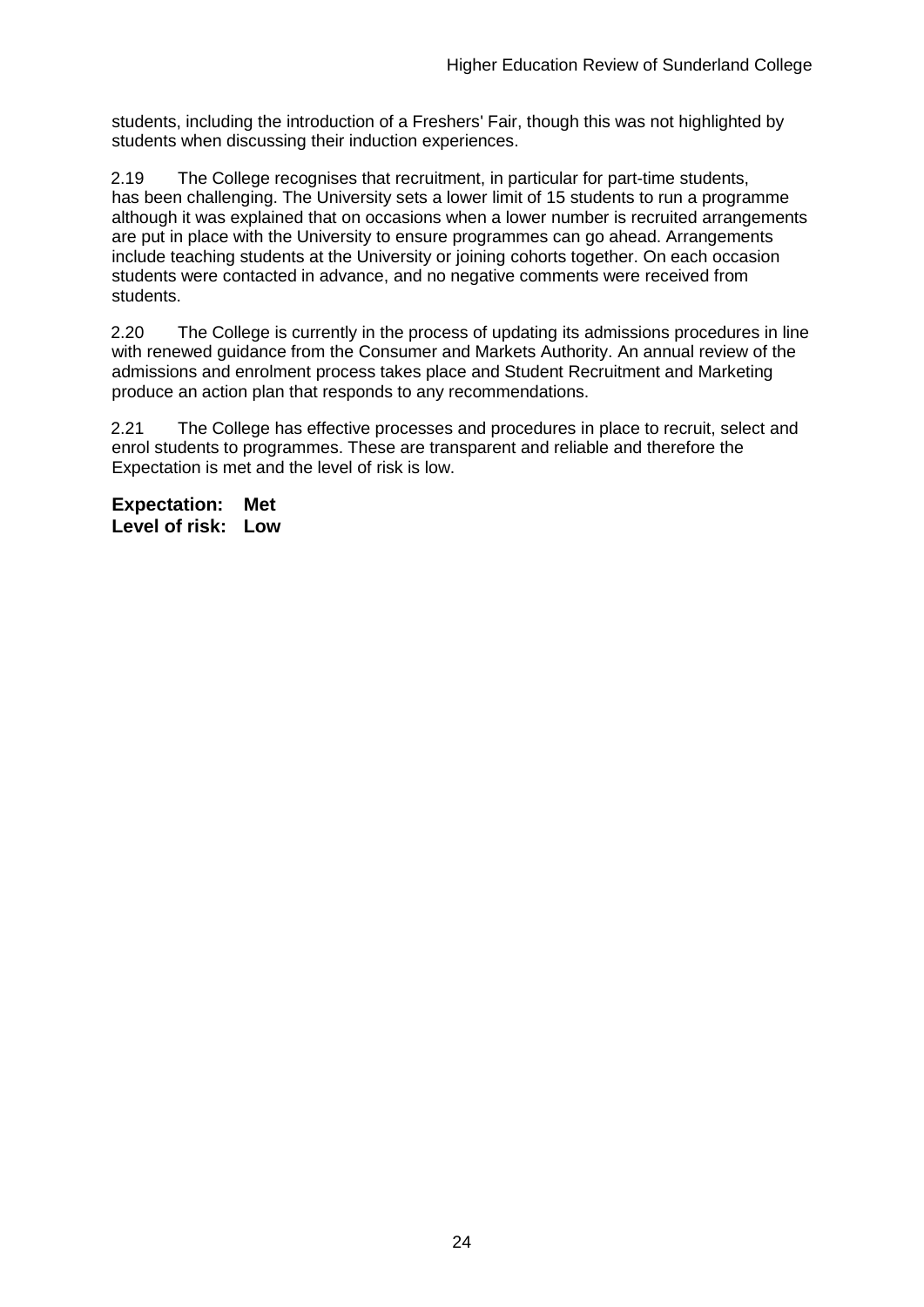**Expectation (B3): Higher education providers, working with their staff, students and other stakeholders, articulate and systematically review and enhance the provision of learning opportunities and teaching practices, so that every student is enabled to develop as an independent learner, study their chosen subject(s) in depth and enhance their capacity for analytical, critical and creative thinking.**

### **Quality Code,** *Chapter B3: Learning and Teaching*

## **Findings**

2.22 The College has a well-established process of annual course review and monitoring for its University provision, which takes account of the views of relevant stakeholders, and this is monitored by the QSD. Currently, the College does not formally evaluate its Pearson provision programme by programme, although the annual departmental self-evaluation captures the key academic issues affecting the provision. The College has a Teaching, Learning and Assessment Strategy and corresponding policy ensuring that all staff are entitled to an observation of their teaching practice. The observation process is endorsed by the University through direct participation and through the design of relevant annual staff development activities.

2.23 The College uses a variety of mechanisms to gather student feedback and opinions including the student forum and module evaluations. The College has implemented its own internal student survey process at departmental and collegiate level; this is in addition to module evaluations and the use of National Student Survey (NSS) survey information.

2.24 The team tested the Expectation by examining a wide range of documentary evidence including minutes of relevant committees, AMRs, external examiner reports, reports of the observation process, the staff development strategy and staff development records. The team met staff, students and employers to assess the effectiveness of these processes and procedure in practice.

2.25 Responsibility for the Teaching, Learning and Assessment Strategy rests with the Teaching, Learning and Assessment Committee, supported by the Advanced Practitioners. The College monitors the quality of teaching and learning in a number of different ways. For example, the College has introduced an internal observation process that consists of graded and ungraded observations and uses a teacher tracker to monitor the quality of teaching and learning within departments. There is an Observation Handbook that provides guidance on how the observation process will be undertaken. The observation process for higher education does have grading criteria that differs from the further education observation process although the same recording pro forma is used.

2.26 An internal inspection process has been introduced, which involves course teams being given a short period of notice before internal inspectors carry out developmental observations. On conclusion of this process, which may last up to four days, internal inspectors produce a report of strengths and areas for development. The reports are passed to the QSD and also to the HEQEG and the Higher Education Management Committee for consideration and further action if required. The re-focused Quality Enhancement Group reviews examples of good practice and areas for improvement within departments, and has recently introduced six projects including the introduction of different coloured lanyards for higher education students, a student fresher week, 'Meet the Team' profiles and a number of research projects.

2.27 Newly appointed academic staff follow a structured induction process entitled the 'Passport'. The College also provides a range of annual staff development opportunities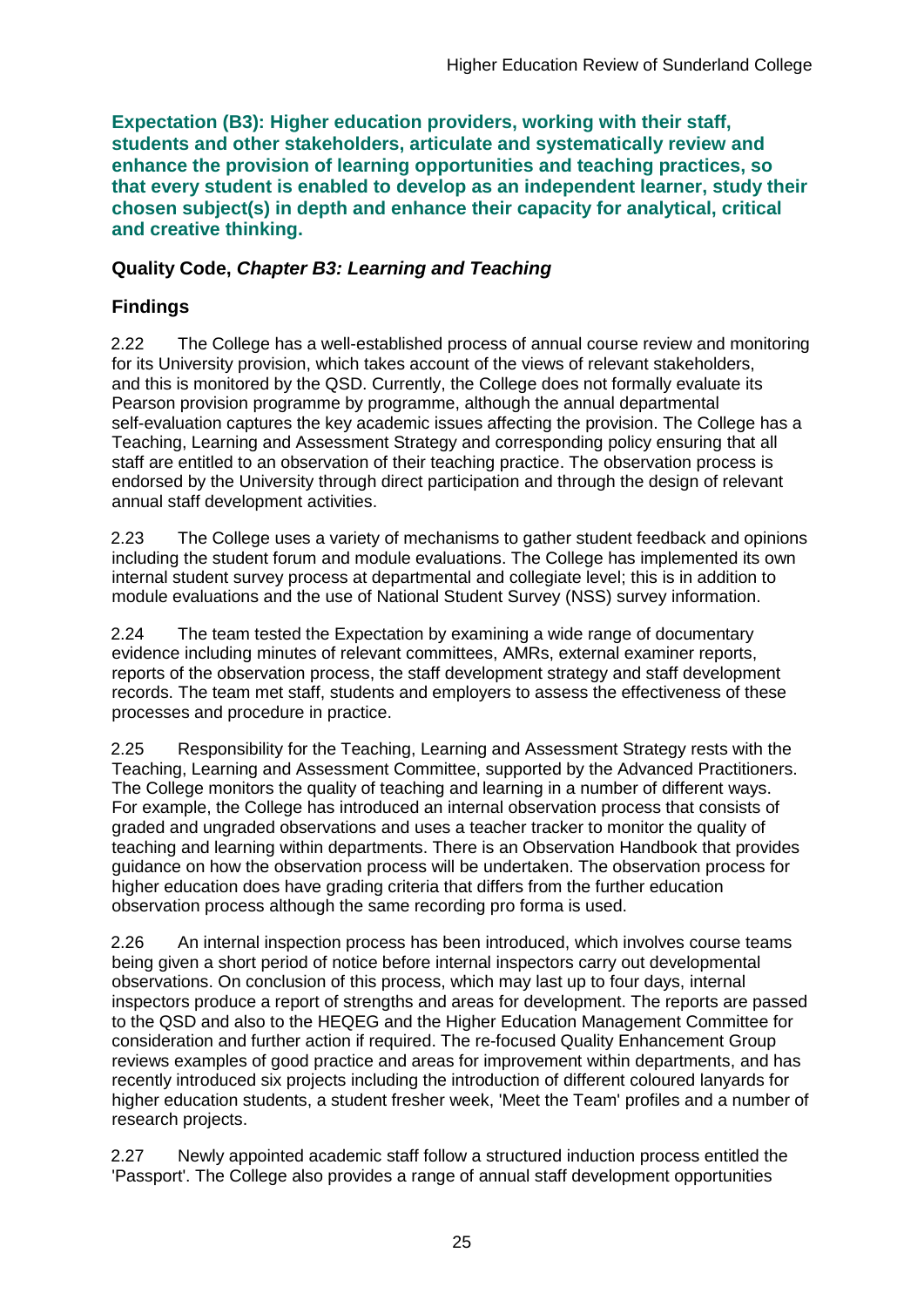including mandatory CPD days, and opportunities to up-skill to Level 7 and 8 with remitted time. Staff are also allowed time to attend exam assessment boards at UoS. The UoS provides staff development days, and examples of activities have included an appreciation of the context and characteristics of higher education learning.

2.28 To promote greater learner independence the College has created dedicated Gateway rooms for higher education students, which are quiet areas where students can study, research and access computers. In addition, the College has appointed six Curriculum Liaison Officers who provide a range of planned and drop-in workshops around key areas such as referencing and plagiarism. A range of study skill help sheets have also been developed, which students are able to take away for future reference. A tutorial system now ensures that all students have at least one hour-long timetabled session per week. The College has invested in the technical and physical infrastructure to ensure that equipment and resources accurately meet the students' needs.

2.29 Students are kept informed of their progress through the College Pro-Monitor system and the virtual learning environment (VLE), which is also used as a repository for external examiner reports. Students are provided with both formative and summative feedback following assessment submission and they indicate that on some programmes additional time is timetabled to support them in completing assessments. In addition, the College has established a wider range of support strategies including a Disability Advisor, who works with students to ensure that appropriate support is provided or can signpost them to further internal or external specific support.

2.30 The College has developed a Student Forum consisting of the Lead Student Representative and Student Representatives from each programme. Training is provided to prepare student representatives for their role. Student Forum minutes are discussed at the Higher Education Quality and Enhancement Group, which includes the Lead Student Representative as a member. Course teams meet students through the student staff consultative process and Learner Voice meetings, which aim to improve the quality of the learning environment.

2.31 The College has established an effective Safeguarding Committee whose role is to protect and oversee the implementation of a range of policies and procedures designed to promote equality and diversity within the student population.

2.32 Overall the team considers that teaching and learning resources are adequate to support student learning and achievement at a level appropriate for higher education, and that there are effective assurance and review processes in place to ensure that the quality and standards of provision are maintained. Therefore the team concludes that the Expectation is met and the associated level of risk is low.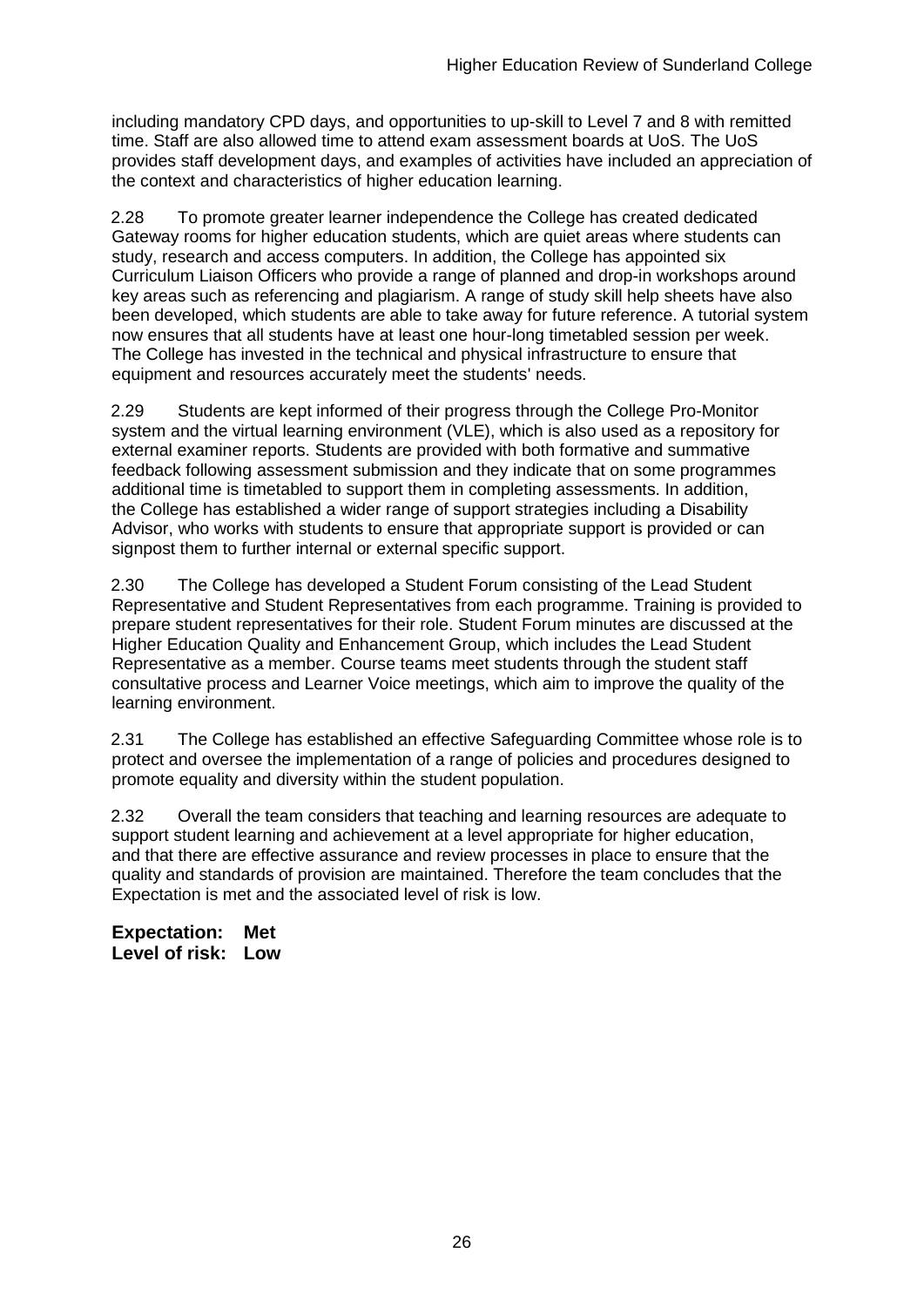**Expectation (B4): Higher education providers have in place, monitor and evaluate arrangements and resources which enable students to develop their academic, personal and professional potential.**

### **Quality Code,** *Chapter B4: Enabling Student Development and Achievement*

## **Findings**

2.33 The College articulates a commitment to student development and the provision of learning resources, through the College Strategic Plan, the Higher Education Strategy and the Teaching, Learning and Assessment Strategy. Student support and widening access are strategic goals in both the overall College strategy and the Higher Education Strategic Plan.

2.34 The College provides a wide range of services to support students including personal tutoring, careers advice and support, and support for additional needs. Other services available include a welfare team which administers the access to learning fund and travel vouchers. The Tutorial Policy entitles all higher education students to an assigned personal tutor and one hour of tutorial time per term. In some cases this is supplemented with additional time where a student or cohort of students requires additional study or support with assessments.

2.35 The review team tested the College's approach to the Expectation by considering the College's self-evaluation document, which was submitted as evidence as part of this review and scrutinising evidence provided, including the Higher Education Strategy, the Teaching, Learning and Assessment Strategy and minutes of meetings, and by meeting senior staff, teaching staff and students.

2.36 Each student has an individual higher education tutorial plan, which tracks and monitors the development of higher education skills such as referencing as well as research skills. Student academic progress is monitored through the integrated student monitoring and support system which displays students' marks, attendance and targets. Students who are not performing can be flagged as amber or red and those identified as 'at risk' are offered additional support. This process has been favourably commented upon by the examiner for Health and Social Care. In addition, student progress is monitored at team meeting level and students 'at risk' are referred to the student support team.

2.37 Students are well supported with regard to student placements and future employability, particularly at a team level, through live projects and assessments, relevant placements, a high level of commitment from employers and effective support from student services.

2.38 The College continues to make significant investments in buildings to support student development and ensure adequate learning resources. The library has developed bespoke sessions to support students to develop academic skills to study at higher education level. This includes referencing and plagiarism, with one-to-one support available to supplement the regular sessions.

2.39 Learning technologists have been appointed to work with departments, particularly around access to the VLE and Bring Your Own Device (BYOD). The College VLE is being developed well and has devised a 'One-Stop Shop' for advice and guidance called the 'HE Toolkit'. The College is currently transitioning from using the VLE as a repository to a more interactive learning tool, to promote student independence.

2.40 While the College tracks and monitors student progress and progression rates there is no analysis undertaken of student retention rates across all programmes. Furthermore,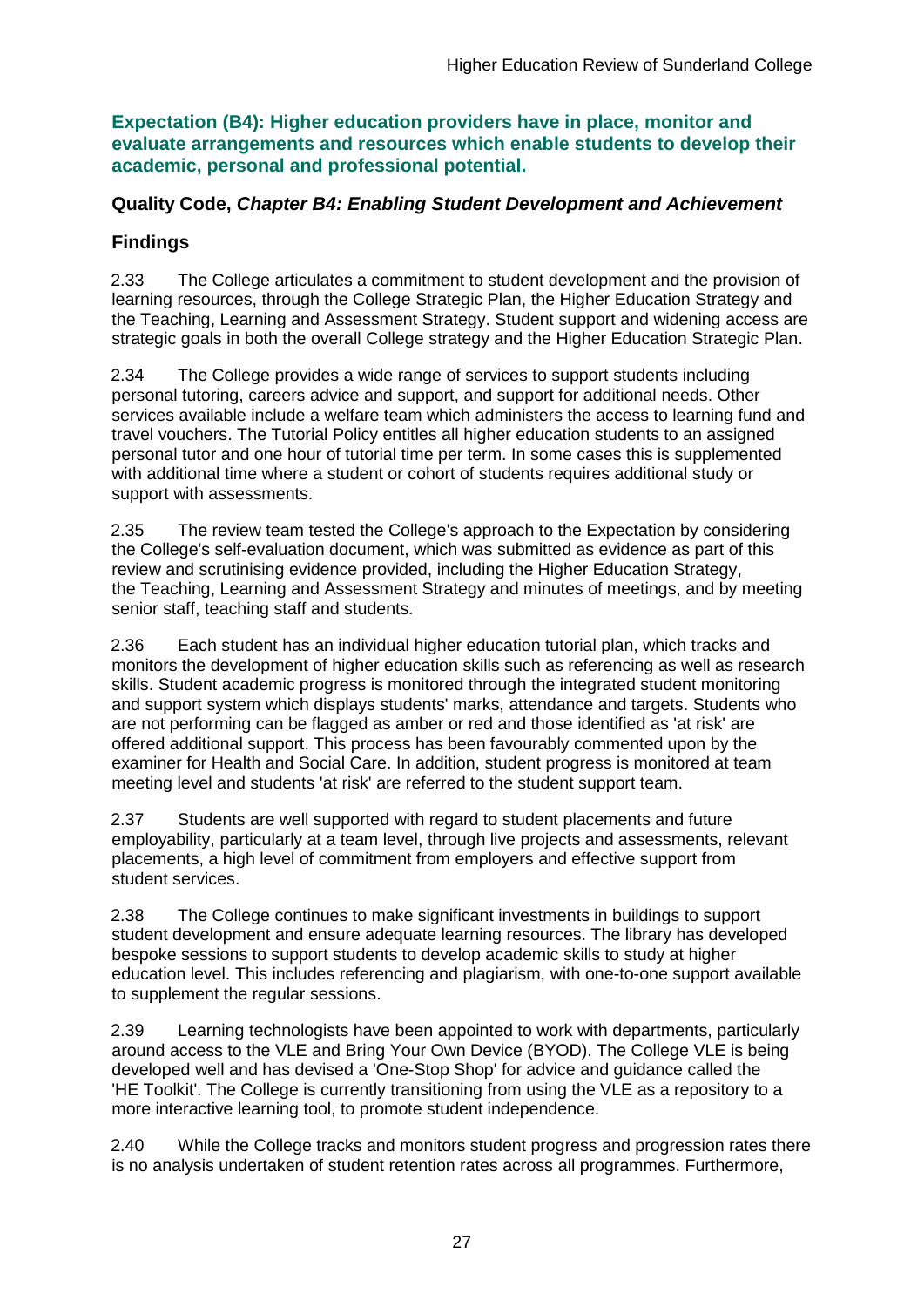some students feel more could be done to make them feel part of the College, particularly HND students.

2.41 Students are generally positive about the support provided by the College to enable them to study at higher education level and achieve their potential, and describe it as comprehensive and effective. Personal tutoring arrangements are in place, and there are adequate learning resources available. Students speak positively about the support provided by tutors across the College's higher education provision; however, some are less clear about the term 'personal tutor' and what this constitutes. Students show a good understanding of academic regulations and express satisfaction with the support that they receive regarding employability.

2.42 The College has appropriate arrangements and resources in place to support students to develop and achieve their academic potential. Students are positive about the resources available to them, and the review team recognise the comprehensive academic support available to students. Therefore, the team concludes that the Expectation is met and the associated level of risk is low.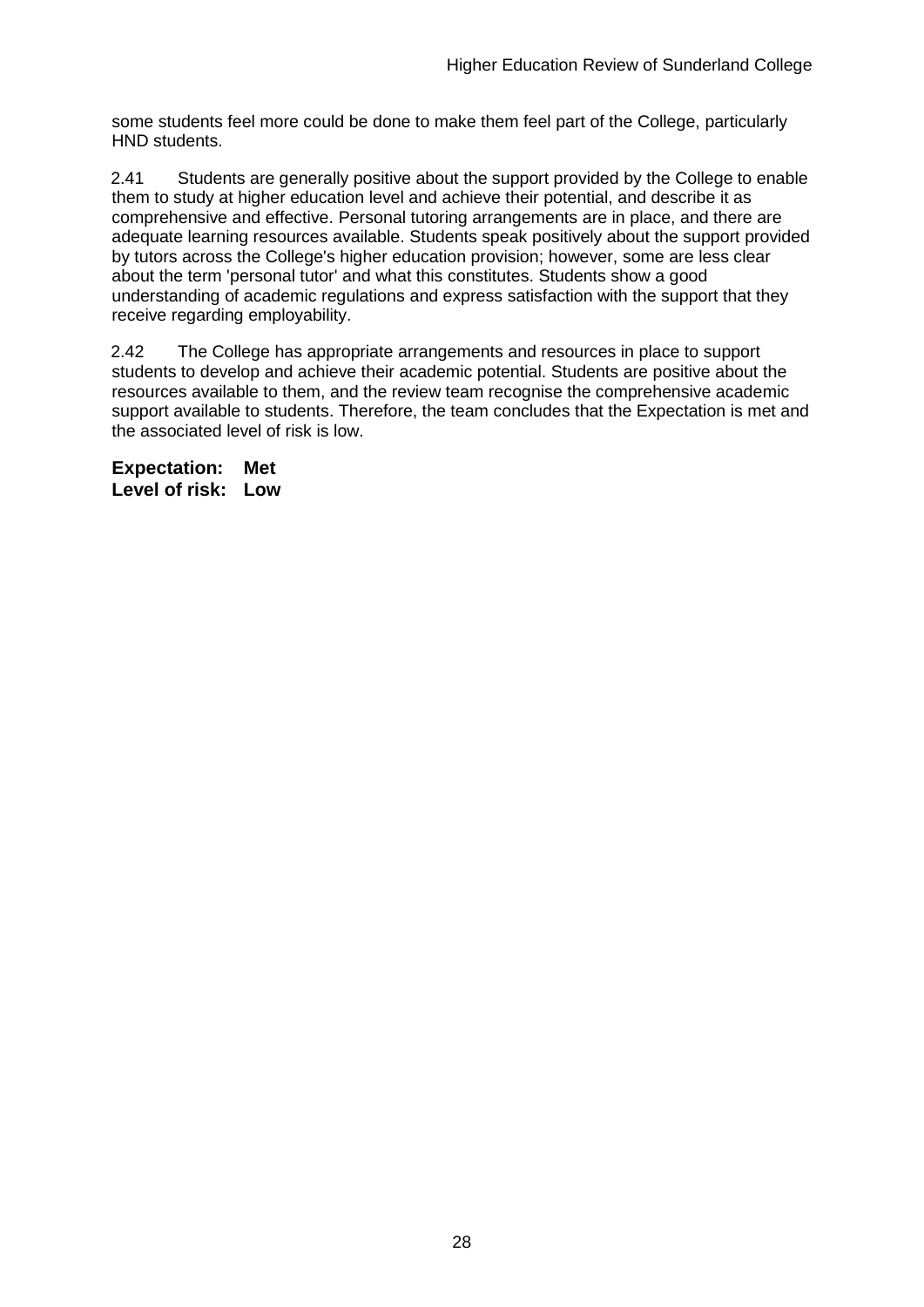**Expectation (B5): Higher education providers take deliberate steps to engage all students, individually and collectively, as partners in the assurance and enhancement of their educational experience.**

### **Quality Code,** *Chapter B5: Student Engagement*

### **Findings**

2.43 There is a clear commitment to student engagement and a willingness, by staff across the College, to work with students as partners. The College has a Learner Entitlement Policy which outlines that students should expect the College to engage actively with all learners to improve their educational experience. Students are able to input their thoughts and feedback on the quality of learning opportunities through a variety of different formal and informal processes. Formal processes include programme course committees, end of programme surveys, the National Student Survey, and the Student Forum. All student representatives are invited to attend the Student Forum and raise concerns or suggestions that would enhance the student experience. Issues raised at Student Forums or course committees are discussed at the Higher Education Management Committee or are dealt with informally by the relevant staff. In addition to formal processes, students can also input their thoughts informally either on the VLE or by speaking with personal tutors, programme leaders or student representatives.

2.44 The College has a system of student representation and has a Lead Student Representative who sits on a number of senior committees including the Curriculum and Quality Committee, a subcommittee of the Board of Governors, and the Higher Education Quality Enhancement Group. The College has plans to further enhance student representation on senior committees, including the election of a student to the Board of Governors. The Lead Student Representative is responsible for gathering student views on the quality of learning opportunities and reports student opinions to the relevant committee.

2.45 Each department is responsible for identifying appropriate student representatives to attend meetings and gather student feedback. Each programme has one course committee per term and issues discussed are either addressed with the relevant staff member or passed to the Student Forum or Higher Education Enhancement Group.

2.46 Processes to capture the student voice have been in place for a number of years, although the College acknowledges that greater emphasis has been placed on student engagement over the last 18 months. The review team recognises that progress has been made, and the processes that have been put in place allow for the Expectation to be met.

2.47 The review team evaluated the steps taken by the College to engage students as partners by reviewing documentation including the Learner Entitlement Policy, minutes of Student Forums, course committees and student representative role descriptions, as well as minutes and terms of reference from committees overseeing Higher Education provision. The team also met students studying on foundation degree and Higher National programmes and staff members, and discussed the extent to which students were able to contribute to quality assurance and enhancement in a meaningful way.

2.48 Students are aware of those appointed to represent them and understand that they can approach them if they have any concerns relating to their programme. Training for student representatives is a recent introduction and the first training session took place in October 2015, during the first Student Forum of the year. Through the review of documentation, speaking with staff and meeting with students the team feels that further training for student representatives would be beneficial in supporting them to carry out their role effectively.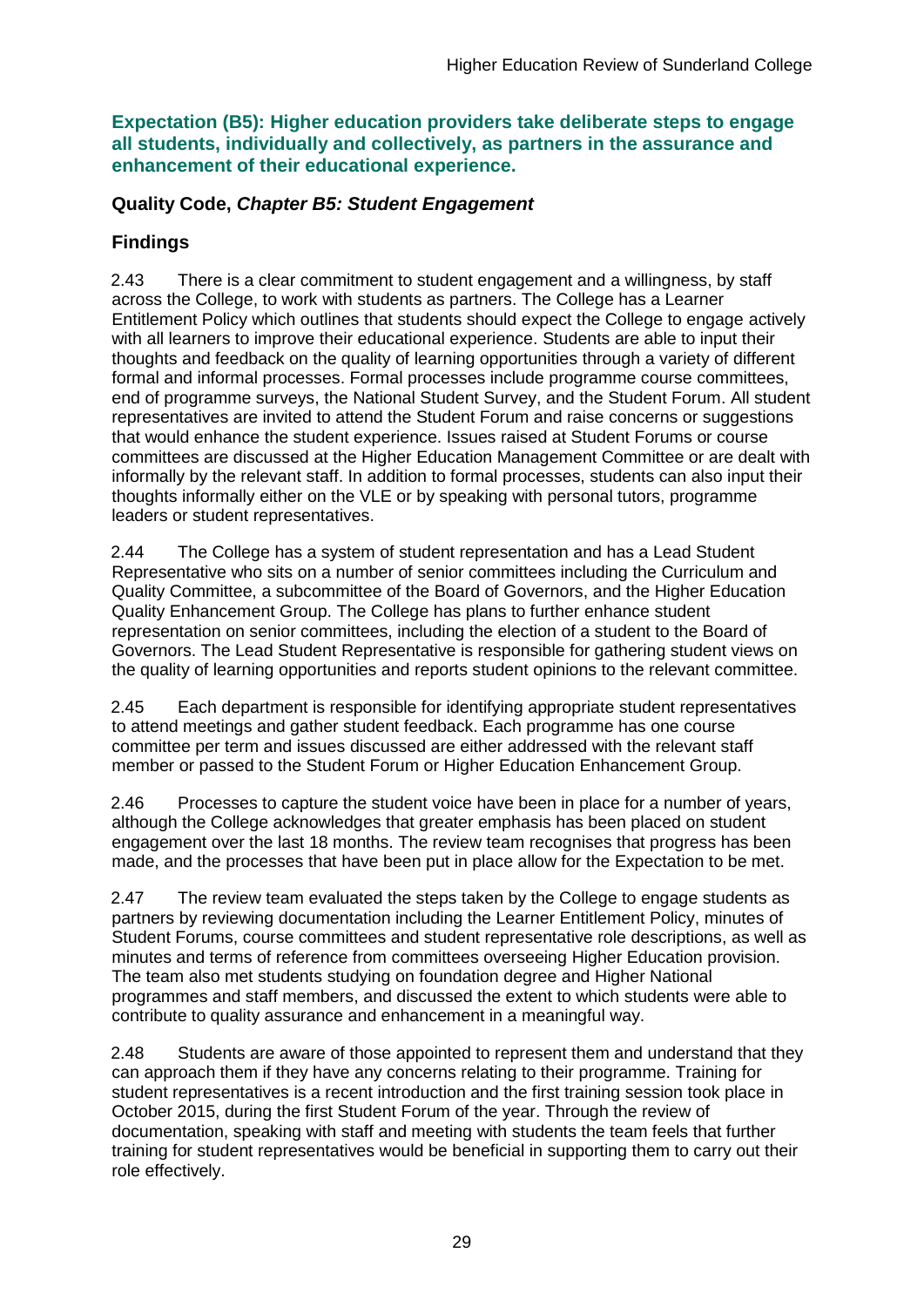2.49 Students studying on foundation degree programmes awarded by the UoS feel involved in the enhancement of their own and others' learning experiences. Topics discussed at course committees and students forums are fed into work being undertaken by the College and directly impact on the quality of learning resources and the student experience. It was unclear as to how effective course committees and student forums were in capturing students' views on their programme and the team noted that course committees were often structured differently and varied in their coverage of levels and programmes. It was further found that when meeting students that those who were not student representatives on HND programmes were less aware of how to feedback on their programme than their UoS equivalents.

2.50 Attendance at student forums was also found to be variable and concerns were raised at the lack of representation of specific programmes such as Construction, Engineering, Science and Health and Education As the student forum is one of the main formal feedback mechanisms other concerns raised by the HND students such as those around induction highlighted in B2 have the potential to be missed.

2.51 Foundation degree students are able to articulate how module evaluations and feedback on programmes is gathered and how, through the process of annual monitoring, this has resulted in changes to their programmes. Module evaluations for Higher National programmes have only recently been introduced and the lack of annual monitoring, highlighted in Expectation B8, appears to inhibit students' ability to effectively influence staff to consider incremental changes to their programmes of study. Although departmental SEDs consider feedback from course committees and student forums, the review team does not consider this a sufficiently effective process to ensure that Higher National students are fully engaged at a programme or College-wide level. The team therefore **recommends** that the College ensures effective engagement of Higher National students with quality assurance and enhancement activities.

2.52 Students are aware that they can request sight of external examiner reports, and students studying foundation degrees explained that they can access external examiner reports on the VLE and that some lecturers discuss the report in class. Although one student indicated that they had met with an external examiner, no Higher National students had read an external examiner report.

2.53 A number of changes to student engagement processes, such as the introduction of the Lead Student Representative, the revised process for the appointment of, and training for student, representatives, and module evaluations for Higher National students, have been made over the last 18 months. The review team recognises that it is too early to monitor and evaluate their impact effectively.

2.54 The College recognises that part-time students have been particularly difficult to engage and have included this as part of their Higher Education Improvement Plan. Specific steps have been taken to include arranging meetings on different campuses and highlighting the benefits of participating in student engagement activities.

2.55 The review team concludes that the expectation is met and that the student engagement processes introduced by the College are beginning to have an impact. In particular, feedback through the Student Forum has resulted in a number of student-led changes. The associated level of risk related to this Expectation is low.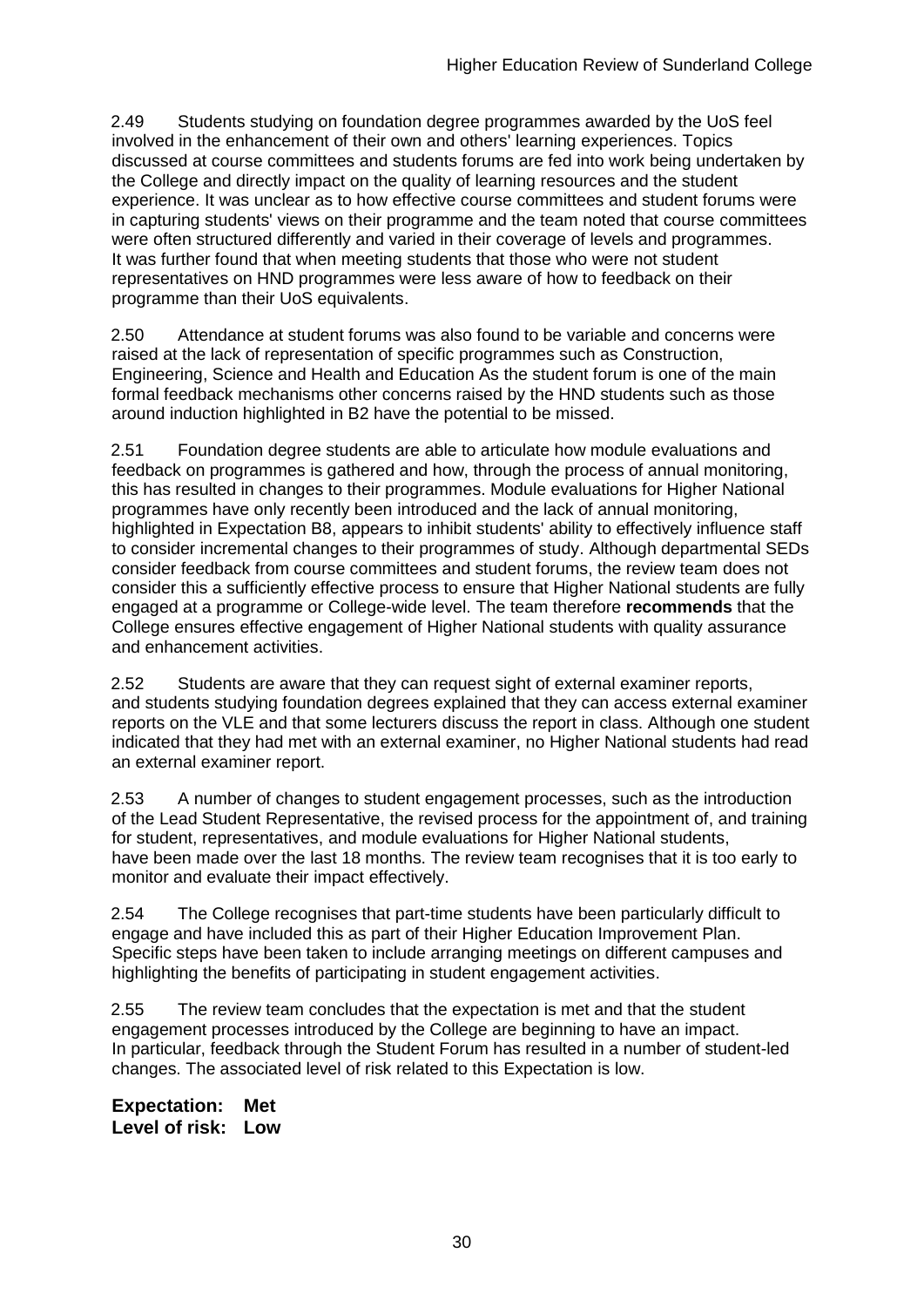**Expectation (B6): Higher education providers operate equitable, valid and reliable processes of assessment, including for the recognition of prior learning, which enable every student to demonstrate the extent to which they have achieved the intended learning outcomes for the credit or qualification being sought.**

#### **Quality Code,** *Chapter B6: Assessment of Students and the Recognition of Prior Learning*

## **Findings**

2.56 The awarding body and organisation with whom the College works have ultimate responsibility for ensuring that assessment maps to learning outcomes, and this is described in section A3.2. However, the College is responsible for operating assessment.

2.57 The University Partnership Agreement includes a table indicating the responsibilities around assessment. The College designs all the assessments and submits them to the University module or programme leader to approve and edit where necessary. The module specification and the module guide outline the learning outcomes that the assessment must achieve. The College undertakes first marking and submits it to the University for moderation. One or more representatives from the College must attend the Module and Programme Assessment Board.

2.58 The BTEC Guide to Assessment (Levels 4 to 7) explains the need to deliver valid, reliable, fair, and manageable assessment, designed to develop skills and knowledge in line with the assessment criteria. It recommends using a range of assessment methods. The guide has a section on reducing plagiarism and includes a table identifying responsibilities at different stages of assessment. This includes the role of assessor, internal verifier and standards verifier.

2.59 The College has a Teaching, Learning and Assessment Policy that aligns with both the University Assessment Policy and the BTEC Guide to Assessment (Levels 4 to 7). The Higher Education Quality Handbook contains the main policies governing higher education including the accreditation of prior learning (APL) policy that has been informed by the University policy on APL.

2.60 Ultimate responsibility for the development of effective assessment rests with the University or Pearson which would allow the Expectation to be met.

2.61 Through studying policies, and documents, such as external examiner reports, together with discussion with staff, the team tested the Expectation.

2.62 External examiners confirm that assessment is thorough and rigorous. Due to the expansion in the number of HND programmes, an assessment training course for staff was provided recently. Attendance was good and it was well received. Higher National courses are moderated under the College Quality Policy with reference to the Internal Quality Assurance Assessment Handbook and the External Quality Assurance Assessment Handbook.

2.63 Submission methods for assessed work are documented in the Higher Education Quality Handbook. Permitted methods of submission are plagiarism-detection software as first choice, then the VLE drop box. For large work or other assessments that cannot be submitted electronically then submission is at a Learning Centre.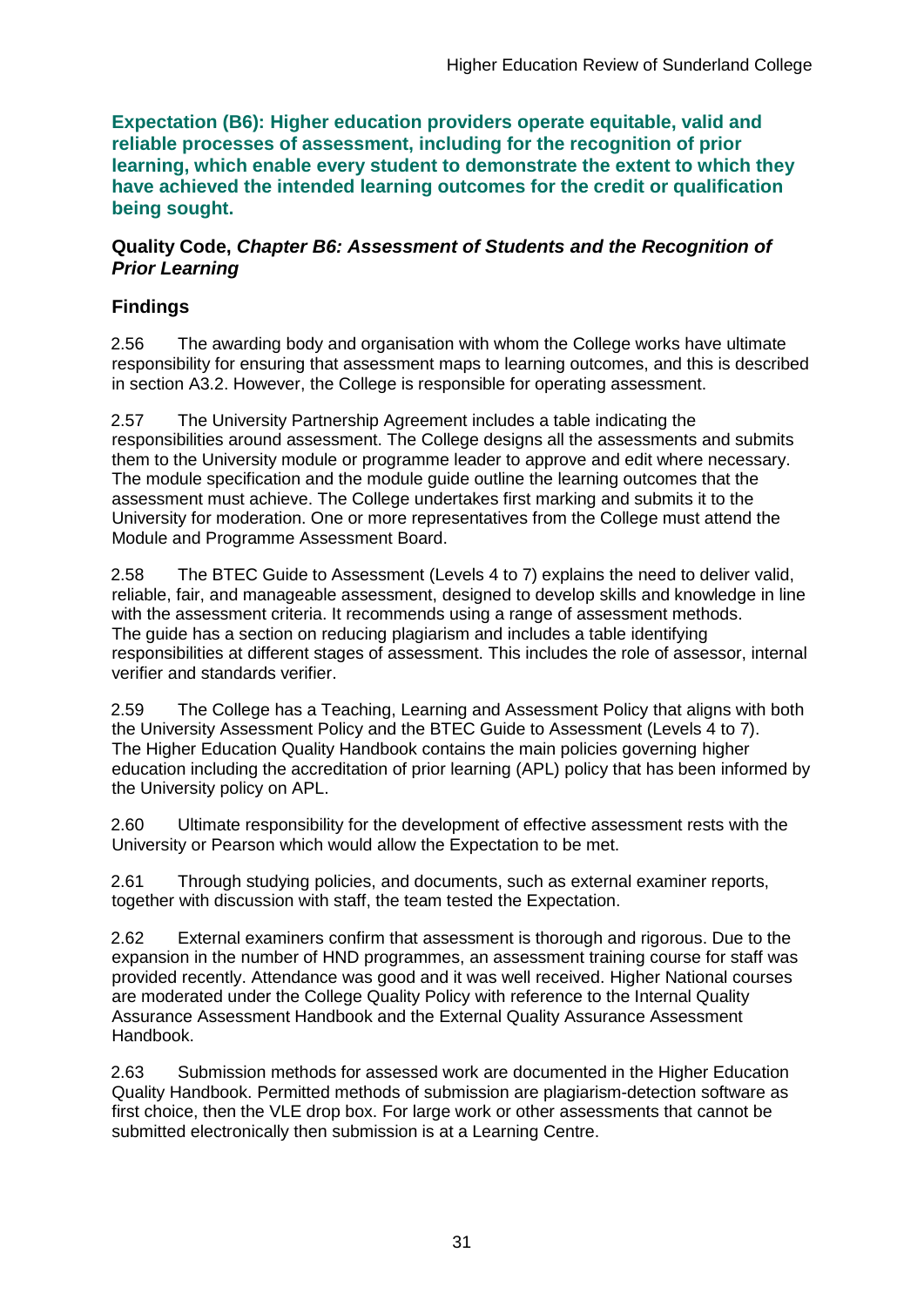2.64 The College ensures that students receive appropriate information about their assessments in programme handbooks and also on the VLE. An assessment schedule, developed to spread the burden on students, is issued either at the start of the year or the start of semester. HND staff confirmed that hand-in dates are published at the beginning of each semester. The College policy indicates that marked work must be returned within three weeks and students confirm that feedback is given within the prescribed time. NSS (2015) scores indicate higher than average satisfaction with assessment, particularly the provision of feedback.

2.65 In addition to electronic submission of assessments, plagiarism-detection software is used. Students are well informed about academic malpractice and the Teaching, Learning and Assessment Policy provides clear examples of plagiarism. University programme handbooks include URL links to University policy on academic misconduct. The BTEC Guide to Assessment (Levels 4 to 7) has a section on reducing plagiarism including a table of responsibilities, the HND handbook discusses academic malpractice and the HND module guides include a warning about avoiding plagiarism.

2.66 Assessment boards for Pearson provision take place three times a year within the College. Those permitted to chair are the Head of Higher Education or Higher Education Quality Enhancement Coordinator and minutes of the boards are recorded. Foundation Degree Boards are held at the University. The Higher Education Quality Handbook states that all assessment marks are provisional until confirmed by the Programme Assessment Board. Staff provided conflicting information about the practice as tutors on some programmes declare marks as provisional, while on others students are given feedback but not graded until the external examiner has confirmed the mark.

2.67 Foundation degree and HND programme grades are stored in the central integrated student monitoring and support system. Regular checks of students' in-semester progress are made at team meetings All higher education staff use the College integrated student monitoring and support system to record individual tutorial meeting details and the actions taken to address issues. Students are able to access their marks on the College system. Foundation-degree marks recorded on the Pro-monitor system are transferred to the University by email for the assessment board.

2.68 Students who may have special needs are assessed for learning support requirements, and in accordance with the referral flowchart, a 'Request for student assessment' form is then completed by a tutor. This form includes questions about additional time and any other support needed for examinations and other assessments.

2.69 The College has an APL system though it has never been used at higher education level. It aligns with the University APL system and the Pearson APL system. The awarding bodies' APL systems take precedence. Staff report that the judgement regarding consideration of APL is made by consulting the student's application form and provided an example of a recent case involving an HND student.

2.70 The College operates equitable, valid and reliable processes of assessment, therefore the Expectation is met and the risk is low.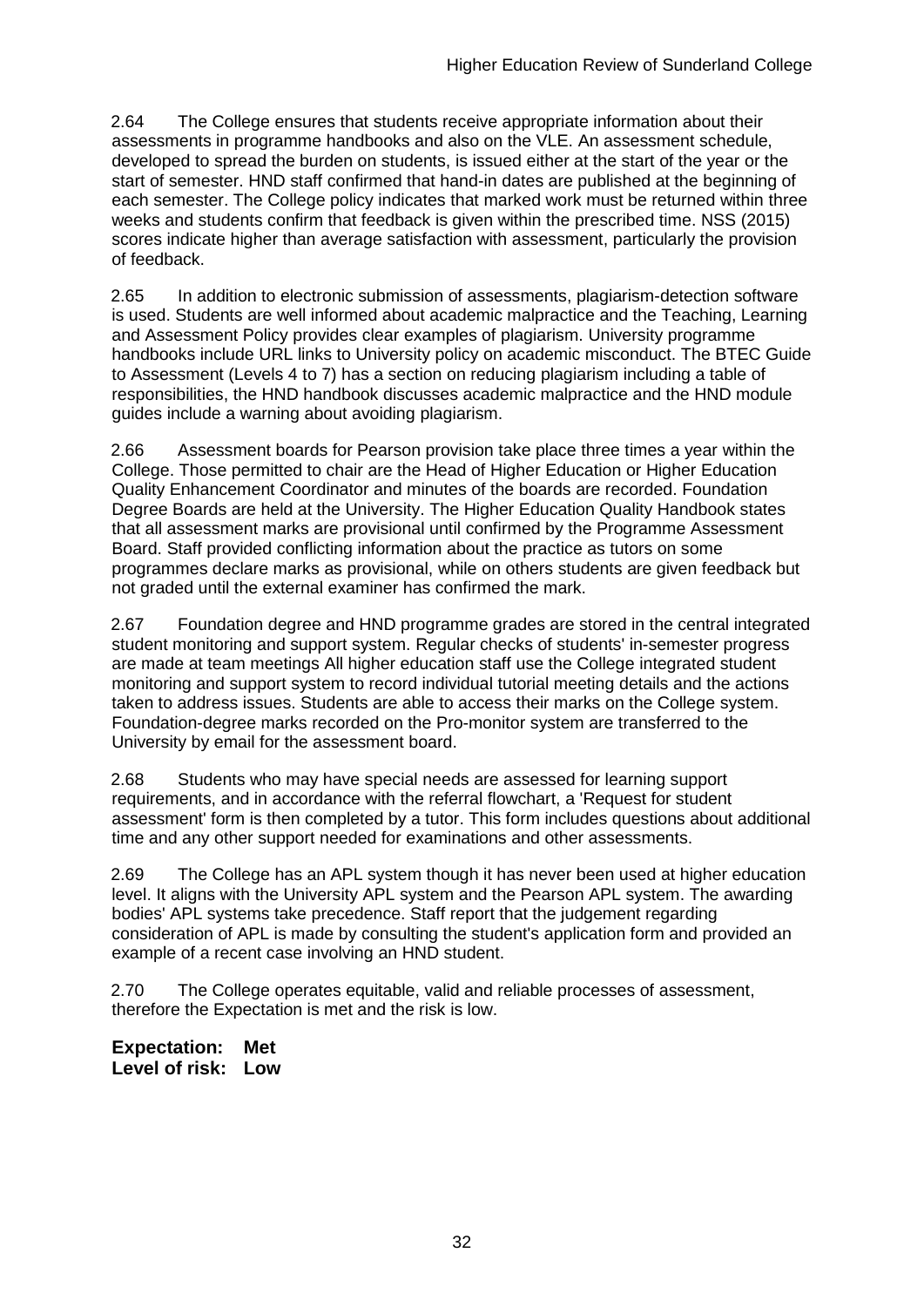### **Expectation (B7): Higher education providers make scrupulous use of external examiners.**

## **Quality Code,** *Chapter B7: External Examining*

## **Findings**

2.71 The awarding partners are responsible for the appointment and training of external examiners and ensure that they are informed of the required procedures, practices and academic regulations before visiting the College. External examiner reports are received by the QSD and are then forwarded to Department Heads. Programme leaders, assistant programme leaders and curriculum leaders are responsible for addressing any action points which are then monitored by the HEQEG which meets five times a year.

2.72 The review team considered documentation relevant to external examining including awarding partner requirements; reports from externals and minutes of internal meetings. In addition, the team met staff and students to discuss the approach to engaging with external examiners.

2.73 The College works effectively with its external examiners and engages them in the modification of assignment briefs and assignment setting, as well as in reviewing the outcomes of assessments. Opportunities are provided for students to meet external examiners during their annual visit to the College, but this varies between University and Pearson students. Students confirm that external examiner reports can be accessed on the VLE and it was noted that in one area, academic staff discuss the report with the whole student group and inform them of the response that is made.

2.74 External examiner reports are detailed and meet the guidance provided by the UK Quality Code. The Head of Higher Education completes a Higher Education SED based on the content and findings from external examiner reports, which is scrutinised by a panel consisting of both internal and external stakeholders. The outcomes of this scrutiny are then fed into the College improvement planning processes for higher education.

2.75 The UoS sends the external examiner reports to the College's QSD who share the information with the Head of Higher Education and the HEQEG. Any recommendations made by external examiners must be included in the programme AMR. The Higher Education Quality Enhancement Group also has a remit to consider all external examiner reports, and to identify good practice which can then be disseminated within the College.

2.77 However, as further discussed in Section B8, annual monitoring at programme level for Pearson provision relies on the production of a departmental SED. These self-evaluation documents are not focused on individual programmes and are inconsistent, with some departments reporting on one higher education programme while others report on four or five programmes that include foundation degrees as well as Higher Nationals. Additionally, although the departmental SED reports on various programme statistics, it does not undertake programme monitoring. Therefore there is no internal annual monitoring nor external annual monitoring of Higher National programmes

2.78 The review team considers that arrangements for engaging with external examiners and their reports at programme level are generally sound and appropriate actions are taken to address any issues raised. Reports from external examiners also confirm that arrangements for managing external input are appropriate, although the College does not currently use the outcomes of this process effectively for monitoring and enhancing higher education provision. Overall, the review team concludes that the Expectation is met and the associated level of risk is low.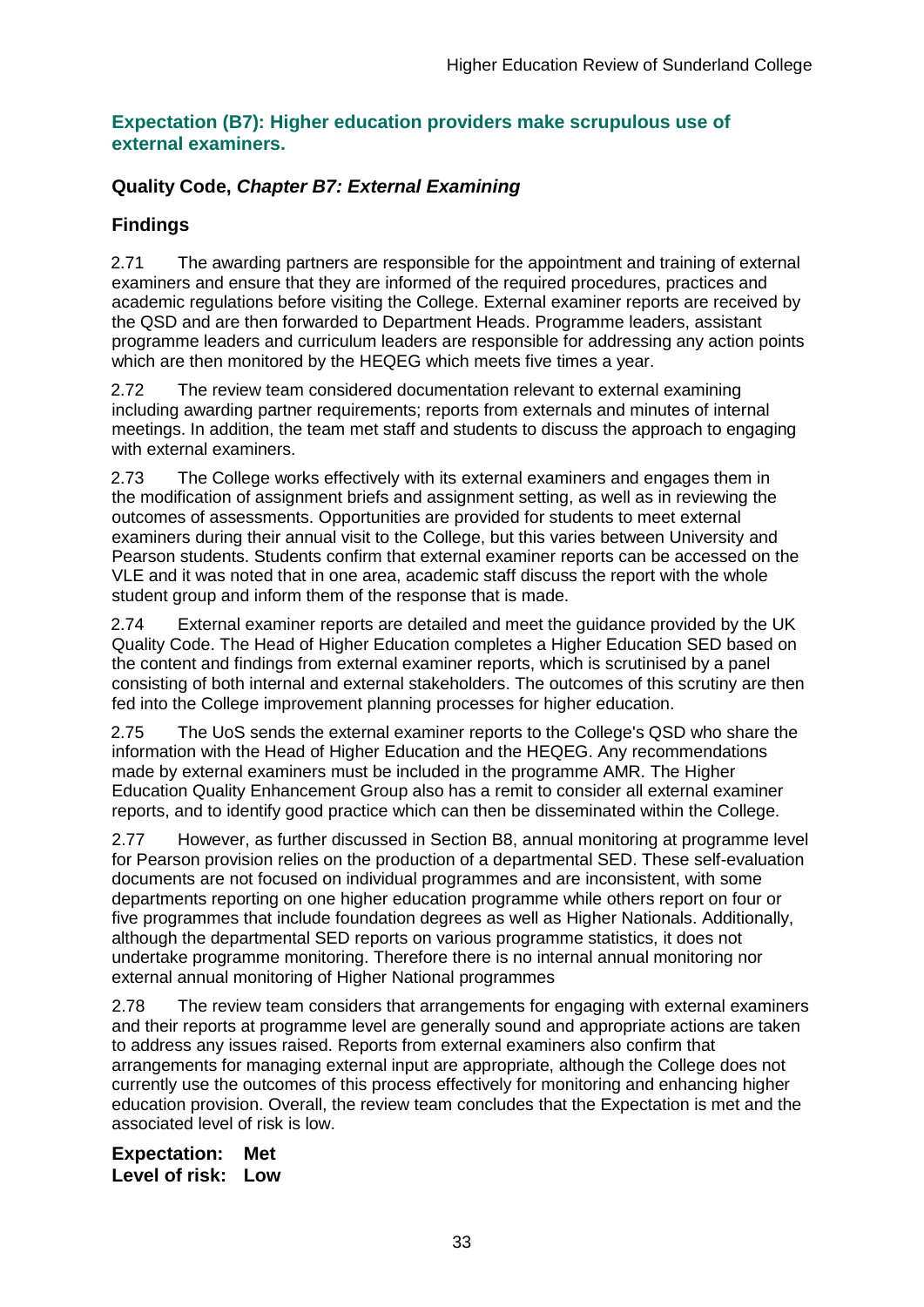**Expectation (B8): Higher education providers, in discharging their responsibilities for setting and maintaining academic standards and assuring and enhancing the quality of learning opportunities, operate effective, regular and systematic processes for monitoring and for review of programmes.**

### **Quality Code,** *Chapter B8: Programme Monitoring and Review*

### **Findings**

2.79 The UoS has responsibility for monitoring and review of the foundation degree programmes under the University joint franchise model.

2.80 The College is required to undertake annual monitoring of its programmes as documented in the University Quality Handbook. A standard template is completed by each assistant programme leader and an overall annual report is then compiled by the University programme leader using information from all of the partner colleges' reports. It is possible for the College to request and gain approval for a minor modification through the annual monitoring process.

2.81 Periodic review of cognate groups of programmes occurs every six years and the University has responsibility for initiating and coordinating this. Programmes are revalidated at this event and the University holds the schedule for the revalidation of programmes.

2.82 Additionally, a Collaborative Periodic Partnership Review of the College is undertaken by the University every six years, the most recent taking place in 2013. The Collaborative Provision Agreement between the University and the College was updated and signed at this point.

2.83 Pearson does not undertake an annual monitoring review of Higher National programmes and it is the role of the external examiner to confirm that the centre continues to meet Pearson's qualification approval criteria. Pearson does, however, undertake an annual review of quality systems across the College. Until 2014-15 this review covered the College's further education provision only, as the higher education provision was not in scope. In 2015-16 an annual quality management review, now including higher education provision, was introduced by Pearson. A centre engagement document is completed in advance, and this forms the basis of the review visit with the designated quality reviewer. Providers are required to submit information on College policies and procedures to be reviewed by the Pearson quality reviewer.

2.84 College internal procedures for monitoring and review are published in the College Quality Procedure Manual and the Higher Education Quality Handbook. The College plans internal inspections of themes or departments at the beginning of each year. Over a period of several years, there is an internal inspection of each area. The inspection involves lesson observation using a handbook of guidelines and inspection of students' assessment. There is also a curriculum review of each department conducted by senior management twice a term and an annual departmental SED leads to a Quality Improvement Plan. Thus the College implements a range of internal monitoring devices including self-evaluation, improvement planning, internal inspection, student surveys and in-year curriculum reviews, with performance reported to a scheduled Board of Governors.

2.85 Following the initial scrutiny of quality documents from the University, Pearson and the College, together with evidence from monitoring reports and events, the team requested additional information and evidence. In response to the team's pre-event questions about monitoring and review, and in subsequent discussions with staff, the team received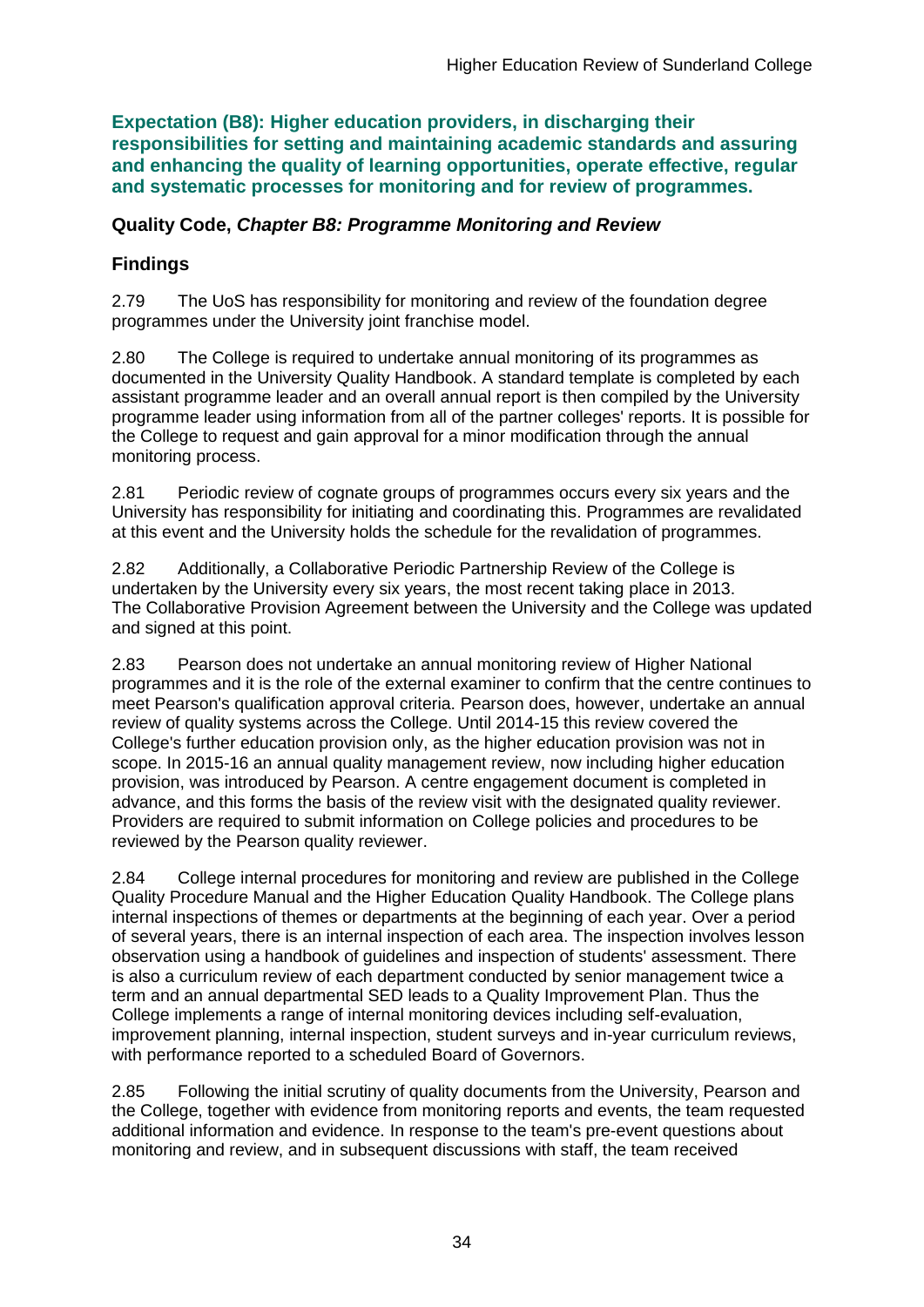conflicting information. Further scrutiny of the Higher Education Quality Handbook was undertaken and an additional meeting was held with senior staff.

2.86 The partnership with Teesside University was terminated for strategic reasons following agreement by the Senior Management Team in June 2013. Arrangements were made to teach out the programmes and a memorandum of agreement for the year 2014-15 was signed. Remaining students were monitored by the external examiner. There are no remaining students at the College registered with Teesside University and the academic interests of students were protected during the closure of the programmes.

2.87 For the foundation degrees, each assistant programme leader completes the annual monitoring process using a University template. Comprehensive reports cover communication between the College and the University and reflect on all aspects of the programme including an action plan. Some staff have recently been involved in writing new modules for a programme periodic review and were able to explain the purpose of a programme periodic review.

2.88 One member of staff was able to clearly and accurately describe the purpose and operation of the Collaborative Periodic Partnership Review as an appraisal of higher education ethos, resources, and the culture of research and scholarly activity. However, the team received conflicting explanations when respondents were asked to differentiate between programme and collaborative periodic review and there were inaccurate statements about when revalidation of programmes takes place.

2.89 An additional meeting was convened to probe the issue and to consult the Higher Education Quality Handbook and this confirmed that the handbook contained no reference to the University monitoring and review systems. Therefore the team **recommends** that the College articulates the difference between the University Collaborative Periodic Partnership Review and the Periodic Review of taught programmes in the Higher Education Quality Handbook to clarify understanding by staff.

2.90 There is no Pearson process for annual monitoring of programmes. There is an internal College process for self-evaluation of higher education at departmental level. This comprises the annual production of a departmental SED that aligns with the UK Quality Code. Given that in many sections this reports on College-wide higher education policies and procedures, there is considerable replication of information across departments within the SEDs. The SEDs are not focused on individual programmes and are inconsistent with some departments reporting on one higher education programme while others report on four or five programmes that include foundation degrees as well as Higher Nationals.

2.91 Additionally, although the departmental SED reports on various programme statistics, it does not undertake programme monitoring. Therefore there is no internal annual monitoring nor external annual monitoring of Higher National programmes. As a result the team **recommends** that the College develop and implement an internal process of annual monitoring and periodic review at programme level for the College's Pearson provision.

2.92 The Expectation is met because there are monitoring processes in place. However, there is a moderate risk because the Higher Education Quality Handbook is not comprehensive, there is a lack of staff understanding about the monitoring procedures of the awarding bodies, and there is no annual monitoring or periodic review of Higher National programmes.

**Expectation: Met Level of risk: Moderate**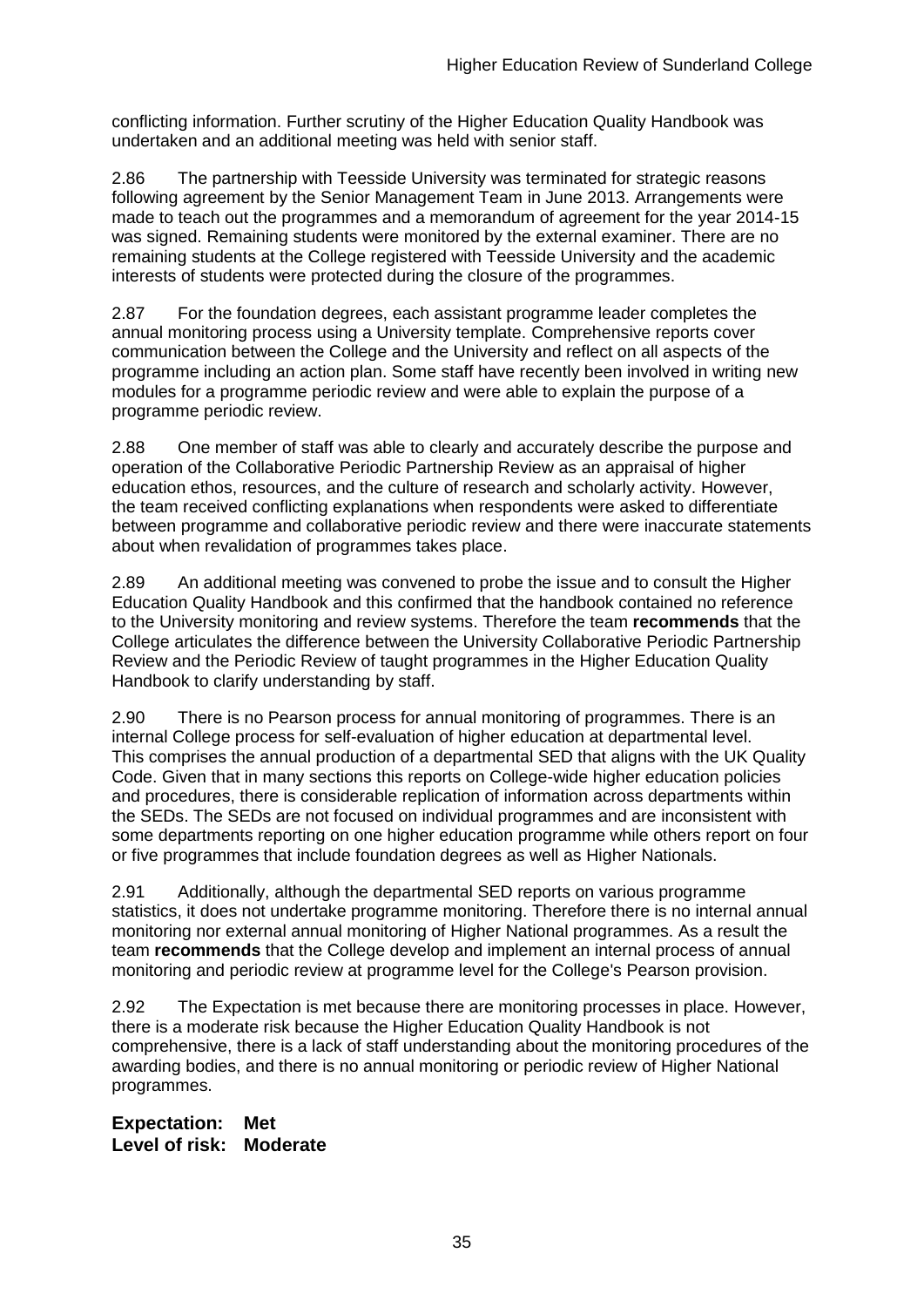**Expectation (B9): Higher education providers have procedures for handling academic appeals and student complaints about the quality of learning opportunities; these procedures are fair, accessible and timely, and enable enhancement.** 

### **Quality Code,** *Chapter B9: Academic Appeals and Student Complaints*

## **Findings**

2.93 The College follows UoS academic appeals procedures and operates its own process for dealing with student academic appeals for Pearson programmes. The College has its own complaints procedure that is clearly outlined in the responsibilities checklist and the College Charter. The procedure outlines the expectation that students are required to lodge any formal complaints with the College initially but also have the right to complain to the University after exhausting the College's internal processes. Similarly, Higher National students can appeal and complain to Pearson once they have exhausted all College internal processes.

2.94 The review team tested the effectiveness of appeal and complaints procedures of the College by looking at the College and University policy documents for academic appeals and complaints. The team also spoke to students, teaching, professional support and senior staff.

2.95 The procedures regarding complaints and appeals are clearly communicated to students on the website and in the College Charter. This is covered further within induction and students are shown where to access information and make an appeal through the VLE. Further information regarding appeals and complaints is available to students within the programme handbook. The student submission articulates that all students are aware of the appeals and complaints procedures and that this is highlighted, particularly in relation to programmes where there is an attached voluntary or work-based placement. Students are able to confirm that they understand the appeals and complaints procedures, where to access them and can give examples of the use of the processes.

2.96 A formal process for a student to appeal an unsuccessful application is in place although it was noted that guidance to support any appeal submission was not present. The applicant experience would be improved if additional support was made available.

2.97 The College takes deliberative steps to audit and review complaints and this has led to recommendations that have been acted on by the College. A recent audit highlighted that not all appeals had been dealt with by the designated officer within the set timeframe and this prompted a recommendation to ensure that all complaints receive a response within the 10-day deadline. Further internal inspections found that a small number of student handbooks contained no information relating to complaints. This was quickly rectified through the College's internal processes.

2.98 From 1 September 2015, higher education students at the College have been able to raise a complaint with the Office of the Independent Adjudicator. This is clearly articulated in student documents such as the Student Charter.

2.99 Additional support for students to make complaints or appeal a decision of academic misconduct is provided by the learning mentors and disability advisers, though staff explained that such instances are rare and that most concerns are dealt with informally.

2.100 The review team concludes that the policies in place and the support available to students confirms that the Expectation is met and the associated level of risk is low.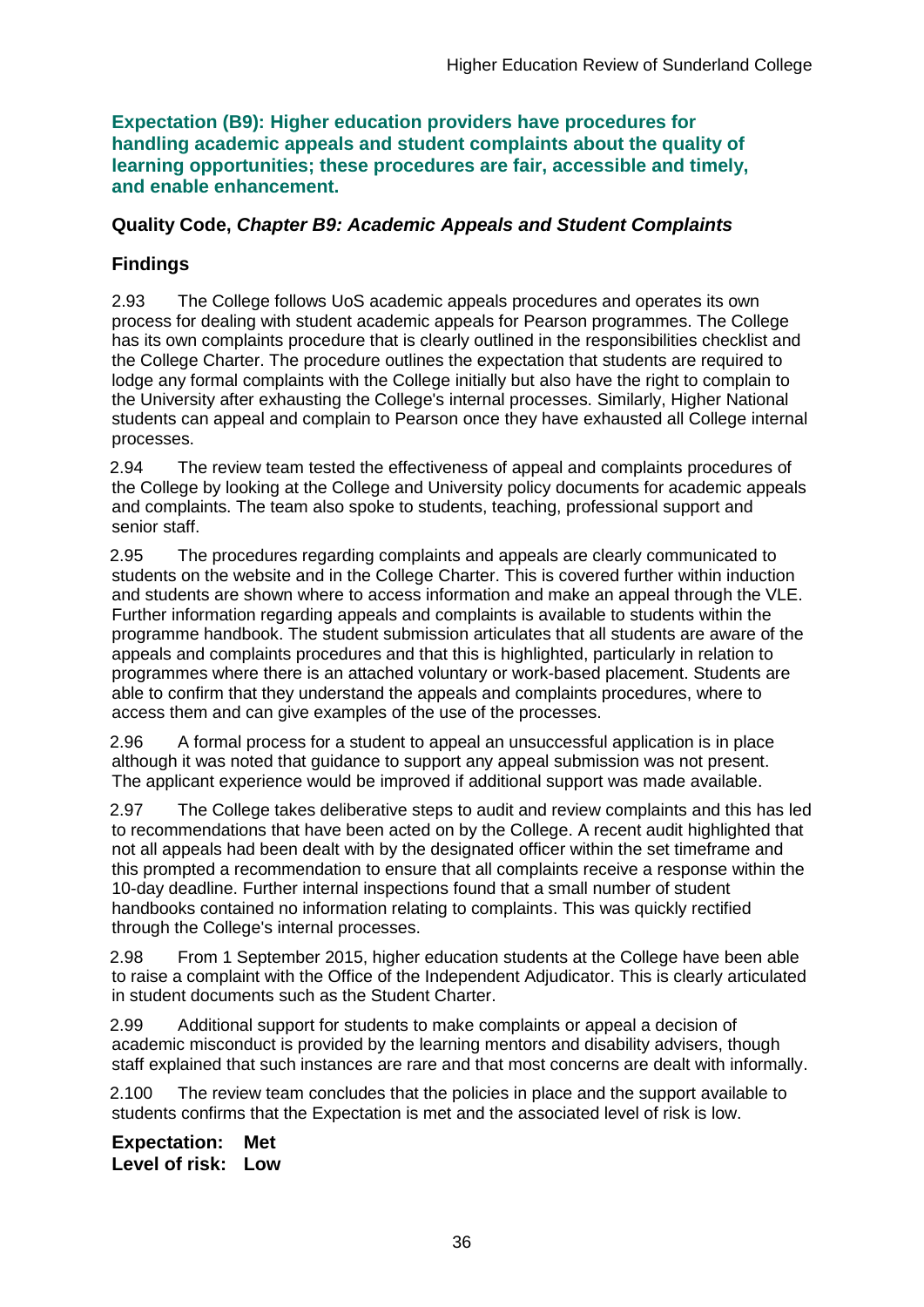**Expectation (B10): Degree-awarding bodies take ultimate responsibility for academic standards and the quality of learning opportunities, irrespective of where these are delivered or who provides them. Arrangements for delivering learning opportunities with organisations other than the degree-awarding body are implemented securely and managed effectively.**

### **Quality Code,** *Chapter B10: Managing Higher Education Provision with Others*

## **Findings**

2.101 The College does not hold degree awarding powers and has formal agreements with two awarding partners for the delivery of its higher education programmes. The University provides policies and procedures to govern its programmes and requires the College to adhere to its academic regulations and policies, as detailed in the UK Collaborative Handbook and the partnership agreement. For Higher National programmes, the College follows the guidance provided in the BTEC Centre Guide to Assessment (Levels 4 to 7) as part of its agreement with Pearson.

2.102 The College delivers a number of programmes where a work placement or work-based project is required to meet learning outcomes. The College has policies and procedures to manage this component of programmes including a Health and Safety Management of Work Experience procedure, a Higher Education Work-based and Placement Learning Policy and Safeguarding Procedure. In addition, employers are very clear about their role and the College's expectations. Details of the requirements of placements and work-based learning elements within programmes are outlined in module and programme specification handbooks.

2.103 The team considers that the design of the College's processes and procedures would allow the Expectation to be met.

2.104 The review team considered documents pertaining to the management of placements including information provided for students and employers. During the review, the team met employers and staff with responsibility for placements and/or live briefs and also met students to discuss their experiences.

2.105 All placements and live briefs must comply with the College's Health and Safety Policy, which is a detailed and comprehensive document that clearly identifies the responsibilities of each participant in the process. Placement providers are very knowledgeable of their roles and responsibilities and are fully committed to supporting the College in its employability strategy. One employer is also a Governor of the College and sits on the Curriculum and Quality Committee of the Governing Body. Employers confirm that the College provides employers with a comprehensive overview of their role and that there are close links with lecturers who usually visit prior to the commencement of the activity to discuss the brief. Employer responsibilities are clearly understood, including the provision of mentors to support the student during placement.

2.106 Where programmes have a placement element, the programme team provides a module handbook to identify the requirements and additional support available. Students are generally responsible for finding their own placements but tutors assist if they are experiencing difficulty. The College maintains a database of providers who may be contacted should a placement be required. Students are aware of the importance of health and safety checks. Programme leaders are responsible for assigning visiting tutors to ensure the quality of the work experience and that the student remains in a safe and supportive environment. Students, staff and employers are positive about placements and live brief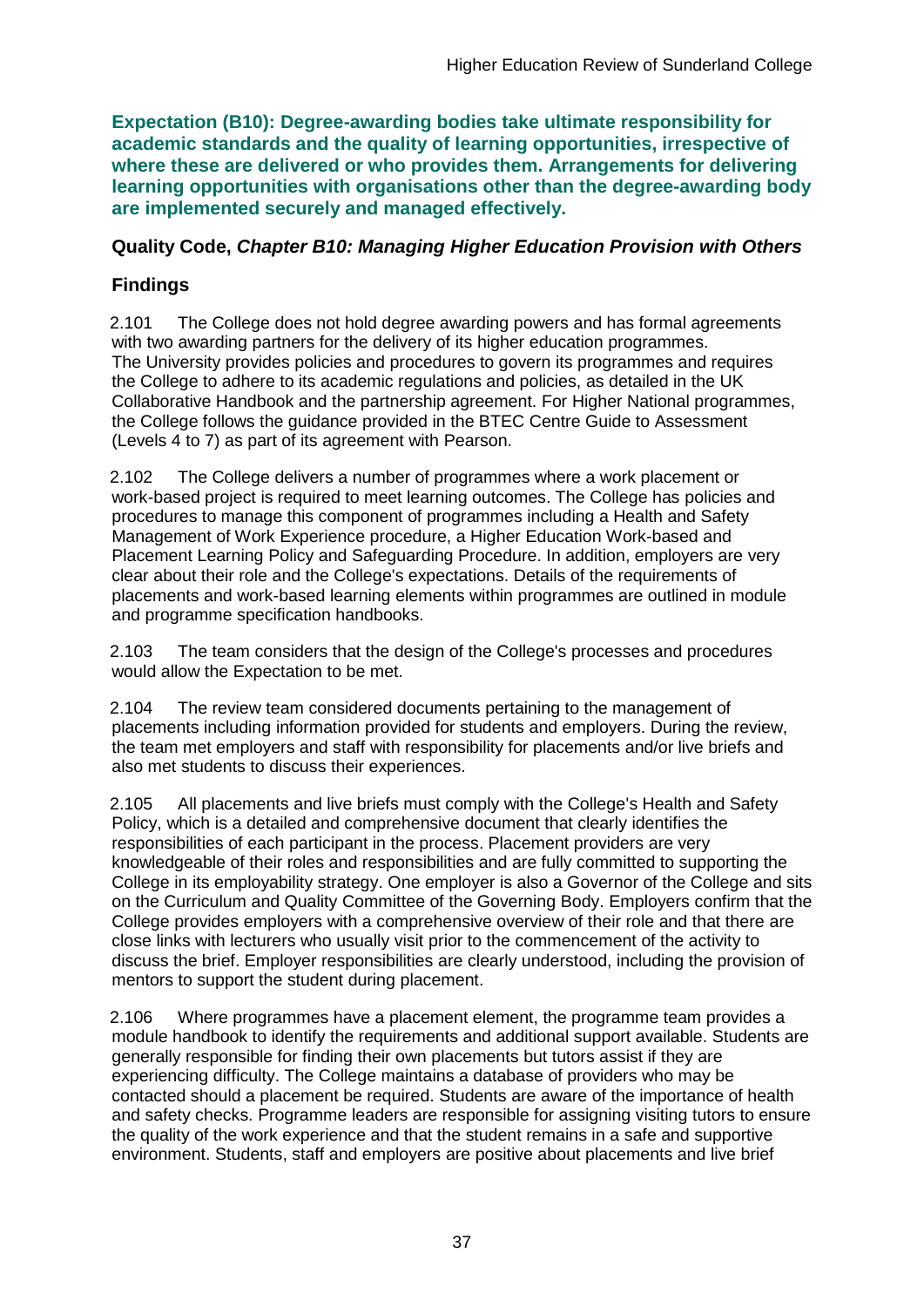provision, and although there are inconsistencies in the level of support provided and the number of hours required, all value the experience.

2.107 The review team heard of practices on some programmes where the live briefs and placements had clearly contributed significantly to the students' learning. Both visual art and travel and tourism programmes use live briefs verified by the employer involved with the Foundation Degree in Travel and Tourism. Employers are positive about their links with the programme area for which they provide a placement, although none has any input to programme design, assessment or other College management aspects. Senior staff recognise that there is more to be achieved and have taken a number of steps to enhance employer involvement, including the development of Industry Advisory Boards across all departments. The team recognises the deliberative steps being taken by the College to enhance the relationship with employers although it is too early to evaluate the development.

2.108 Overall, the College has policies and procedures in place to support students on placement and academic staff maintain close contact with employers and students during the placement. Students are positive about their work experience and are able to identify the contribution that this made to their learning. The review team therefore concludes that the Expectation is met and the associated level of risk is low.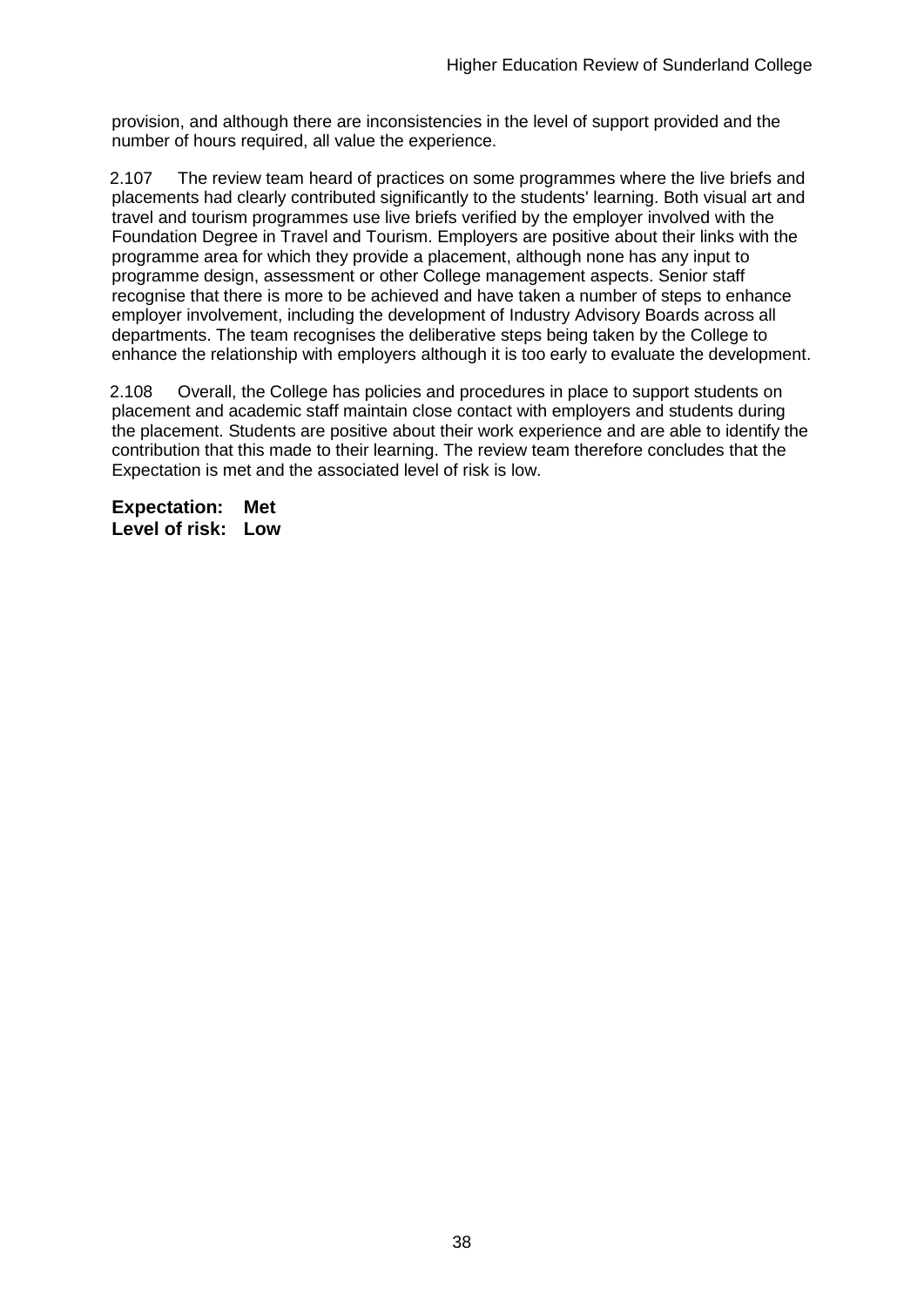**Expectation (B11): Research degrees are awarded in a research environment that provides secure academic standards for doing research and learning about research approaches, methods, procedures and protocols. This environment offers students quality of opportunities and the support they need to achieve successful academic, personal and professional outcomes from their research degrees.**

### **Quality Code,** *Chapter B11: Research Degrees*

### **Findings**

2.109 The College does not currently offer research degrees.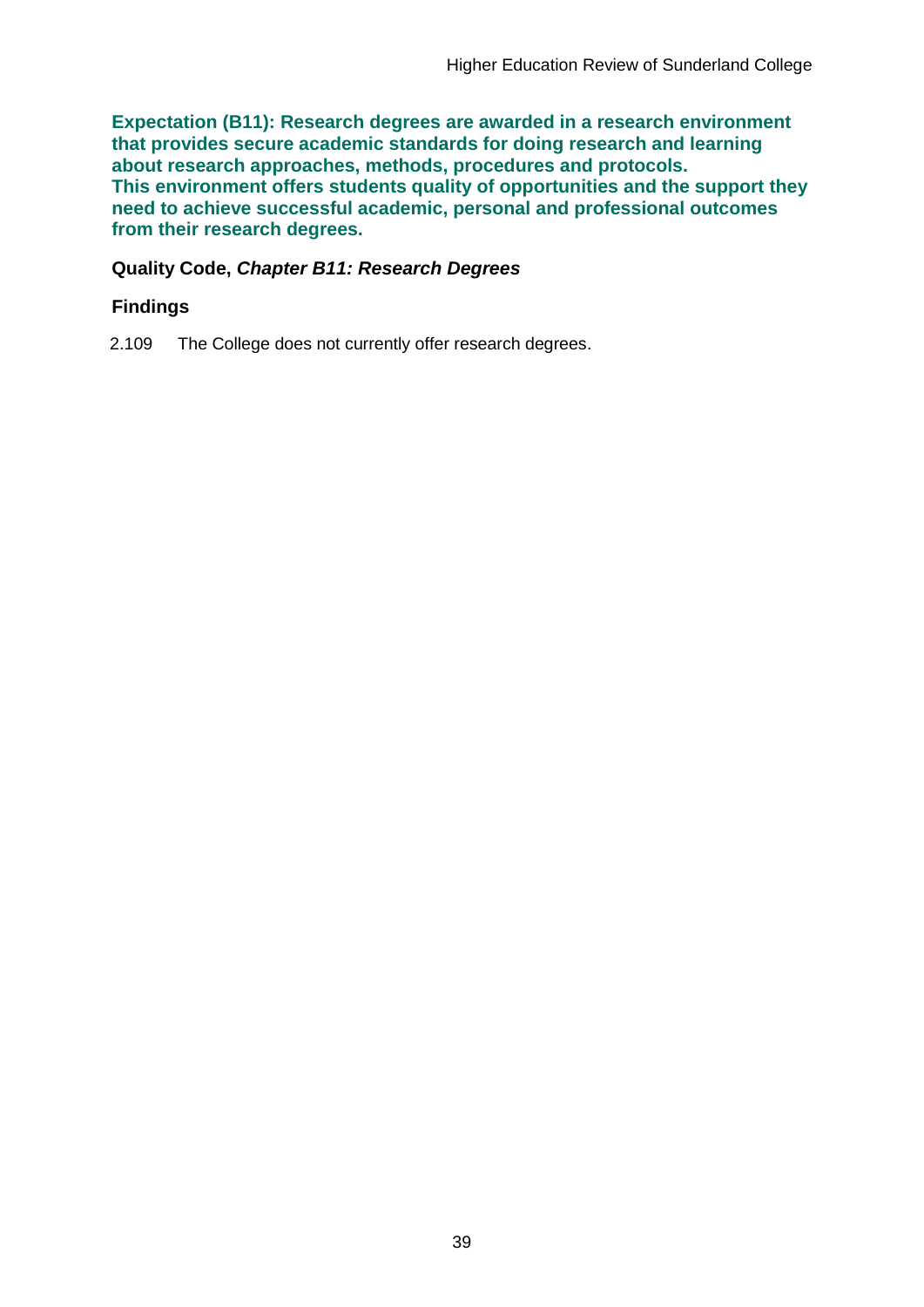## **The quality of student learning opportunities: Summary of findings**

2.110 In reaching its judgement about the quality of student learning opportunities, the review team matched its findings against the criteria specified in Annex 2 of the published handbook.

2.111 Of the 10 applicable Expectations, all are met, with two moderate risk judgements in Expectations B1 and B8.

2.112 The team makes four recommendations regarding learning opportunities - for Expectation B1 the College needs to formalise the progression of curriculum proposals to the awarding body into its existing programme approval procedures. The internal approval process is presented in the College Quality Procedures Manual and the Higher Education Quality Handbook with stages portrayed using a programme validation procedure flowchart, but there is no accompanying description or checklist of activities at each stage. Staff indicate that the flowchart does not accurately describe the iterative process of curriculum development and does not make reference to either of the awarding partner's approval processes. Without formalising the progression procedures the team considers that there is a moderate risk for the Expectation.

2.113 The recommendation made in B5 relates to the engagement of Higher National students in the quality assurance and enhancement activities of the College. Students who are not student representatives on HND programmes are less aware of how to feed back on their programme than their UoS equivalents. Module evaluations have only recently been introduced and the lack of annual monitoring appears to inhibit students' ability to effectively influence staff to consider incremental changes to their programmes of study. Although departmental SEDs consider feedback from course committees and student forums, the review team does not consider this a sufficiently effective process to ensure that Higher National students are fully engaged at a programme or College-wide level.

2.114 The team makes two recommendations in Expectation B8 resulting in a judgement that there is a moderate risk to the quality of learning opportunities. Scrutiny of the Higher Education Quality Handbook confirms that it contains no reference to the University monitoring and review systems and staff are unable to differentiate between Programme Periodic Review and Collaborative Partnership Periodic Review. There is a need to make clear the difference between the UoS Collaborative Partnership Periodic Review and the Periodic Review of taught programmes to clarify understanding by staff.

2.115 A further recommendation in Expectation B8 relates to the development and implementation of an internal process of annual monitoring and periodic review at programme level for Pearson programmes. An annual departmental self-evaluation document is produced but it is not focused on individual programmes and there is considerable replication of information across departments within the document. Therefore there is no internal annual monitoring nor external annual monitoring of Higher National programmes that signifies a moderate risk to the quality of learning opportunities.

2.116 On the basis of documentation provided and discussions with staff and students the team concludes that the quality of student learning opportunities at the College **meets** UK expectations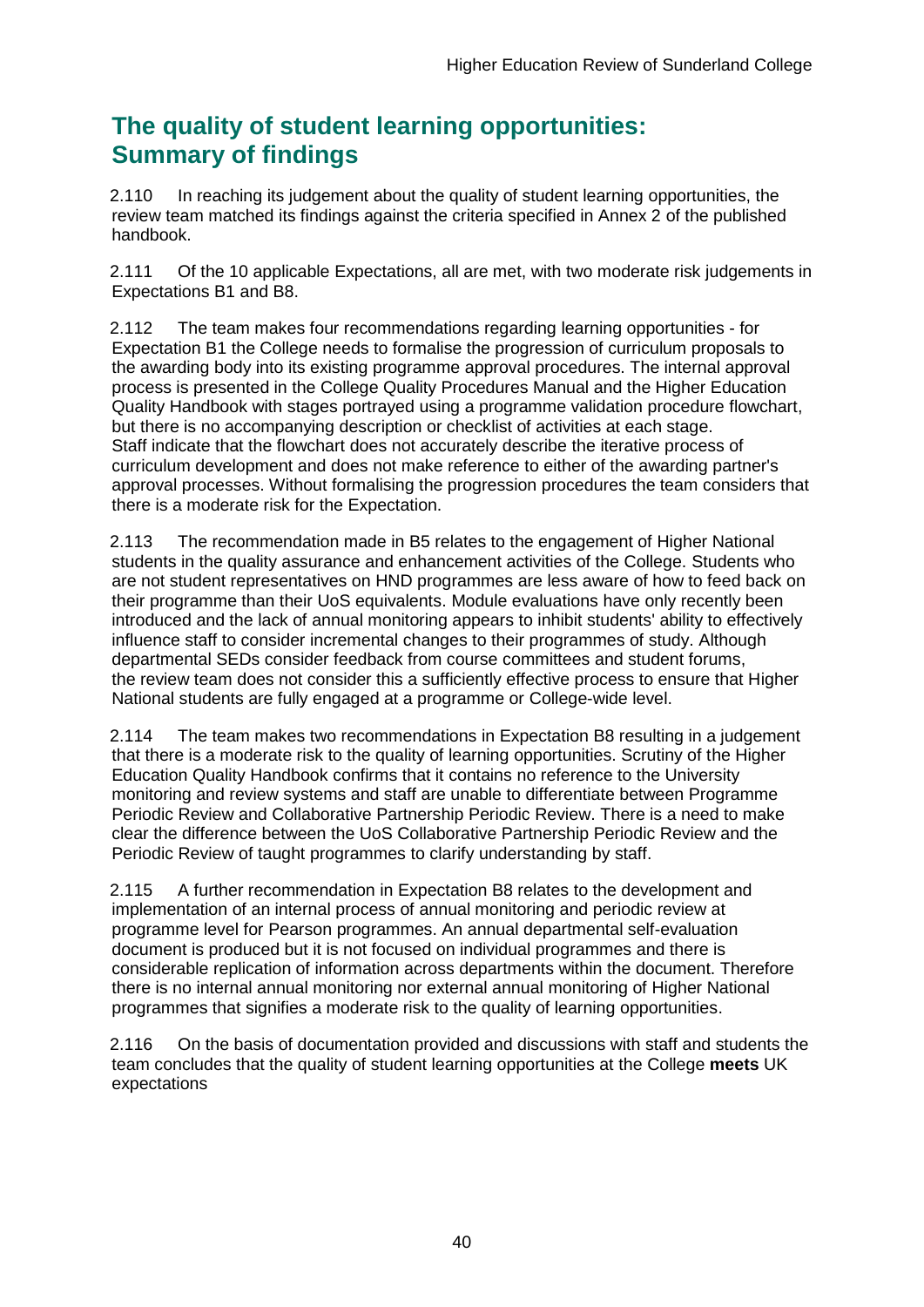## <span id="page-41-0"></span>**3 Judgement: The quality of the information about learning opportunities**

### **Expectation (C): UK higher education providers produce information for their intended audiences about the higher education they offer that is fit for purpose, accessible and trustworthy.**

## **Quality Code, Part C: Information about Higher Education Provision**

## **Findings**

3.1 The College outlines its commitment to current, accurate and accessible information within the Higher Education Quality Handbook. The College's Strategic Plan alongside its vision and values are published on its website. Information for all higher education programmes delivered at the College is available on the website and within the Higher Education Prospectus. For all full-time programmes the College has a UCAS entry and for foundation-degree programmes these pages are controlled by UoS. UCAS pages for Pearson Higher National programmes are maintained by the College admissions teams. Recently the College has undertaken additional work to improve the information available on the UCAS site and has included key fact sheets for each course on the College website.

3.2 The main source of information for enrolled students is the Programme Handbook, Unit Guide, or information uploaded to the VLE. Each programme has a dedicated VLE site and programme leaders are responsible for maintaining and uploading information. The College has in place guidelines for the use of the VLE which clearly outlines the expectations of programme leaders.

3.3 The College works closely with a number of employers to deliver work-based learning activities and support student employability. The College provides information to employers through face-to-face meetings prior to the student starting a placement, as well as providing a booklet for students to complete while on placement. Programmes that include a work-based placement are clearly articulated to students at interview and through unit quides.

3.4 The review team examined a wide range of documentation and publicity, the College website and UCAS course listings. The team also met staff and students from across the College to discuss the quality of information.

3.5 Detailed information for each course is available through the website and many students also cited discussions with tutors and lecturers prior to commencing higher level study as an important tool for gathering information about the course.

3.6 For prospective students not currently engaged in lower level study at the College the Advice and Guidance Team produce website fact sheets for each programme detailing course requirements, possible future careers and salaries and what to expect while on a programme. Prospective students are provided with limited access to the College VLE in order to see non-specific information.

3.7 Data gathered by the College relating to student feedback on their pre-application and enrolment experiences is very positive. The data, and the team's meeting with students, suggests that the experience could be enhanced even further if improvements are made to the publicity and information the students receive prior to starting their programme. The College has taken a number of actions, though not directly in response to student feedback, to improve pre-course publicity and information including launching a new website and redesigning the prospectus. On an annual basis any recommendations or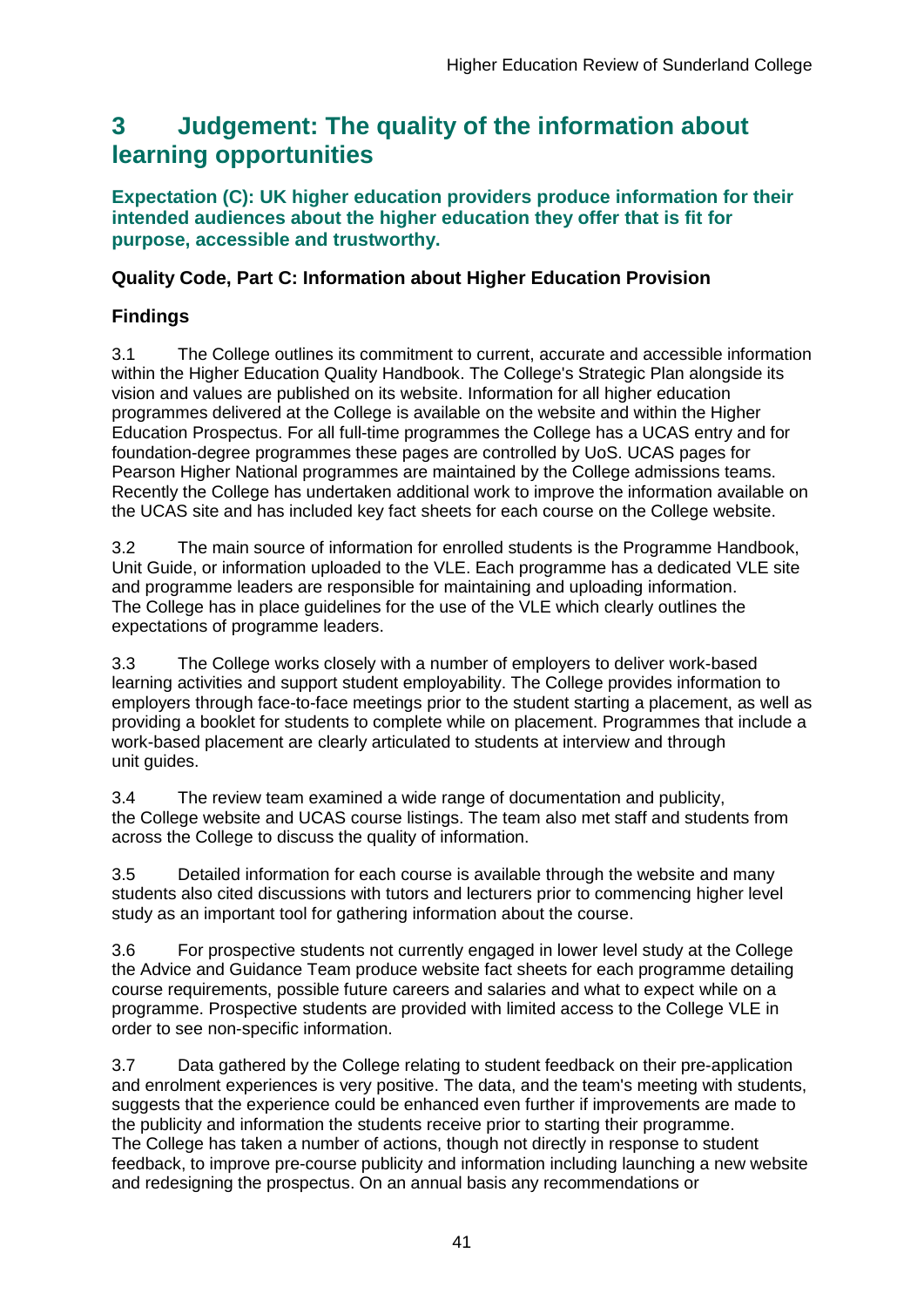enhancements are fed into the Guidance and Recruitment Quality Improvement Plan and any changes are fed into and discussed with the Advice and Guidance Team to ensure consistency of information communicated to students.

3.8 Programme handbooks and unit guides for UoS and Pearson programmes respectively are updated on an annual basis and the College has a clear process to ensure the accuracy of the information included. For all programmes the curriculum leader initially updates the handbook before it is passed to the Head of Department, and Head of Higher Education with final approval resting with the Assistant Principal and Director of Marketing. University programmes include additional checks carried out by the University programme leader and finally the University's marketing department.

3.9 Records of student progression and achievement are kept on the integrated student monitoring and support system and information relating to student achievement is confirmed with the University at programme examination boards.

3.10 To check the accuracy of all public information the College has a mystery shop process in place and this has been successful in identifying a number of areas where information is missing or inaccurate.

3.11 The team concludes that the Expectation is met and that the associated level of risk is low as the College has in place effective measures to monitor the quality of sources of information.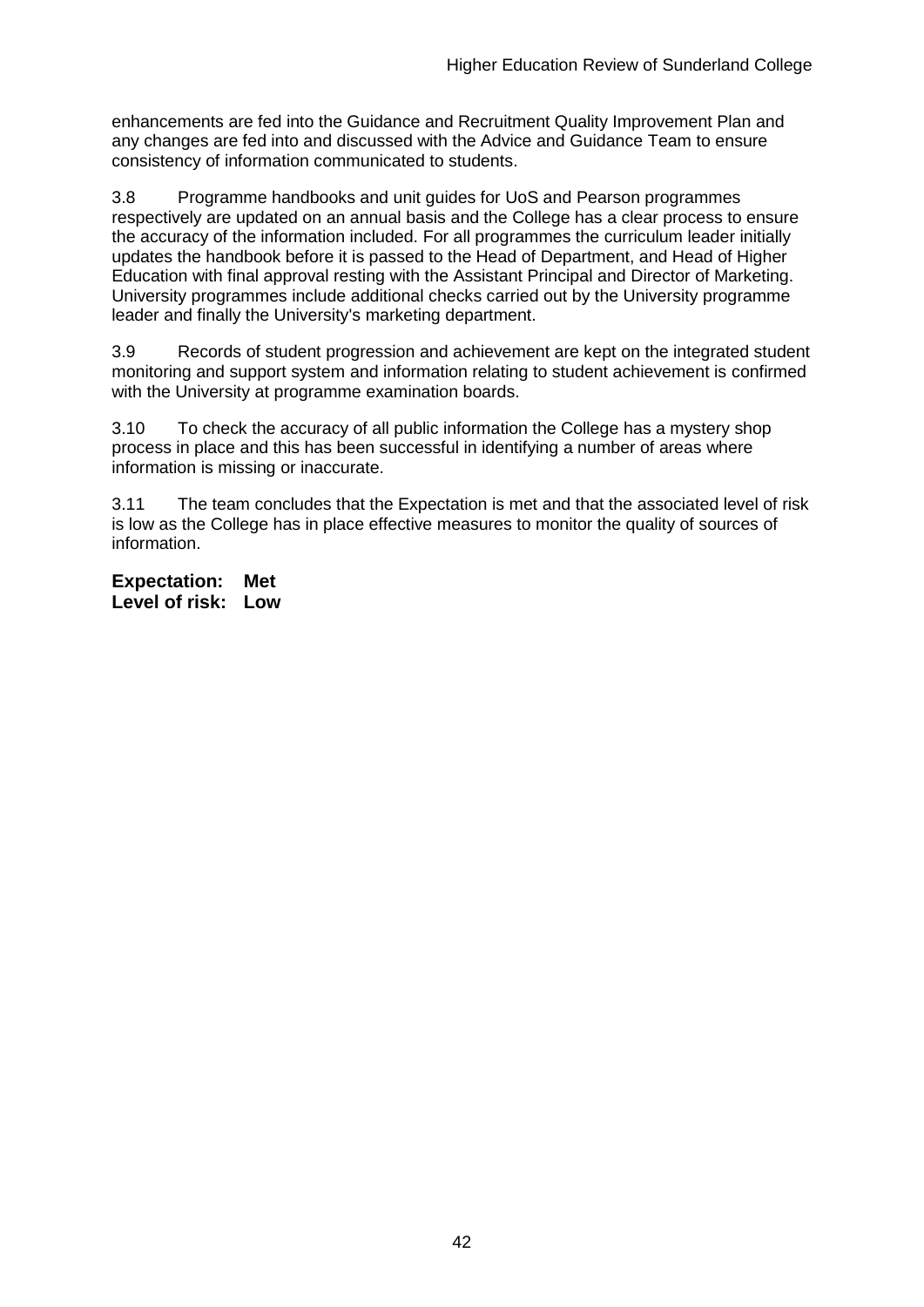## **The quality of the information about learning opportunities: Summary of findings**

3.12 In reaching its judgement about the quality of student learning opportunities, the review team matched its findings against the criteria specified in Annex 2 of the published handbook.

3.13 The College provides information about its higher education provision for prospective and current students, employers, staff, and public stakeholders, and for those with responsibility for maintaining standards and assuring quality. Information is accessible, appropriate and accurate.

3.14 No recommendations or good practice points relate to this area.

3.15 On the basis of the documentation provided, and discussions with staff and students, the team concludes that the College provides information that is fit for purpose, trustworthy and accessible and in so doing Sunderland College **meets** UK expectations for the quality of information about learning opportunities.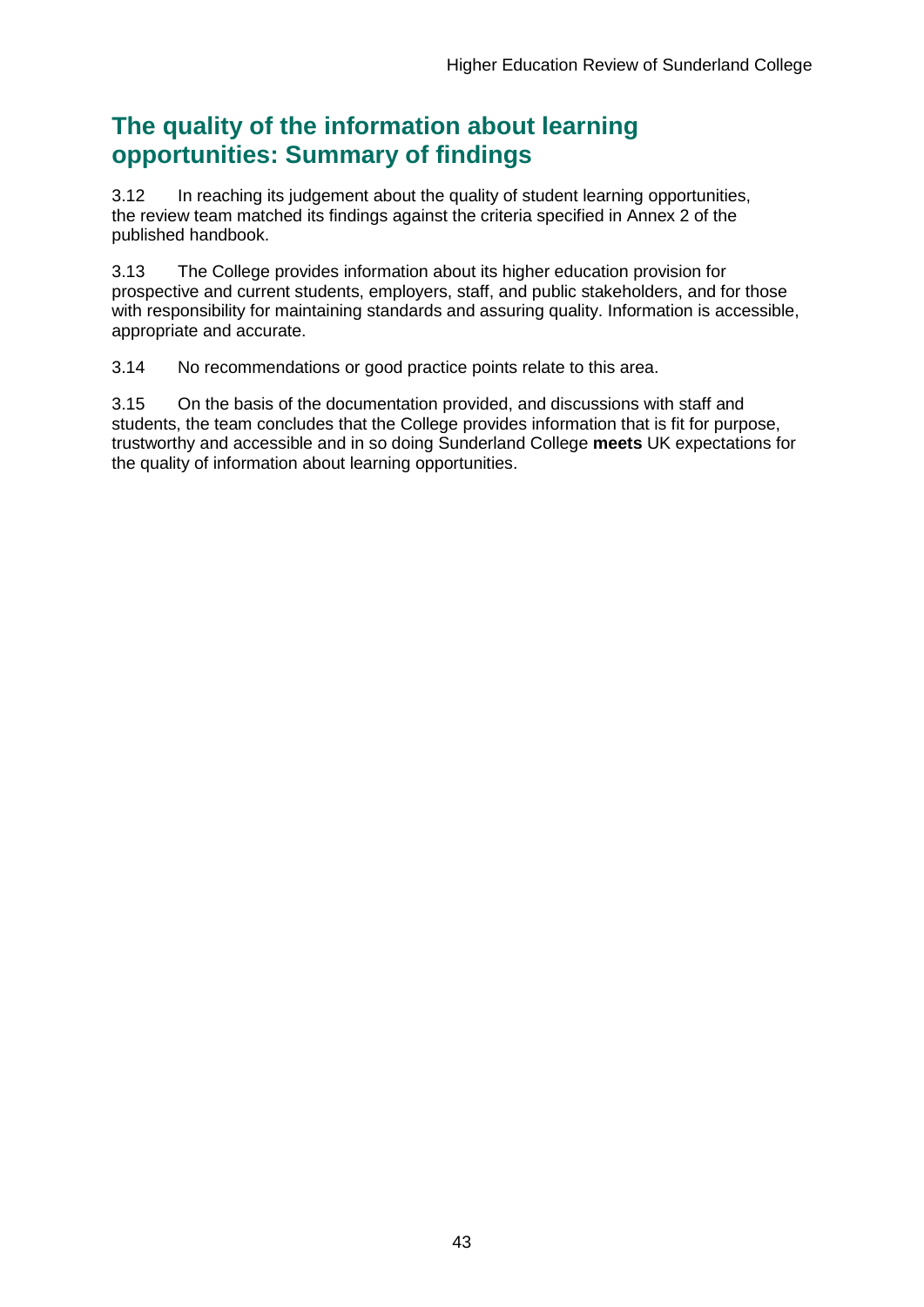## <span id="page-44-0"></span>**4 Judgement: The enhancement of student learning opportunities**

## **Expectation (Enhancement): Deliberate steps are being taken at provider level to improve the quality of students' learning opportunities.**

## **Findings**

4.1 A key aspect of the long term institutional strategy to enhance the learning experience for students is the improvement to accommodation captured in the Estates Strategy. New sports and arts academies have been built, and there is significant investment in new vocational programmes. Continuing investment in technology has enabled wireless computer access and enhancements to the VLE and electronic library provision.

4.2 Collaboration with the University of Sunderland has been strengthened partly as a response to the North East Local Enterprise Partnership (NELEP) strategic economic plan.

4.3 Finally the post of Higher Education Quality Enhancement Coordinator and the Higher Education Quality Enhancement Committee have enabled the College to focus on enhancement. Most recently the committee has sponsored six projects: staff biographies on the open-source software learning system; assessment submission; UCAS listing; video feedback and marking; scholarly activity network; and a higher education Freshers' Week.

4.4 The College has strategies in place to enable this Expectation to be met.

4.5 The team tested this Expectation by asking staff and students for their views on enhancement and from the scrutiny of minutes of meetings.

4.6 Higher education provision is routinely discussed in the Curriculum and Quality Committee. Many of the estate enhancements have focused specifically on resourcing the higher education provision and have enabled the development of vocational courses. During the last five years, under the higher education strategy, there has been a broadening of the higher education offer with HND courses in five new subject areas linked to the NELEP strategy. Improvements in technology have also supported curriculum development. Students reported positively on the quality of the campus, facilities and the improvements that have taken place.

4.7 The Higher Education Quality Enhancement Committee rolling programme of enhancements has addressed six projects that have been undertaken over the last 15 months. The projects are small scale and some are beginning to make an impact. While some departments have been using plagiarism-detection software for the last five years, it has now been agreed that all departments will use it for assessment submission, where feasible. The improvements to Freshers' Week were welcomed by some, though not all students were positive about the induction period. A new student mentoring scheme is being piloted; mentors have received training and first year students have been allocated and spent time with their second year buddy. The pilot scheme has not yet been evaluated. There is a recently convened research and scholarly activity group, and two staff have joined staff from two other local colleges to work on projects. Following consultation with students, actions were taken to differentiate the higher education students and thus strengthen the higher education culture. This has included the designation of higher education study spaces and provision of higher education-specific lanyards.

4.8 Student learning opportunities have been further promoted through the international link that the College has developed. There is an articulating progression agreement with the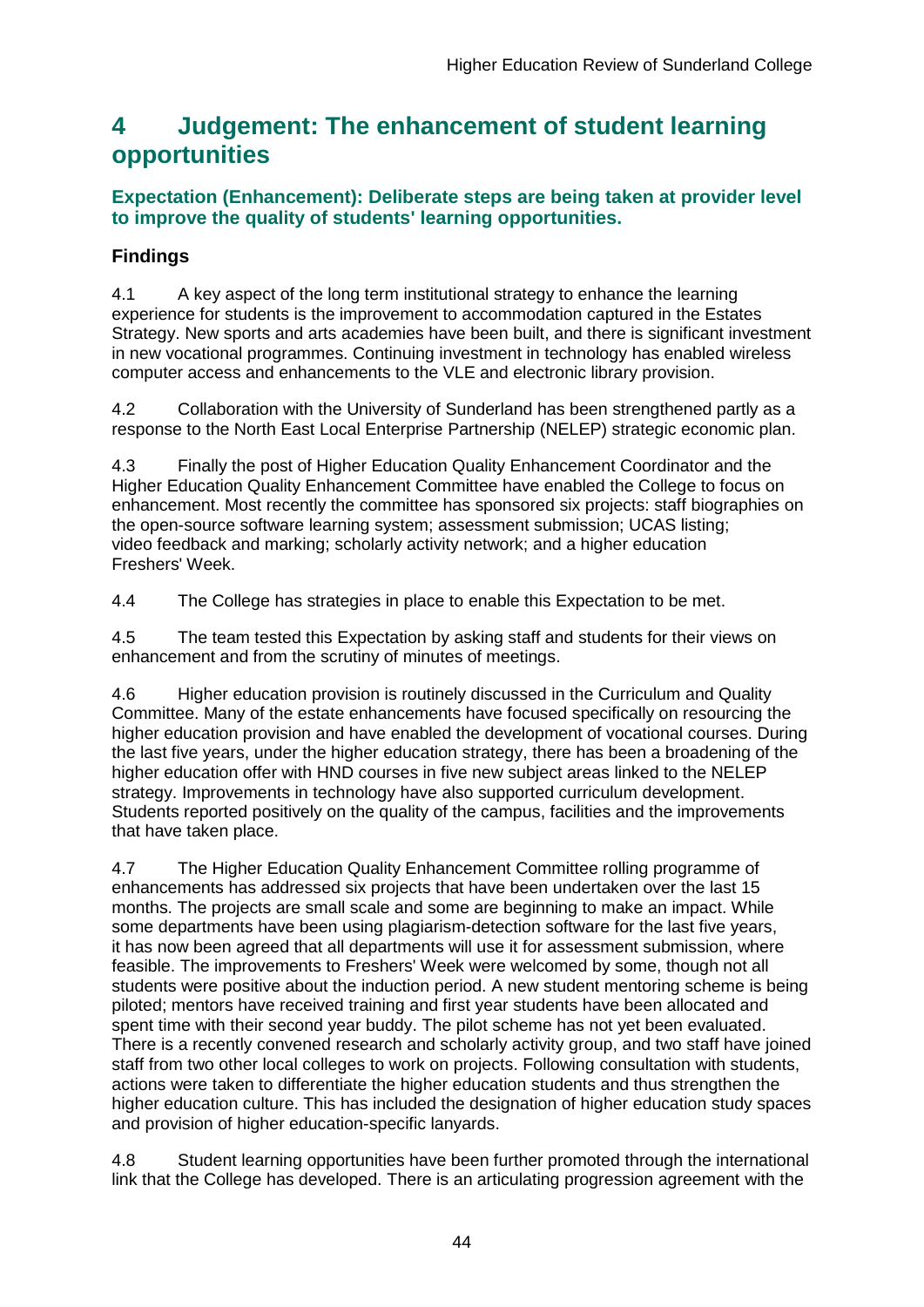University College of North Denmark that allows students from six HND programmes to top-up to a degree. To date no students have accessed this opportunity.

4.9 Deliberate steps are being taken at provider level to improve the quality of students' learning opportunities. The level of risk is low and the Expectation is met.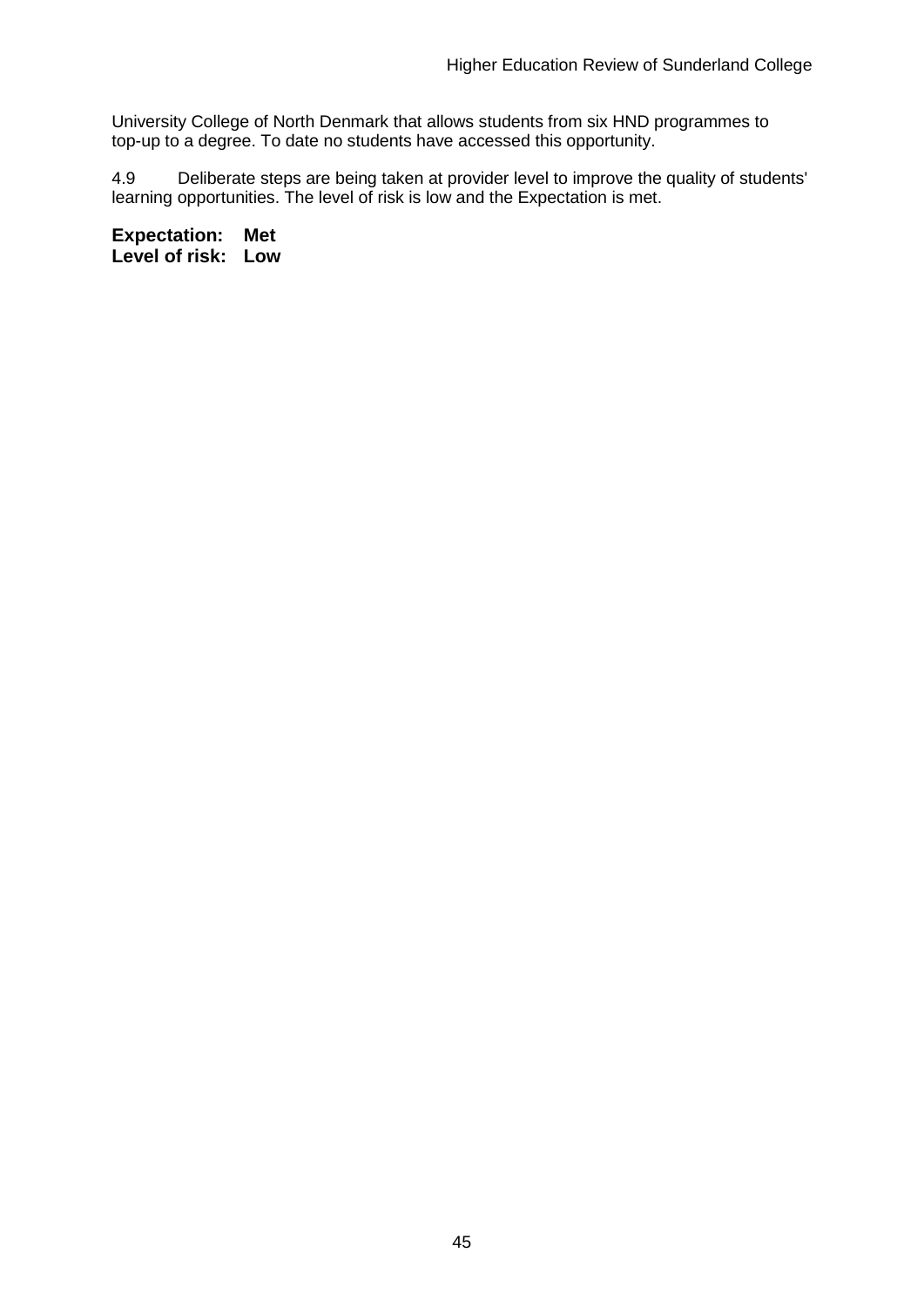## **The enhancement of student learning opportunities: Summary of findings**

4.10 In reaching its judgement about the enhancement of learning opportunities, the review team matched its findings against criteria specified within the Quality Code, summarised in Annex 2 of the published handbook.

4.11 The Expectation for this judgement area is met and the associated level of risk is low.

4.12 A key aspect of the long-term institutional strategy to enhance the learning experience for students is the improvement to accommodation. Two new sports and arts academies have been built and there is significant investment in new vocational programmes. Continuing investment in technology has enabled enhancements to wireless computer access, the VLE and electronic library provision. Students are positive about the quality of the campus, its facilities and the improvements that have taken place.

4.13 The post of Higher Education Quality Enhancement Coordinator and the Higher Education Quality Enhancement Committee have enabled the College to focus on enhancement. Six projects have been undertaken over the last 15 months and although small scale are beginning to make an impact. In particular, following consultation with students, actions were taken to differentiate the higher education students and thus strengthen the higher education culture. This has included the designation of higher education study spaces and higher education-specific lanyards. It is clear that deliberate steps are being taken at College level to enhance the quality of students' learning opportunities.

4.14 On the basis of the documentation provided, meetings with staff and students, and the deliberate steps being taken at provider level to improve the quality of students' learning opportunities **meets** UK expectations.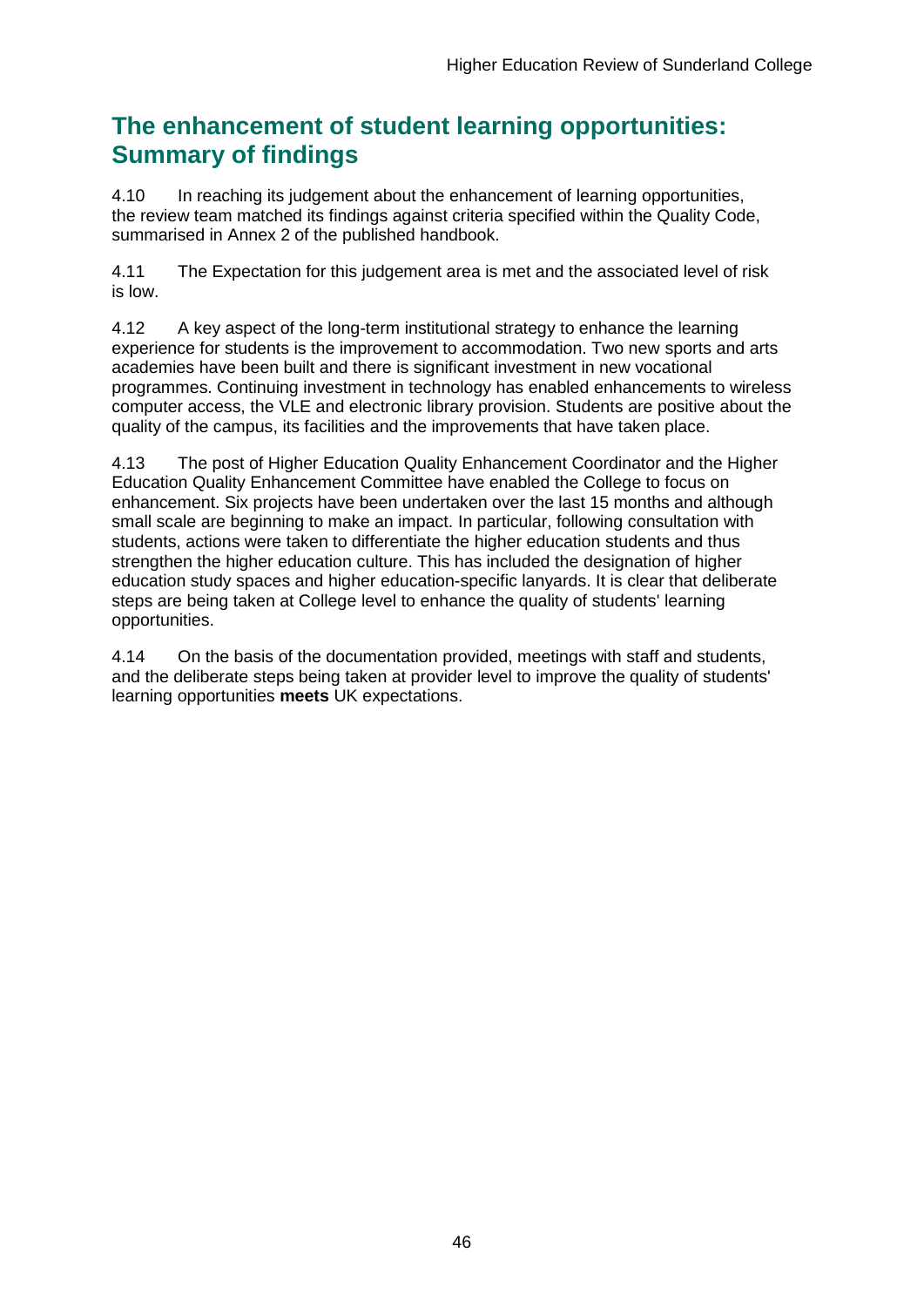## <span id="page-47-0"></span>**5 Commentary on the Theme: Student Employability**

## **Findings**

5.1 The College does not have an overall strategy on employability; however, it has devised a College-wide strategy regarding employer engagement. In practice, however, it is the responsibility of each department to develop its own mechanisms when engaging with employers. The College appoints staff with recent and relevant work experience to teach on their vocational programmes whenever possible, and they also are provided with opportunities to maintain their experience as part of their CPD. The College has also developed a curriculum development policy but there is little evidence how this relates to higher education provision around employability.

5.2 Much of the College's engagement and activity around employability is predicated on whether the programme has a mandatory work experience or placement component such as on the HND Health & Social Care, Sport or the Fd in Counselling, where there is a policy on fitness to practice. It is, however, the students' responsibility to locate and organise placements. Where difficulties do occur the College will support the student in finding a suitable placement. Monitoring is undertaken either by a visit or telephone call. Within course programmes, staff have attempted to contextualise the assessments to reflect industry standards and practice through simulated exercises and case studies to promote skills such as employability; evidence from students indicated that report-writing and presentations are key ways in which staff attempt to promote these skills. External examiner reports are generally positive about the value and experience students receive from their placements. The opportunities provided for students to engage in placement or work-based activities, including live briefs, are sound and students value the experiences.

5.3 In addition to this, student services in conjunction with course teams also provide information, guidance and workshops on employability skills.

5.4 Employers provide a valuable interface by affirming College provision but also by highlighting current employer needs. In addition, the College has commenced a programme of establishing Industry Advisory Boards across all departments. The College recognises a need to develop a more formal approach to its working with employers. Employers expressed the view that they would welcome opportunities for greater involvement with the College.

<span id="page-47-1"></span>5.5 While the College has quality assurance processes in place supported by external examiner reports it is unclear how the College is developing its relationships with local employers, in particular involving them in the writing of assignment briefs and identifying suitable assessment opportunities. Furthermore, there is no formal structure to evaluate the impact that the work-based placement is having on student learning or to identify and disseminate good practice.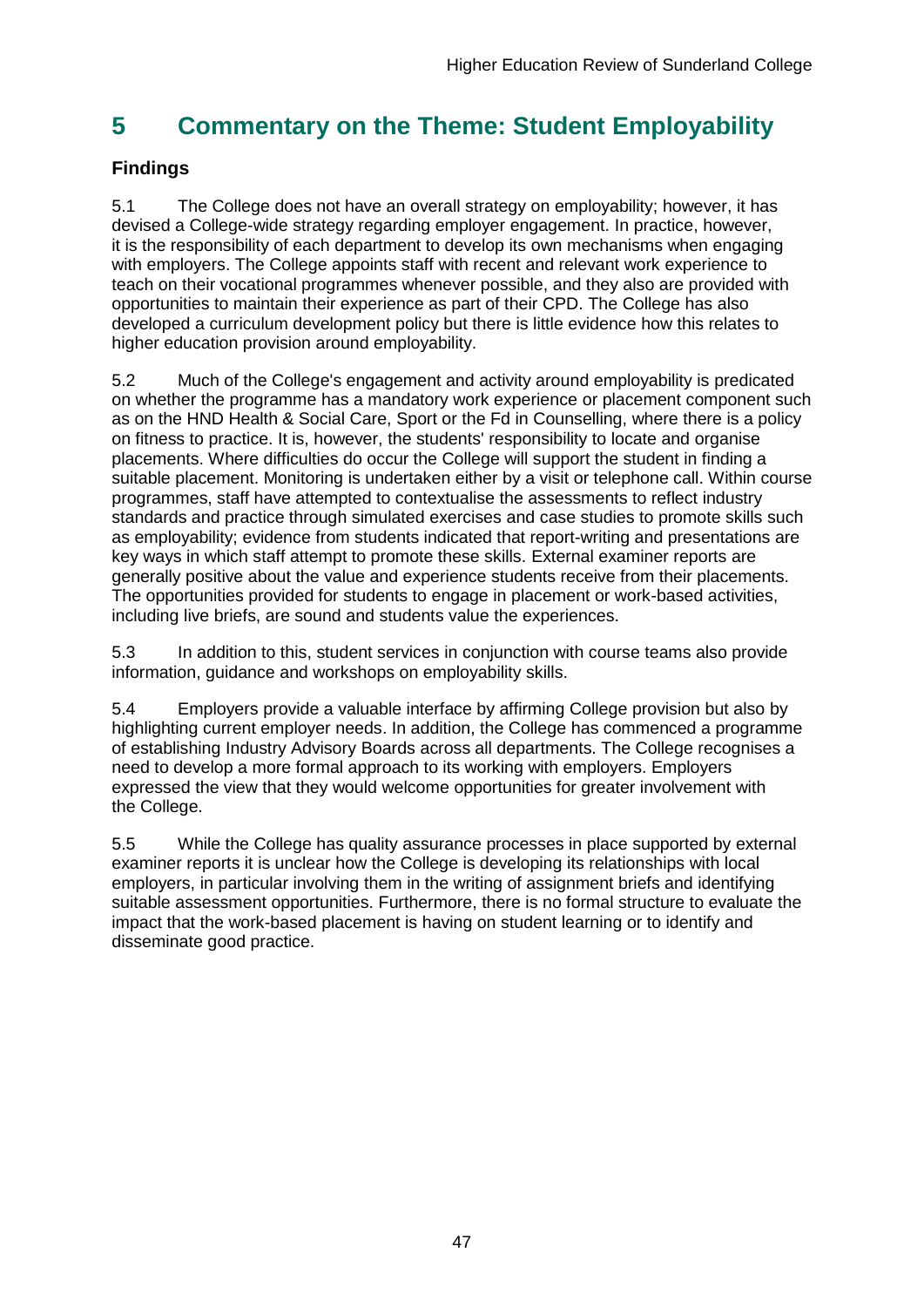## <span id="page-48-0"></span>**Glossary**

This glossary is a quick-reference guide to terms in this report that may be unfamiliar to some readers. Definitions of key operational terms are also given on pages 30-33 of the [Higher Education Review handbook](http://www.qaa.ac.uk/publications/information-and-guidance/publication/?PubID=2963)

If you require formal definitions of other terms please refer to the section on assuring standards and quality: [www.qaa.ac.uk/assuring-standards-and-quality](http://www.qaa.ac.uk/assuring-standards-and-quality)

User-friendly explanations of a wide range of terms can be found in the longer **Glossary** on the QAA website: [www.qaa.ac.uk/Pages/GlossaryEN.aspx](http://www.qaa.ac.uk/Pages/GlossaryEN.aspx)

#### **Academic standards**

The standards set by **degree-awarding bodies** for their courses (programmes and modules) and expected for their awards. See also **threshold academic standard**.

#### **Award**

A qualification, or academic credit, conferred in formal recognition that a student has achieved the intended **learning outcomes** and passed the assessments required to meet the academic standards set for a **programme** or unit of study.

#### **Blended learning**

Learning delivered by a number of different methods, usually including face-to-face and e-learning (see **[technology enhanced or enabled learning](http://www.qaa.ac.uk/AboutUs/glossary/Pages/glossary-t.aspx#t1)**).

#### **Credit(s)**

A means of quantifying and recognising learning, used by most institutions that provide higher education **programmes of study**, expressed as numbers of credits at a specific level.

#### **Degree-awarding body**

A UK [higher education provider](http://newlive.qaa.ac.uk/AboutUs/glossary/Pages/glossary-h.aspx#h2.1) (typically a [university\)](http://newlive.qaa.ac.uk/AboutUs/glossary/Pages/glossary-u-z.aspx#u4) with the power to award degrees, conferred by Royal Charter, or under Section 76 of the Further and Higher Education Act 1992, or under Section 48 of the Further and Higher Education (Scotland) Act 1992, or by Papal Bull, or, since 1999, granted by the Privy Council on advice from QAA (in response to applications for [taught degree awarding powers, research degree awarding powers or](http://newlive.qaa.ac.uk/AboutUs/DAP/Pages/default.aspx)  [university title\)](http://newlive.qaa.ac.uk/AboutUs/DAP/Pages/default.aspx).

#### **Distance learning**

A course of study that does not involve face-to-face contact between students and tutors but instead uses technology such as the internet, intranets, broadcast media, CD-ROM and video, or traditional methods of correspondence - learning 'at a distance'. See also **blended learning**.

#### **Dual award or double award**

The granting of separate awards (and certificates) for the same **programme** by two **degree-awarding bodies** who have jointly delivered the programme of study leading to them. See also **multiple award**.

#### **e-learning**

See technology enhanced or enabled learning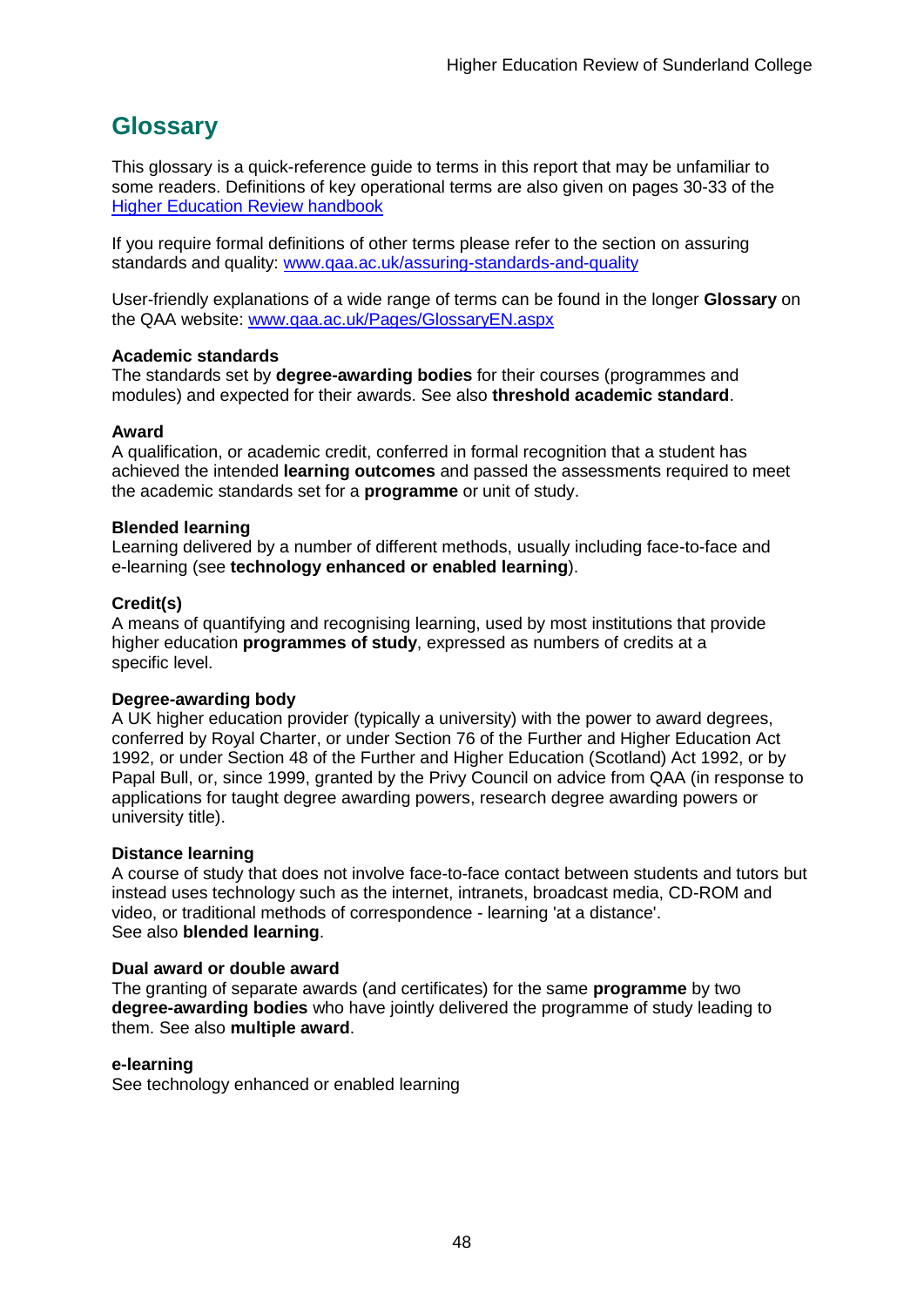#### **Enhancement**

The process by which [higher education providers](http://www.qaa.ac.uk/AboutUs/glossary/Pages/glossary-h.aspx#h2.1) systematically improve the quality of provision and the ways in which students' learning is supported. It is used as a technical term in our review processes.

#### **Expectations**

Statements in the **Quality Code** that set out what all UK [higher education providers](http://newlive.qaa.ac.uk/AboutUs/glossary/Pages/glossary-h.aspx#h2.1) expect of themselves and each other, and what the general public can therefore expect of them.

#### **Flexible and distributed learning**

A [programme](http://newlive.qaa.ac.uk/AboutUs/glossary/Pages/glossary-p.aspx#p12) or [module](http://newlive.qaa.ac.uk/AboutUs/glossary/Pages/glossary-m-o.aspx#m6) that does not require the student to attend classes or events at particular times and locations.

See also **distance learning**.

#### **Framework**

A published formal structure. See also **framework for higher education qualifications**.

#### **Framework for higher education qualifications**

A published formal structure that identifies a hierarchy of national qualification levels and describes the general achievement expected of holders of the main qualification types at each level, thus assisting higher education providers in maintaining academic standards. QAA publishes the following frameworks: *The Framework for Higher Education Qualifications in England, Wales and Northern Ireland* (FHEQ) and *The Framework for Qualifications of Higher Education Institutions in Scotland* (FQHEIS).

#### **Good practice**

A process or way of working that, in the view of a QAA review team, makes a particularly positive contribution to a higher education provider's management of academic standards and the quality of its educational provision. It is used as a technical term in QAA's audit and review processes.

#### **Learning opportunities**

The provision made for students' learning, including planned study, teaching, assessment, academic and personal support, and resources (such as libraries and information systems, laboratories or studios).

#### **Learning outcomes**

What a learner is expected to know, understand and/or be able to demonstrate after completing a process of learning.

#### **Multiple awards**

An arrangement where three or more **degree-awarding bodies** together provide a single jointly delivered **programme** (or programmes) leading to a separate **award** (and separate certification) of each awarding body. The arrangement is the same as for **dual/double awards**, but with three or more awarding bodies being involved.

#### **Operational definition**

A formal definition of a term, establishing exactly what QAA means when using it in reviews and reports.

#### **Programme (of study)**

An approved course of study that provides a coherent learning experience and normally leads to a qualification.